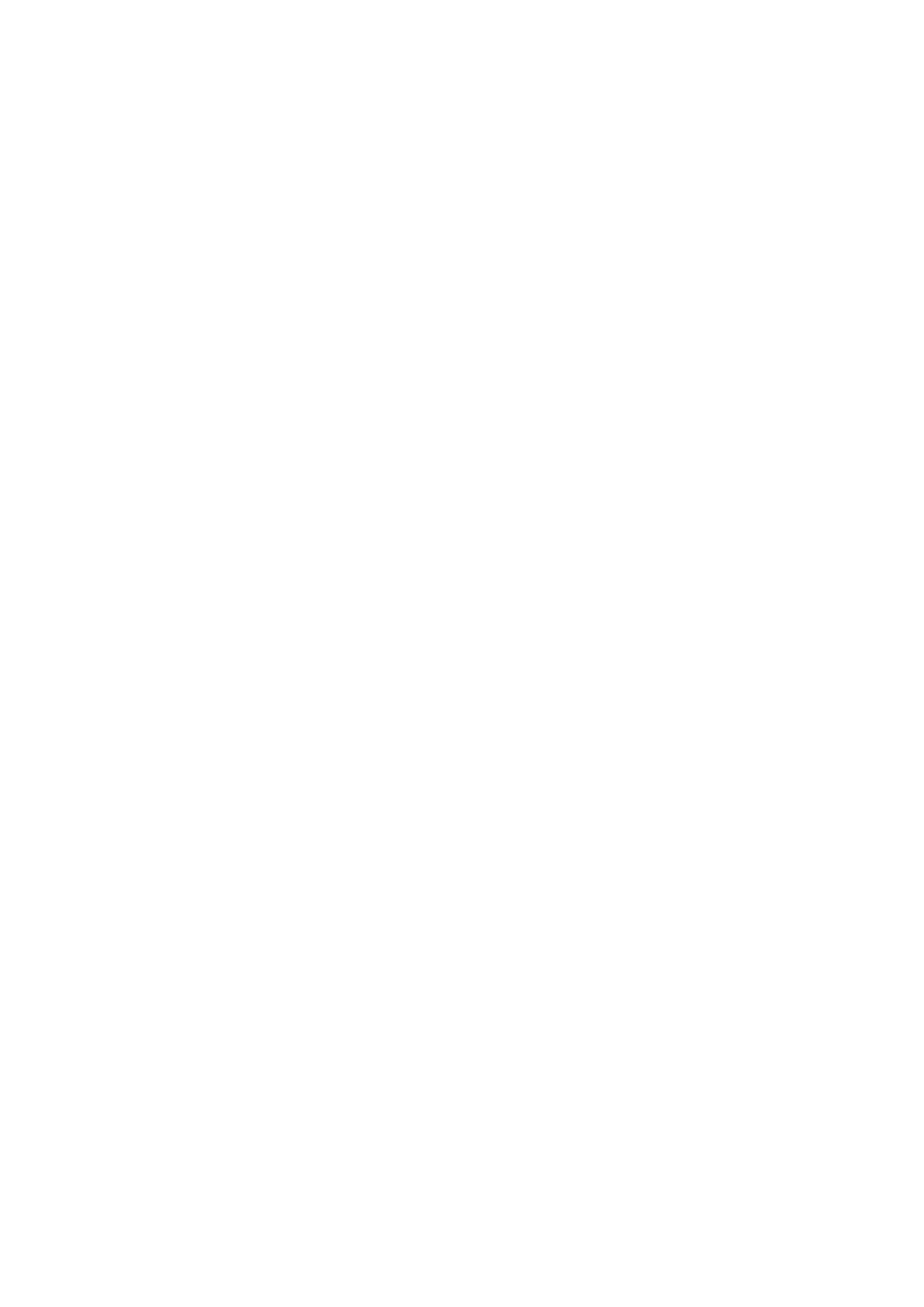# **Towards a lean model for production management of refurbishment projects**

ApRemodel Project

Sergio Kemmer School of the Built Environment, University of Salford

Lauri Koskela School of the Built Environment, University of Salford

Veijo Nykänen VTT Technical Research Centre of Finland

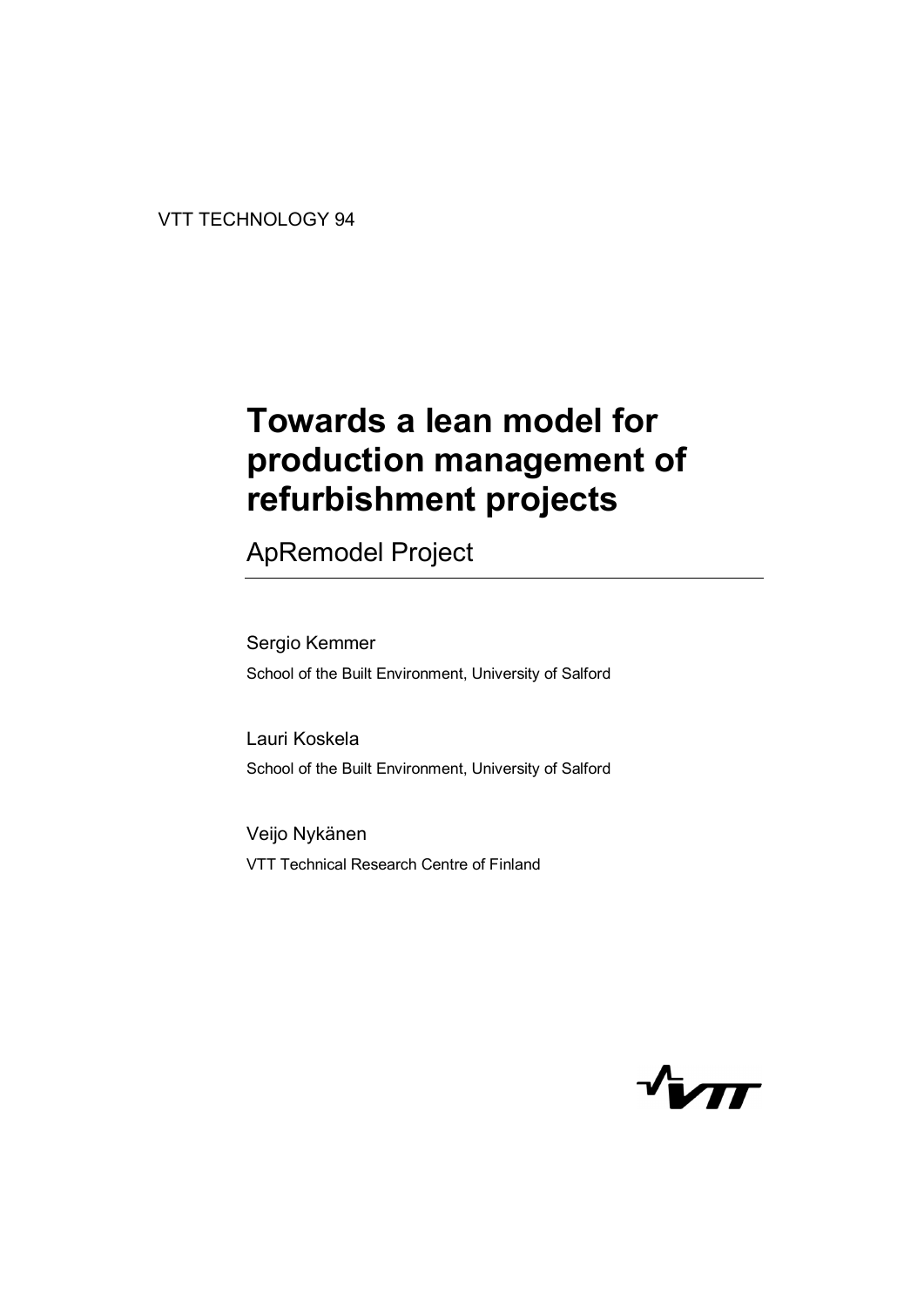ISBN 978-951-38-7984-6 (URL: [http://www.vtt.fi/publications/index.jsp\)](http://www.vtt.fi/publications/index.jsp) 

VTT Technology 94

ISSN-L 2242-1211 ISSN 2242-122X (Online)

Copyright © VTT 2013

JULKAISIJA – UTGIVARE – PUBLISHER

VTT PL 1000 (Vuorimiehentie 5, Espoo) 02044 VTT Puh. 020 722 111, faksi 020 722 4374

VTT PB 1000 (Bergsmansvägen 5, Esbo) FI-2044 VTT Tfn +358 20 722 111, telefax +358 20 722 4374

VTT Technical Research Centre of Finland P.O. Box 1000 (Vuorimiehentie 5, Espoo) FI-02044 VTT, Finland Tel. +358 20 722 111, fax + 358 20 722 4374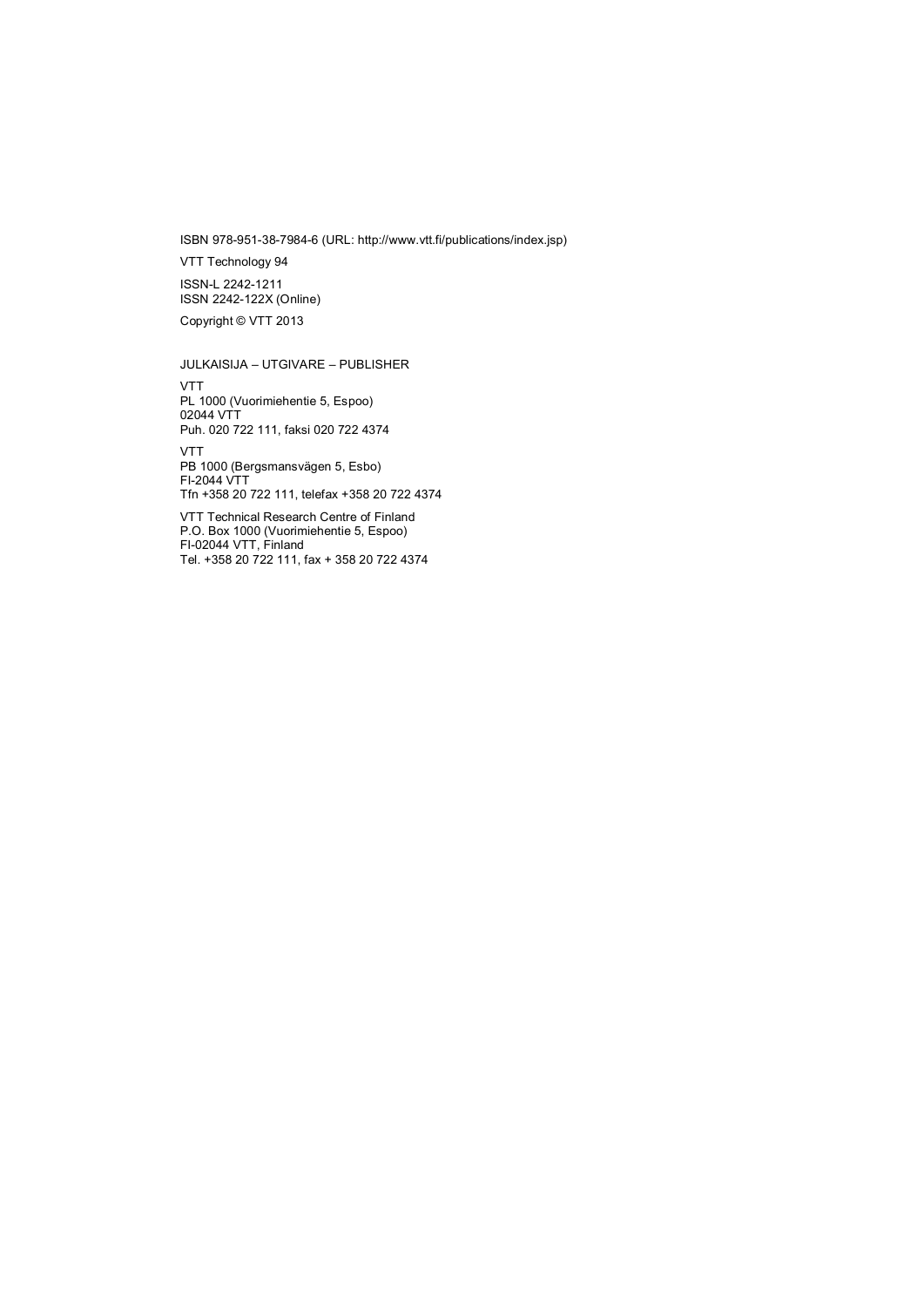#### **Towards a lean model for production management of refurbishment projects**

ApRemodel Project

Kohti peruskorjaushankkeiden tuotannonohjauksen lean-mallia. **Sergio Kemmer, Lauri Koskela & Veijo Nykänen.** Espoo 2013. VTT Technology 94. 36 p.

## **Abstract**

This is the Stage 3 Report for the ApRemodel project, which aims at improving processes for multi-occupancy retrofit by generating a lean model for project delivery. In this respect, a process-driven approach has been adopted to investigate what can be done to improve the way that retrofits projects are delivered.

An initial literature review, focused on the management of refurbishment works, revealed that the research on this matter is scarce. There are plenty of studies related to the broad refurbishment area, however only a small number refer to the way that those construction projects are delivered.

According to the literature, construction organisations have predominantly used traditional methods for managing the production of refurbishment projects. The problem is that those tools and techniques are not often appropriate to cope with the complex characteristics inherent to construction projects, especially in the case of refurbishments. Moreover, they have often not been based on a clear theoretical foundation. As a result, numerous types of waste have been identified in refurbishment projects such as waiting time, disruptions in performing tasks on site, rework, among others. This has led to unsatisfactory project performance in terms of low productivity, project delays, and cost overrun.

The first step towards better production management in refurbishment projects is recognising the complexity of the sector in order to adopt the correct approach to cope with this specific scenario. In this respect, lean construction is identified as an appropriate way to deal with the complexity and uncertainty inherent in refurbishment projects, given that this management philosophy fully integrates the conversion, flow, and value views.

This document builds on the findings from the literature review as well as evidence from case studies. Managerial practices based on lean construction principles have presented successful results in the management of complex projects. Case studies available in the literature report the feasibility and usefulness of this theoretical foundation. Moreover, the evidence from these studies show considerable potential for improving the management of refurbishment works.

A list of methods, tools, and techniques are identified. This report may be used by construction refurbishment organisations and housing associations as a starting point for improving the efficiency in managing production of refurbishment projects. To this end, partnerships between industry and academia are strongly recommended.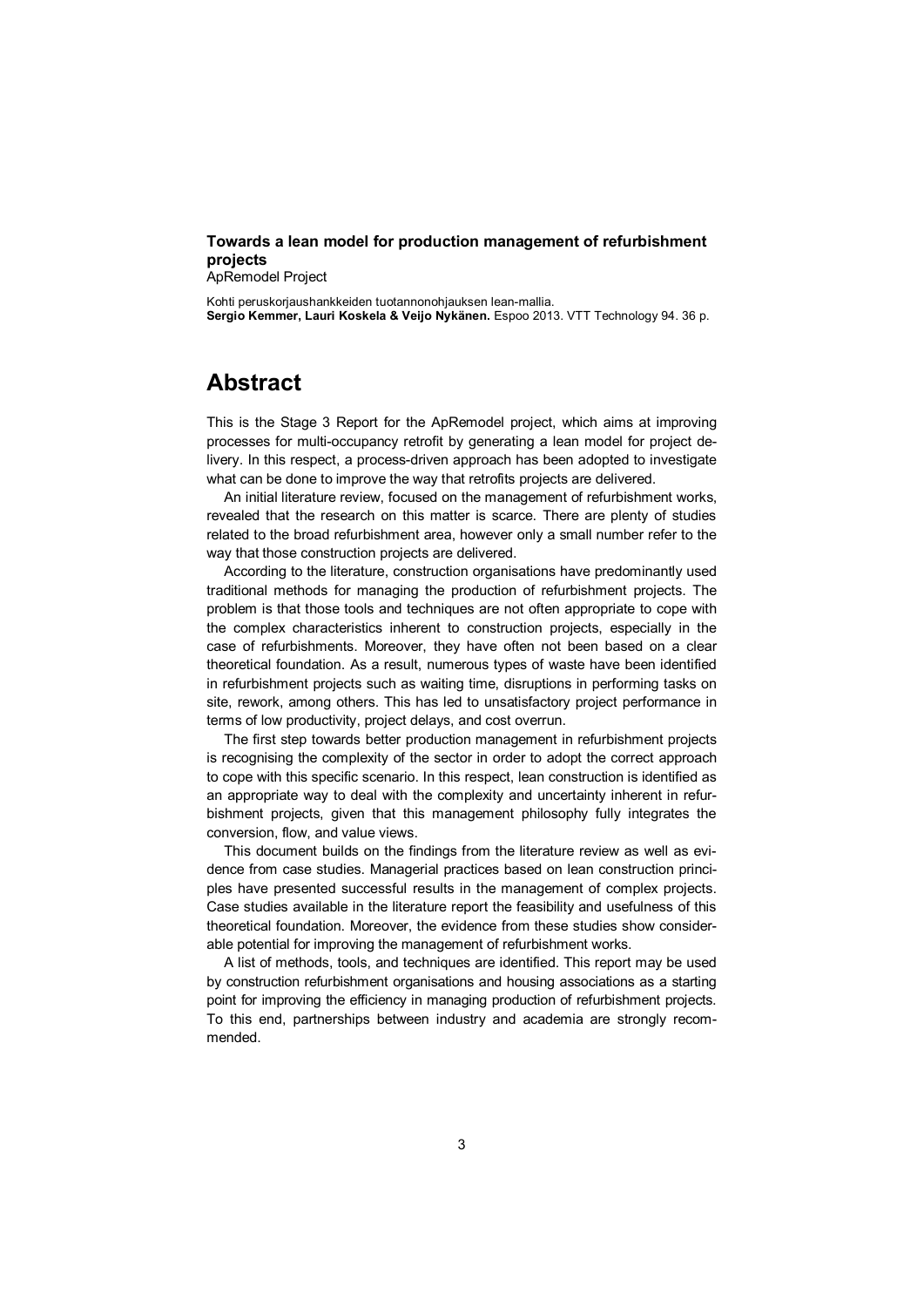Although the usefulness of lean principles in complex projects is already proved, further work is needed to check what practices are best for the respective refurbishment context, as well as identifying enablers and barriers for practical adoption. Furthermore, additional studies would be also necessary to better understand the extent to which the implementation of lean philosophy might influence performance of refurbishment projects.

This report should be seen as work in progress with much more to learn, as detailed research work around the sustainable retrofit process in a lean way is further developed.

**Keywords** refurbishment, lean construction, complexity, management, sustainability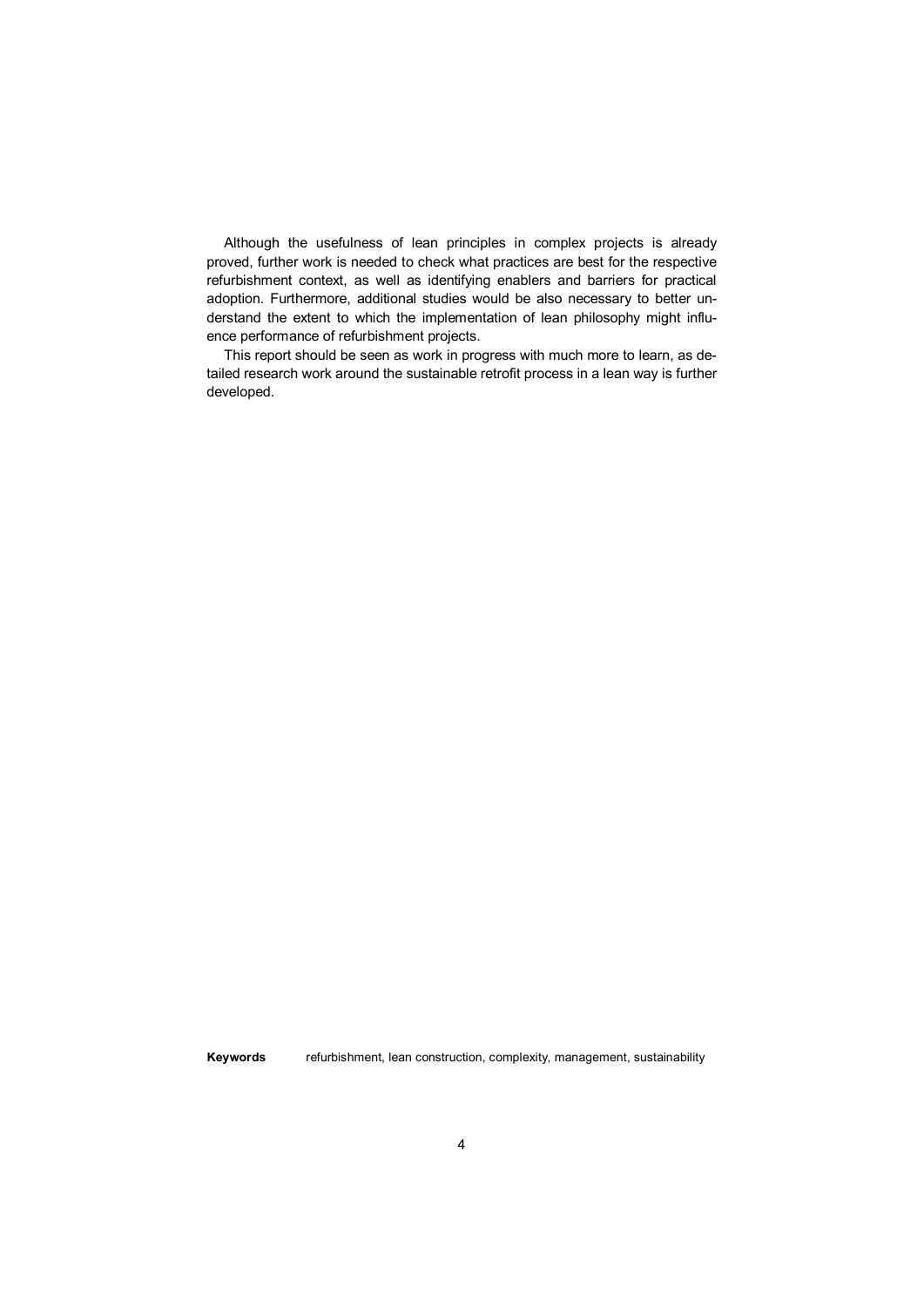#### **Kohti peruskorjaushankkeiden tuotannonohjauksen lean-mallia**  Apremodel-hanke

Towards a lean model for production management of refurbishment projects. **Sergio Kemmer, Lauri Koskela & Veijo Nykänen.** Espoo 2013. VTT Technology 94. 36 s.

## **Tiivistelmä**

Tämä julkaisu on osa Apremodel-projektia, jonka yhtenä tavoitteena on ollut parantaa asuinkerrostalojen korjaushankkeita lean-menetelmin. Korjaushankkeiden toteutuksen parantamismahdollisuuksia on tutkittu prosessilähtöisesti.

Alustava kirjallisuustarkastelu, jossa keskityttiin korjaushankkeiden suunnitteluun ja johtamiseen, osoitti sen, että teemaan liittyvää tutkimusta on tehty vähän. On olemassa paljon tutkimuksia, jotka käsittelevät yleisesti korjaustoimintaa. Varsin vähän on kuitenkin tutkittu korjaushankkeiden toteutusta ja johtamista.

Kirjallisuuslähteiden perusteella korjaustoimintaa harjoittavat yritykset ovat pääasiassa käyttäneet perinteisiä menetelmiä johtaessaan korjaushanketyömaita. Ongelma on, että käytetyt välineet ja menetelmät eivät aina kovin hyvin sovellu monimutkaisiin rakennushankkeisiin, joita erityisesti korjaushankkeet ovat. Lisäksi käytetyillä suunnittelu- ja johtamismenetelmillä ei ole kunnollista teoreettista perustaa. Tämän vuoksi on tunnistettu monenlaisia hävikkejä ja ylimääräisiä kustannuksia, kuten odotusaikoja, keskeytyksiä työmaalla, korjaustöitä jne. Tämä on johtanut tehottomaan toteutukseen, toisin sanoen heikkoon tuottavuuteen, viiveisiin ja kustannusylityksiin.

Ensimmäinen askel kohti parempaa tuotannon johtamista korjaushankkeissa on tunnistaa hankkeiden kompleksisuus, jotta oikea lähestymistapa on löydettävissä tähän prosessiongelmaan. Lean-rakentamisprosessi on havaittu keinoksi hallita korjaushankkeiden kompleksisuutta ja epävarmuutta. Lean-johtamisfilosofia integroi täysin muutos-, virtaus- ja arvontuottonäkökulmat.

Julkaisu perustuu sekä kirjallisuuskatsaukseen että tapaustutkimusten tuloksiin. Lean-menetelmiin perustuvat johtamiskäytännöt osoittavat hyviä tuloksia monimutkaisissa rakennushankkeissa. Kirjallisuudessa esitetyt tapaustutkimukset osoittavat lean-teorian käyttökelpoisuuden. Lisäksi tutkimukset osoittavat merkittävää kehittämispotentiaalia korjaushankkeiden johtamiseen.

Joukko lean-menetelmiä, työkaluja ja tekniikoita on tunnistettu. Tämä julkaisu on käyttökelpoinen korjaustoimintaa harjoittaville yrityksille ja vuokratalojen omistajille korjaushankkeiden kehittämiseen lähtökohdaksi. Yhteistyötä rakennusteollisuuden ja tutkijoiden kesken tulisi jatkaa.

Vaikka lean-periaatteiden käyttökelpoisuus monimutkaisissa projekteissa on osoitettu, jatkotyötä tarvitaan arviointiin, mitkä käytännöt soveltuvat erilaisiin hankkeisiin ja myös tunnistamaan käytännön mahdollisuuksia ja esteitä. Lisätutkimukset olisivat myös tarpeellisia, jota ymmärrettäisiin, kuinka paljon korjaushankkeiden tehokkuutta on mahdollista parantaa lean-periaatteiden avulla.

Julkaisu tulisi nähdä yhtenä vaiheena kehityksessä kohden syventävää tutkimusta kestävän korjaustoiminnan kehittämiseksi lean-periaatteilla.

**Avainsanat** refurbishment, lean construction, complexity, management, sustainability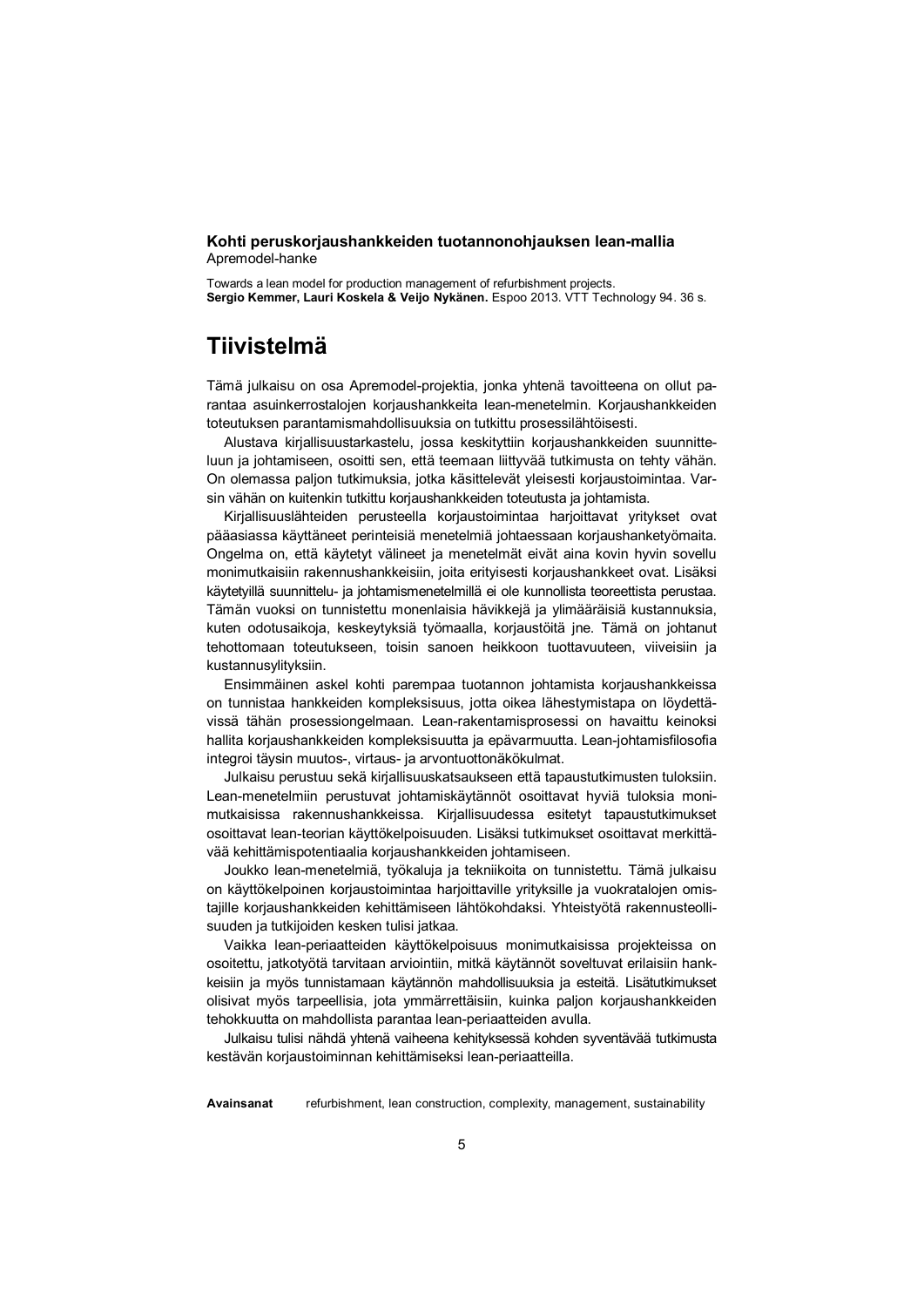### **Preface**

This report was developed by the Salford Centre for Research and Innovation (SCRI), a research centre at The University of Salford, as part of the ApRemodel research project. ApRemodel is a collaborative project involving research organisations and government bodies in Finland. It aims to identify innovation in UK multi-occupancy retrofit and develop transferable models of best practice.

The initials phases of the ApRemodel, stages one and two, outlined the research that has been undertaken in analysing sustainable retrofit innovations in multi-occupancy buildings in UK. A socio-technical perspective was applied to understand the context of these improvements. Case studies were carried out to identify innovations in the UK's retrofit sector as well as to assess their possible adoption within a Finnish context.

This is the Stage 3 Report for the ApRemodel project, which aims at improving processes for multi-occupancy retrofit by generating a lean model for project delivery. In this respect, a process-driven approach has been adopted to investigate what can be done to improve the way that retrofits projects are delivered.

The main objectives of the report were:

- · To identify the current methods adopted by industry to the management of refurbishment works
- · To set the appropriate theoretical foundation to guide practical experimentation
- · To recommend lean practices to the management of refurbishment works.

This report may used by construction refurbishment organisations and housing associations as a starting point for improving the efficiency in managing production of refurbishment projects. To this end, partnerships between industry and academia are strongly recommended.

The authors of the report are:

- Sergio Kemmer, University of Salford, UK
- Lauri Koskela, University of Salford, UK
- Veijo Nykänen, VTT Technical Research Centre of Finland.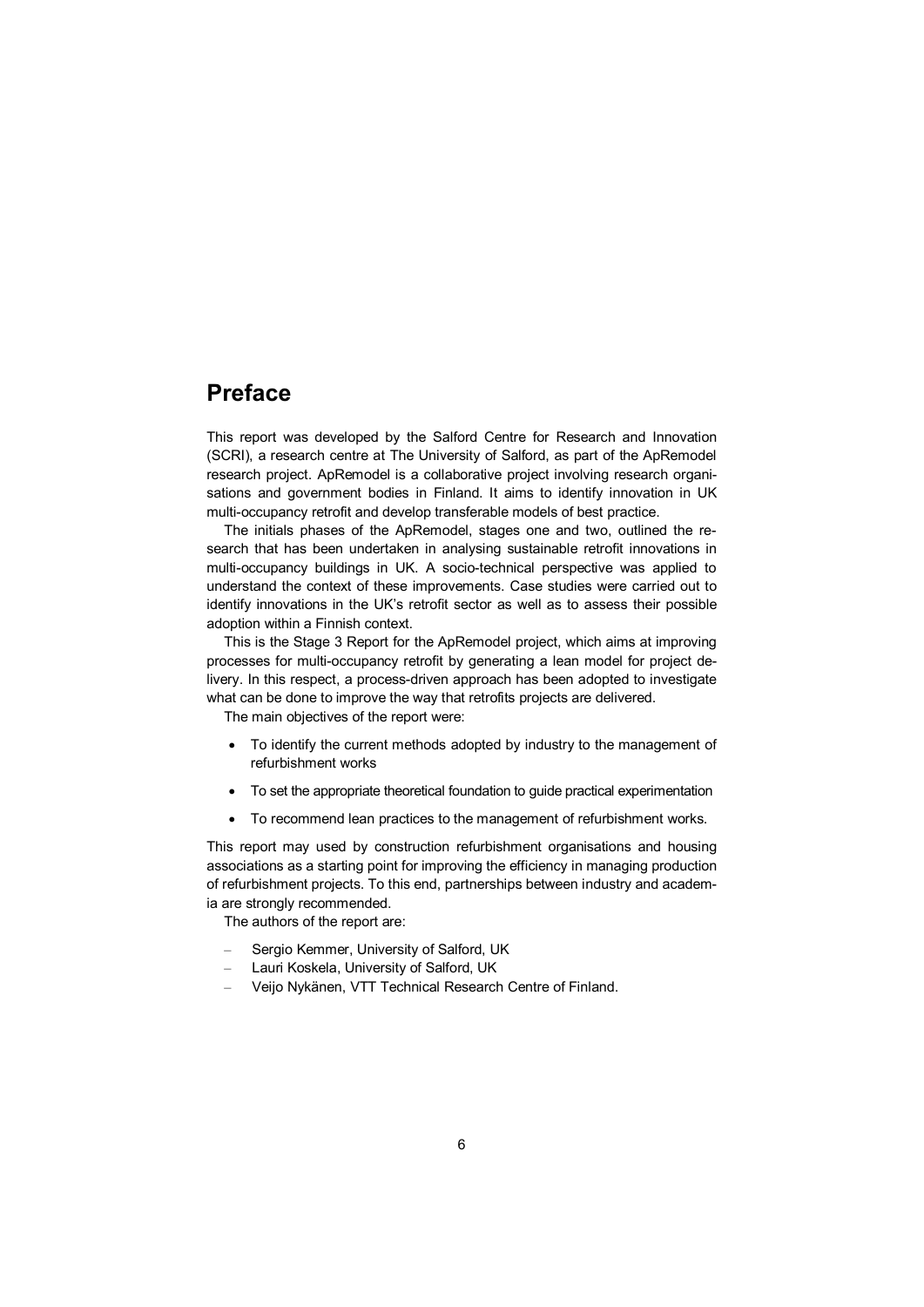## **Contents**

| $\mathbf{1}$ . | 1.1<br>1.2<br>1.3 |       |                                                                                                                      |  |
|----------------|-------------------|-------|----------------------------------------------------------------------------------------------------------------------|--|
| 2.             |                   |       | A missing link in refurbishment's research agenda12                                                                  |  |
| 3.             |                   |       | The traditional approach to the production management of<br>refurbishment projects and its practical implications 13 |  |
| 4.             |                   |       | The importance in recognising refurbishment characteristics 15                                                       |  |
|                | 4.1               |       |                                                                                                                      |  |
|                | 4.2               |       |                                                                                                                      |  |
| 5.             |                   |       | Exploring opportunities of lean implementations in the ApRemodel                                                     |  |
|                |                   |       |                                                                                                                      |  |
|                | 5.1               |       |                                                                                                                      |  |
|                | 5.2               |       |                                                                                                                      |  |
|                |                   | 5.2.1 |                                                                                                                      |  |
|                |                   | 5.2.2 |                                                                                                                      |  |
|                |                   | 5.2.3 |                                                                                                                      |  |
|                |                   | 5.2.4 |                                                                                                                      |  |
|                |                   | 5.2.5 |                                                                                                                      |  |
|                |                   | 5.2.6 |                                                                                                                      |  |
|                |                   | 5.2.7 |                                                                                                                      |  |
|                |                   | 5.2.8 |                                                                                                                      |  |
|                |                   | 5.2.9 |                                                                                                                      |  |
|                |                   |       |                                                                                                                      |  |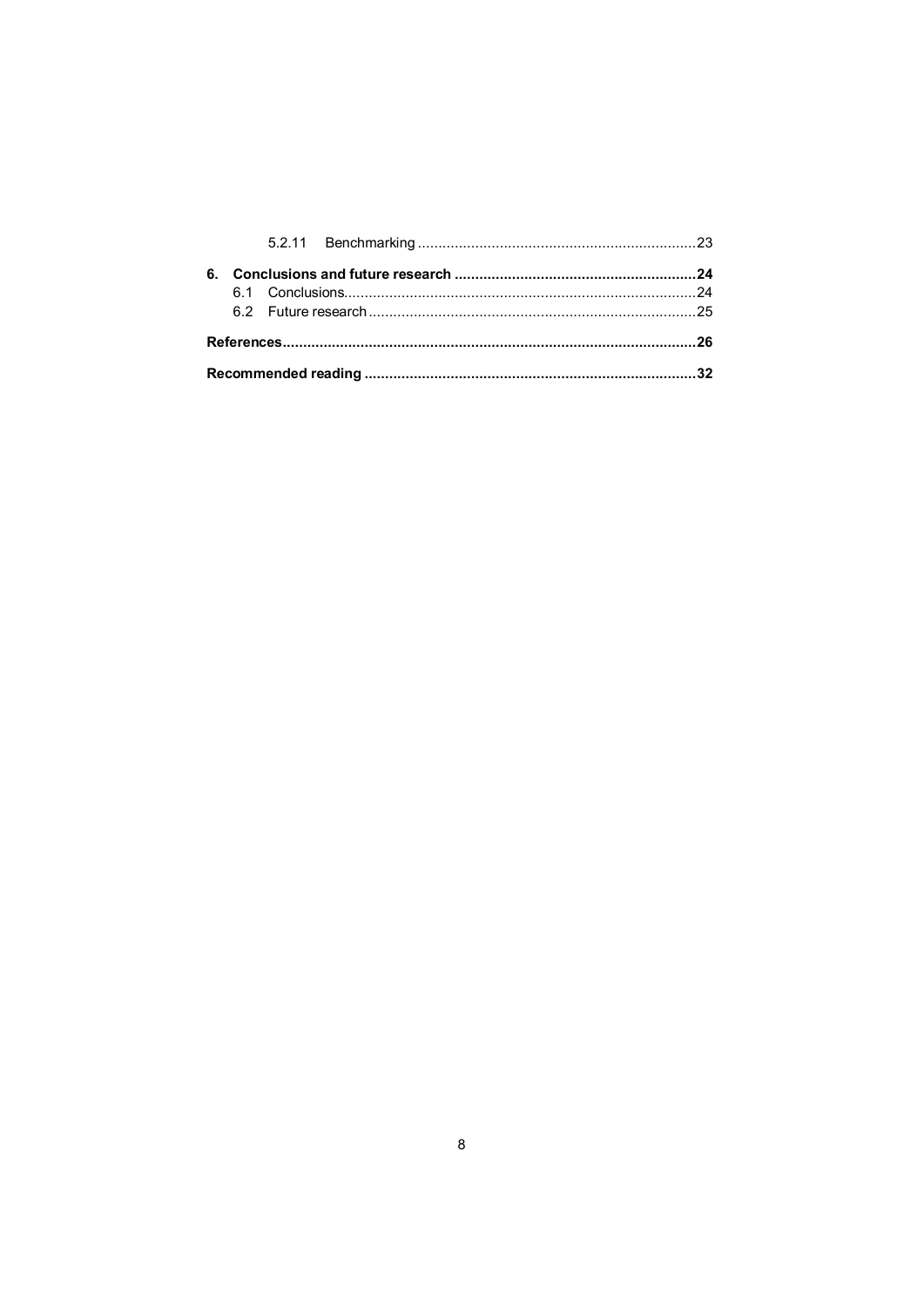## **List of symbols**

- SCRI Salford Centre for Research and Innovation
- DECC Department of Energy & Climate Change
- BIM Building Information Modeling
- CPM Critical Path Method
- PERT Programme Evaluation and Review Techniques
- TFV Transformation / Flow / Value
- CLIP Construction Lean Improvement Programme
- BRE Building Research Establishment
- PSD Production System Design
- LOB Line of balance
- CLG Communities and Local Government
- TVD Target Value Design
- IGLC International Group for Lean Construction
- LPS Last Planner System™
- PPC Percentage Plan Completed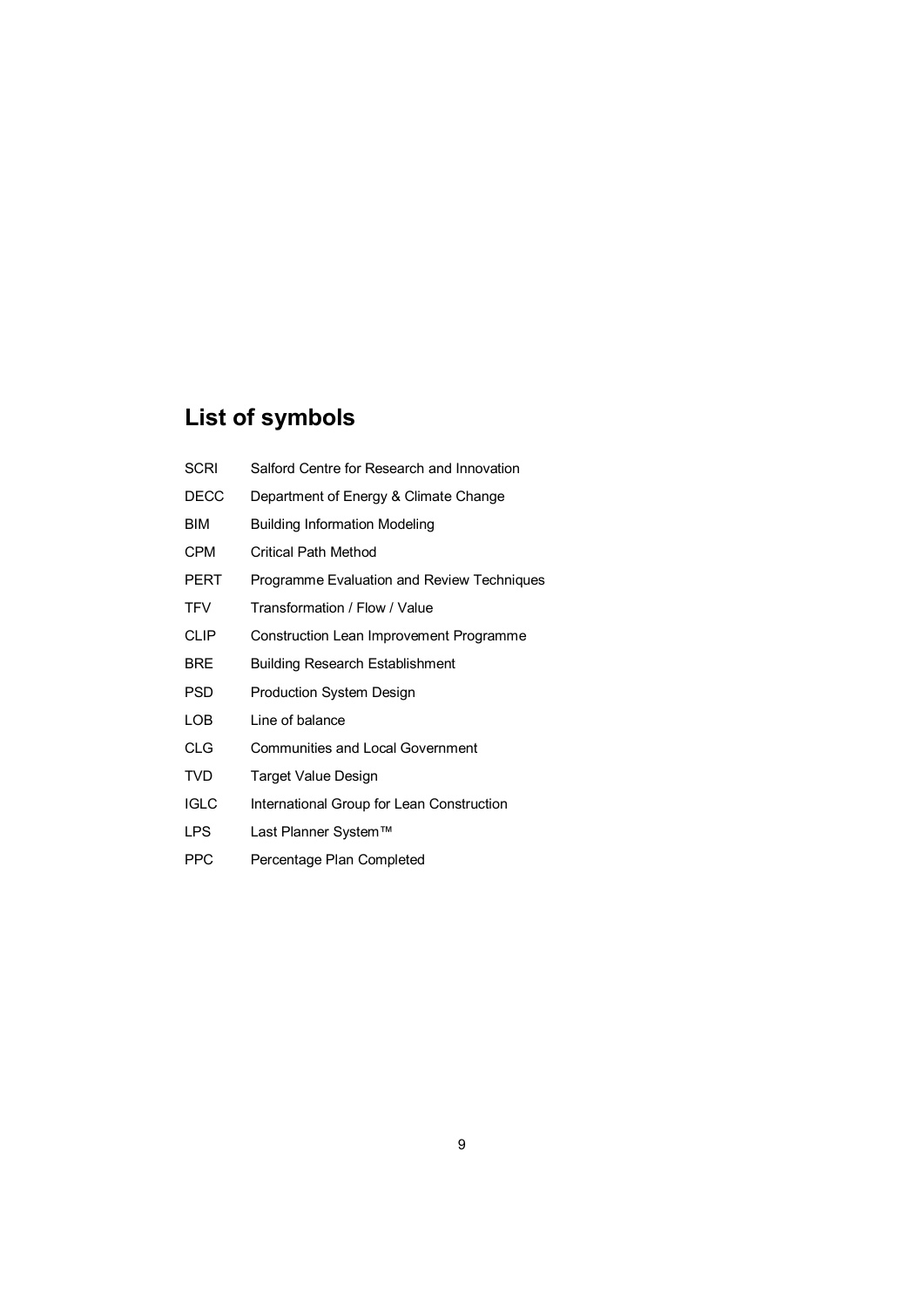## **1. Introduction**

The Climate Change Act (DECC, 2008) legislates that the carbon emissions in the United Kingdom are to fall by no less than 80% (by comparison with a 1990 baseline) by 2050. It is known that the built environment is responsible for almost 50% of carbon dioxide emissions (Itard et al., 2008).

Given that a considerable amount of buildings, estimated at approximately 70% (Ravetz, 2008; Kelly 2009) that will be standing in 2050 have already been built, it is safe to say that the refurbishment process of the existing stock has a crucial role to meet sustainable targets.

It is also generally admitted that the degree of complexity and uncertainties in refurbishment projects is higher than in new build (Egbu et al., 1996). This scenario offers an interesting opportunity to apply lean practices in order to deal with the complexity and uncertainties inherent to those projects.

This report advocates that the production management of refurbishment projects needs an appropriate approach, specifically tailored and in line with lean tenets, to be able to cope with the complexity and uncertainty inherent to those projects, hence increasing the efficiency of the production system, e.g., lead time compression and disruption minimization.

Following this line of thought, this report presents evidence from secondary case studies in order to illustrate that managerial practices following lean principles have been successfully used for managing complex construction projects. Encouraging results have been reported by using those methods, tools, and techniques.

The lean practices identified in these case studies and those identified during the literature review are suggested as a starting point for increasing efficiency in the production management of refurbishment projects. Construction refurbishment organisations and housing associations should test the methods, tools, and techniques in their projects in order to enable a development of a model for managing refurbishment projects based on lean concepts.

The impacts of this research are both theoretical and practical. With respect to theory, lean practices can be tailored through an appropriate understanding of the characteristics of refurbishment projects. In practical terms, the benefits encompass aspects ranging from the ability to address environmental issues to the improvement of industrial competitiveness and customer satisfaction.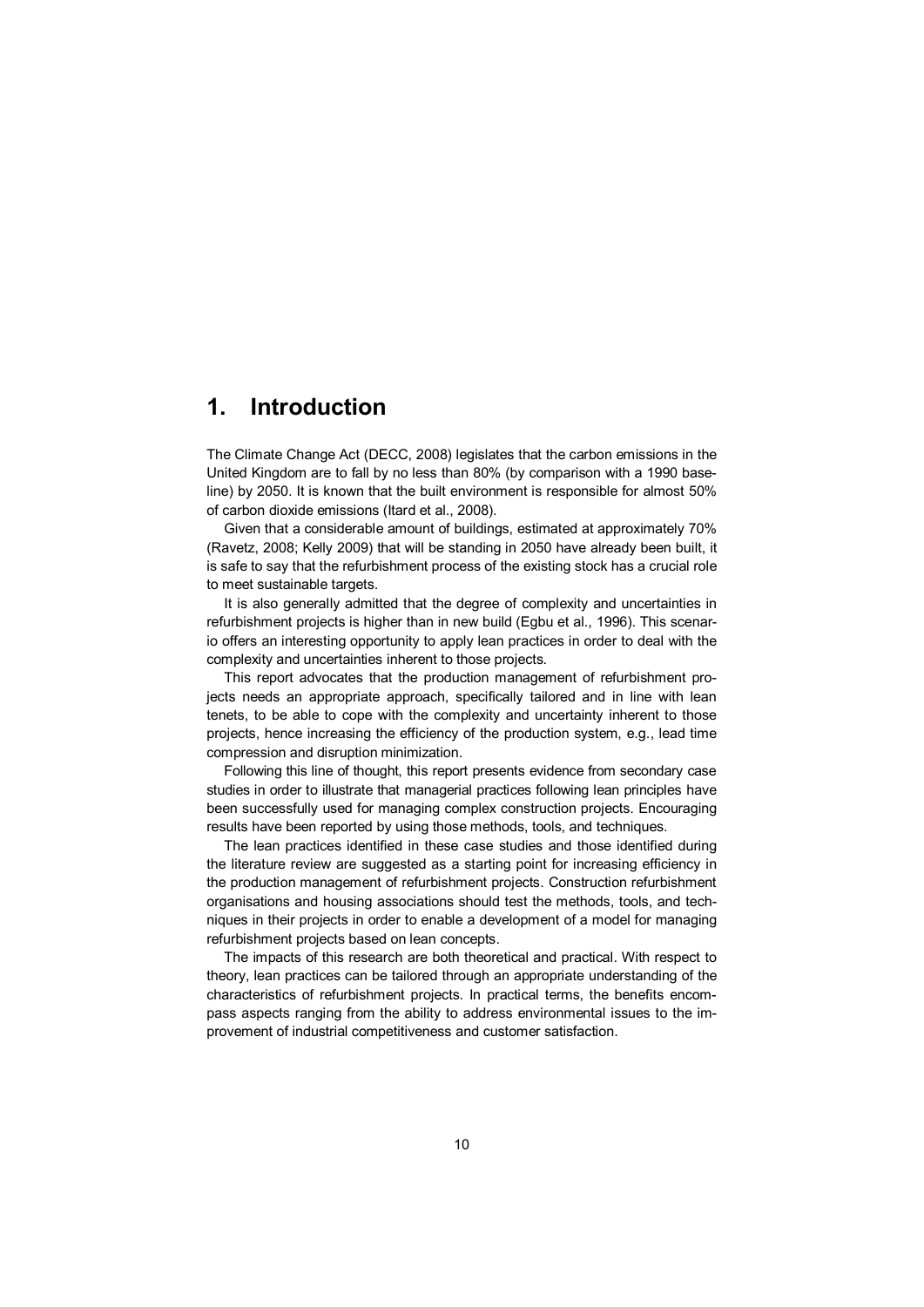Finally, it should be mentioned that this study focuses on the production management of refurbishment projects. Although the authors of this report recognise the importance in improving other project domains such as design, procurement, supply chain, and operation, for instance, they have chosen production because it has not been properly addressed in the prior research and also for the opportunity for considerable improvements available in this area.

#### **1.1 Questions driving research**

The report considered the literature on production management in order to investigate the way that refurbishment organisations have been managing production and also to examine the extent to which this process can be improved through the application of concepts derived from lean construction theory. The questions below summarize the main aims for developing this report.

- · What are the current methods adopted by refurbishment organisations to the production management of refurbishment projects? Are they appropriate?
- · Is there a better way to manage production of refurbishment works? What kind of improvements could be achieved in this area?
- · What are the lean practices suitable to deal with production management of refurbishment projects?

#### **1.2 Research aim**

The aim of this report is to improve processes for multi-occupancy retrofit by generating a lean model for project delivery.

#### **1.3 Research objectives**

- · To identify the current methods adopted by industry to the management of refurbishment works
- · To set the appropriate theoretical foundation to guide practical experimentation
- · To recommend lean practices to the management of refurbishment works.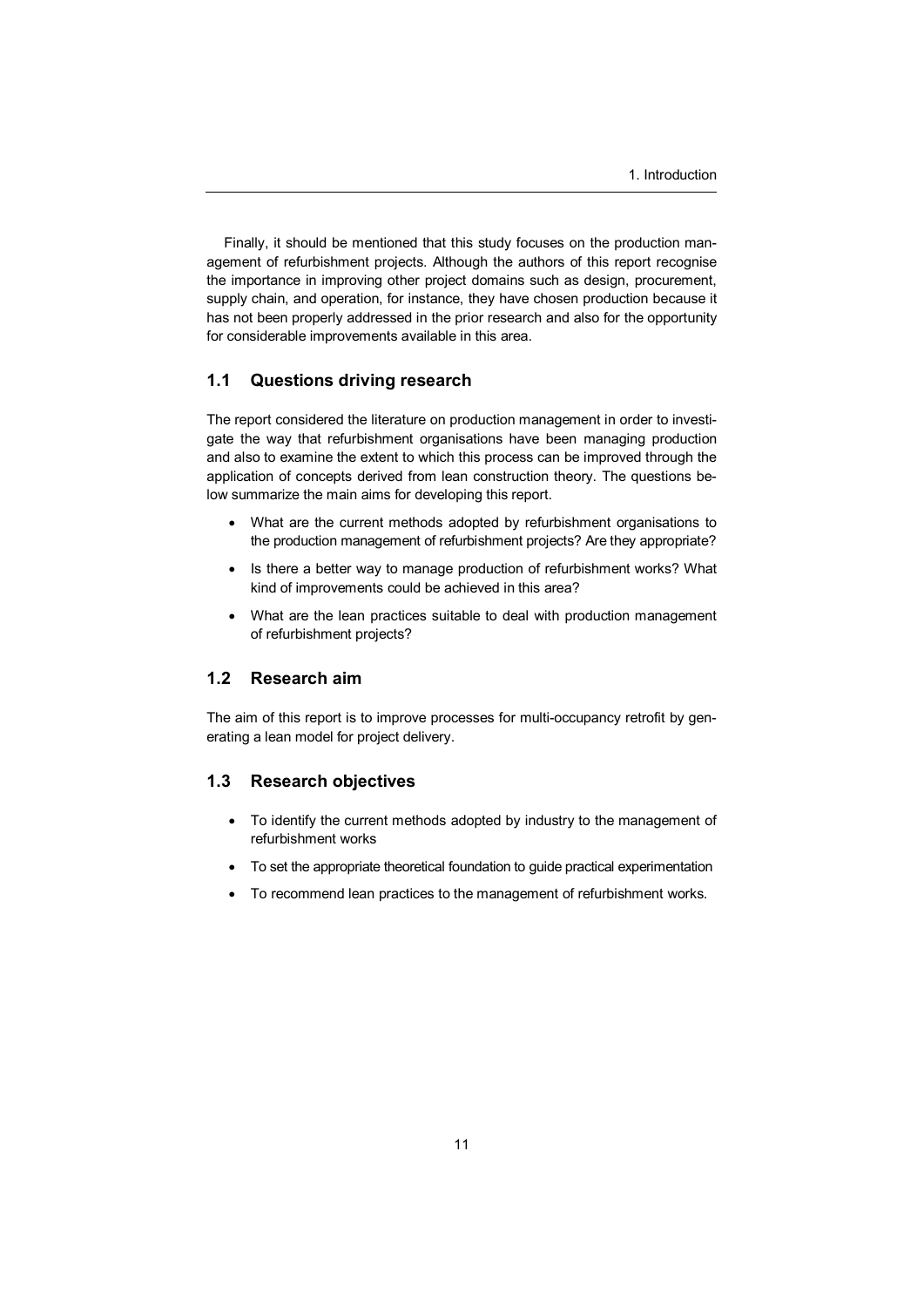## **2. A missing link in refurbishment's research agenda**

In defining refurbishment, this report will follow the definition stated by Egbu et al. (1998) who say that "*refurbishment refers to such works as improvement, adaptation, upgrading, rehabilitation, restoration, modernization, conversion, retrofit, and repair which are carried out on existing buildings for a variety of reasons. This definition, however, excludes such works as cleaning, decorating, and emergency maintenance work*."

In general, refurbishment can be considered as a subject that has been extensively addressed by researchers. Studies undertaken involve topics that vary considerably in terms of research focus. For instance, there is research delving into the analysis of the building stock and its importance (Kohler and Hassler, 2002; Itard et al., 2008), the refurbishment demand and cost implications (Aikivuori, 1996; Johnstone, 2001; Chau et al., 2003), cost modelling (Lehtonen and Kiiras, 2010), the use of information technology (Okoroh and Torrance, 1999; Caccavelli and Gugerli, 2002; Dulung, 2007; Ho, 2009; Ho and Fischer, 2009); the engagement and perspectives of users in refurbishment projects (Holm, 2000; Miller and Buys, 2008; Ho, 2009; Ho and Fischer, 2009).

In addition, due to the important role that refurbishment projects plays in meeting sustainability targets, a recent increase in the amount of research aiming at better understanding the refurbishment sector as well as improving the way that those projects are designed, procured, built, and operated is also found in the literature (Itard and Meijer, 2008; HM Government, 2010; HM Government, 2011; Mansfield, 2009; Mansfield, 2011).

Despite the vast number of research initiatives designed to better understand refurbishment sector aimed at improving its performance, the specific topic of the management of refurbishment works has not been addressed properly. Studies on practices applied to the management of this complex environment are scarce.

In the next section, more details will be provided regarding the research on the production management of refurbishment projects. The information was gathered through a literature review that sought to look at research focused on how refurbishment works are traditionally performed. Problems encountered in refurbishment projects are also mentioned.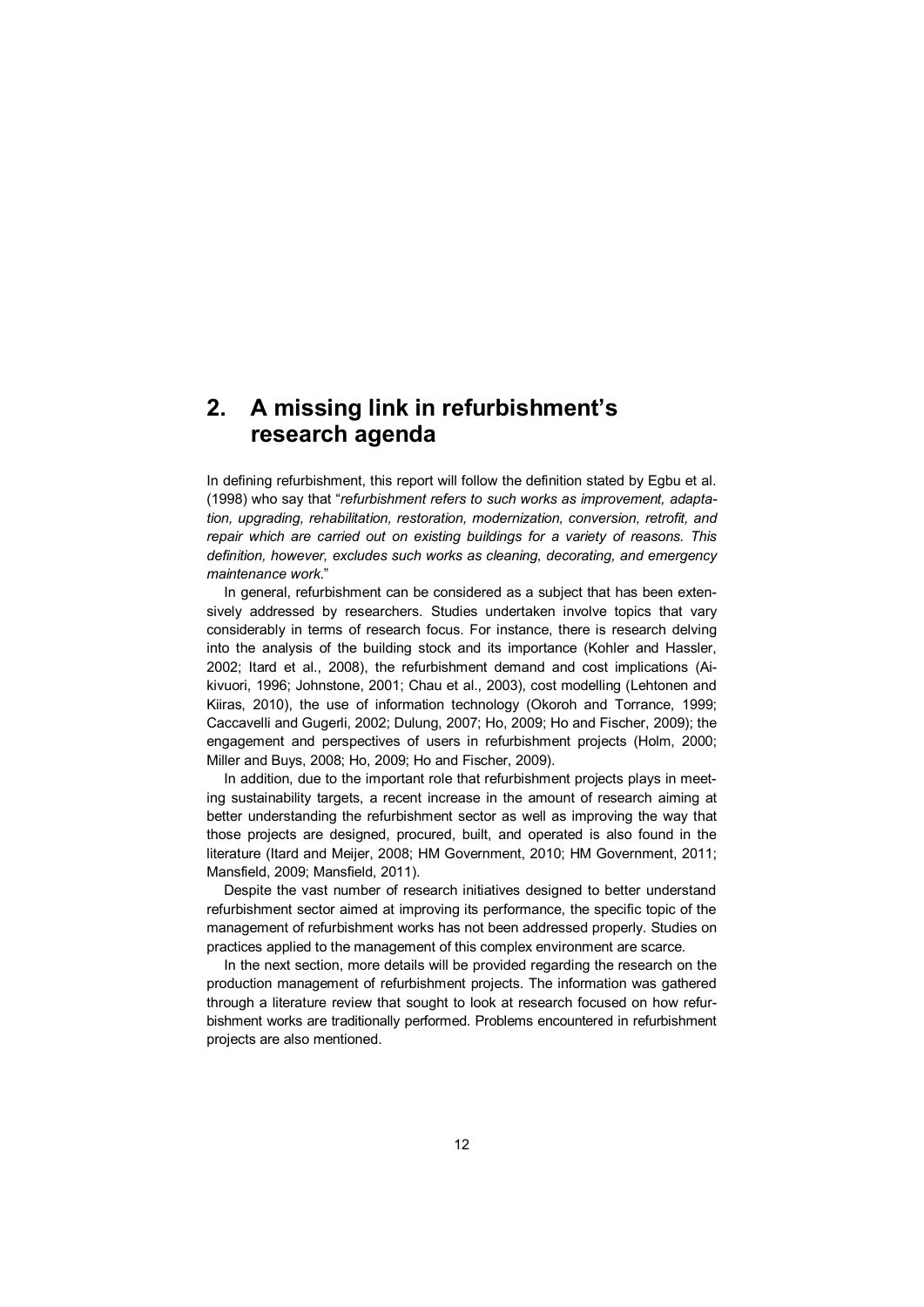## **3. The traditional approach to the production management of refurbishment projects and its practical implications**

The literature on the management of refurbishment projects is scarce. There are few studies reporting the way that construction companies have been managing production in such projects. The material produced by Egbu (1994), Egbu (1995), Egbu et al. (1996), Egbu (1997), Egbu et al. (1998), and Egbu (1999) represent the most wide-ranging analysis in the management of refurbishment works.

The study developed by Egbu (1994) delves into aspects concerning to the management of refurbishment works within the UK construction industry. The analyses carried out by Egbu (1994) comprise different factors. For instance, he identified cost control, dust control, the influence of tenants on the regular progress of the works, and variation/change orders to the works as the most difficult refurbishment characteristics faced by managers. Besides, variation/change orders to the works, keeping the site tidy, cost control, maintaining site safety & welfare standards, and programming and scheduling were identified as the most frequently occurring characteristics in managing refurbishment work.

Egbu (1995) also seeks to understand the degree of difficulty associated with managing refurbishment tasks. Forecast and planning, analysis of project risks and uncertainty, and competitive tendering were perceived as the most difficult management tasks in refurbishment projects

Egbu et al. (1996) and Egbu et al. (1998) identify the managerial practices used by refurbishment organisations. These studies show clearly that production planning and control in refurbishment projects has used traditional techniques such as Critical Path Method (CPM), Programme Evaluation and Review Techniques (PERT), and Gantt charts.

Some could contend that Egbu's research is outdated, implying that the management of refurbishment works has improved since then. However, there is no evidence of this; on the contrary, there are some examples that show that it has not. A recent study developed by Henrich (2009) shows clearly that the practices applied to manage production in refurbishment projects remain inappropriate. As a result of this approach to project management, the project performance is often unsatisfactory.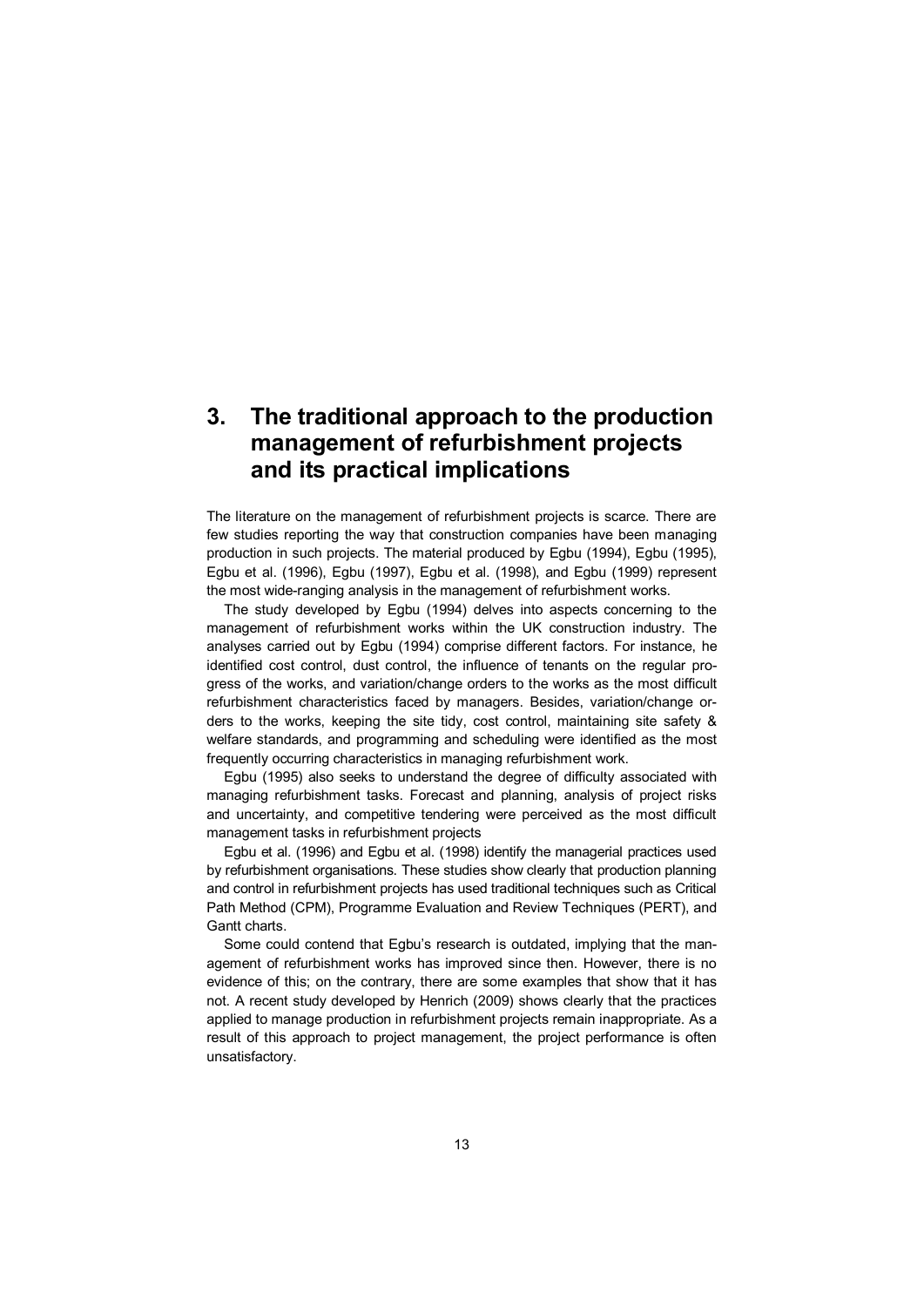Henrich (2009) conducted an analysis in two construction companies based in Greater Manchester to identify cases of low performance and waste incidence at construction sites. Both companies investigated were carrying out refurbishment projects. The first case study was a transformation of a 4 storey old mill into a block of 180 residential apartments. The second one was a regeneration program funded by a government association comprising 600 houses.

Findings from those case studies confirm that traditional planning approaches are still the basis for the production management. For instance, planning is centralized and contains excessive details at early stages. There is a lack of involvement of people (managers, subcontractors, suppliers, labourers, etc.) in the creation of plans and the CPM based software packages are used to define the critical path and estimate project duration.

In addition, managers use pre-estimated plans to push activities to the production regardless the system status and the communication between planning and production is done in a one-way fashion. Besides, there is no evidence of a continuous improvement programme implemented on site (Henrich, 2009).

As a result of the use of inefficient production management methods, Henrich (2009) identifies several types of waste within those two refurbishment projects. They refer to waiting time, the use of wrong equipment, rework, unnecessary transport, double handling, space conflicts between materials, equipment and assembly crews, and disruptions during refurbishment works. The wastes resulted in low productivity, project delays, and tenant's annoyance.

Problems in managing refurbishment projects have been also identified in Finland. For instance, Ruohomäki (2006) reports challenges faced during the planning of a renovation building in East Finland such as the lack of shared understanding of the project team, missing leadership, and weak communication.

The research carried out by Naaranoja and Uden (2007) involved four renovation projects and reveals that problems such as time and cost overrun, defective work, and failure in fulfil customer requirements. The use of inefficient project management systems is pointed out by the researchers as one of the reasons for the problems encountered in those construction projects.

In conclusion, as pointed out by Henrich (2009), the construction industry has been using either outdated production methods or using them in a wrong context. As a result, those methods lead to production wastes and a decrease in project performance.

The argument made by Henrich (2009) brings to the discussion the importance of understanding project context in order to devise an appropriate approach to cope with it. In line with this, Egbu et al. (1998) also stress that "*the process of planning should be adjusted to fit project characteristics*".

The next section summarizes the characteristics of refurbishment projects with the purpose of recommending the appropriate theoretical basis to be used in the production management of these types of construction projects.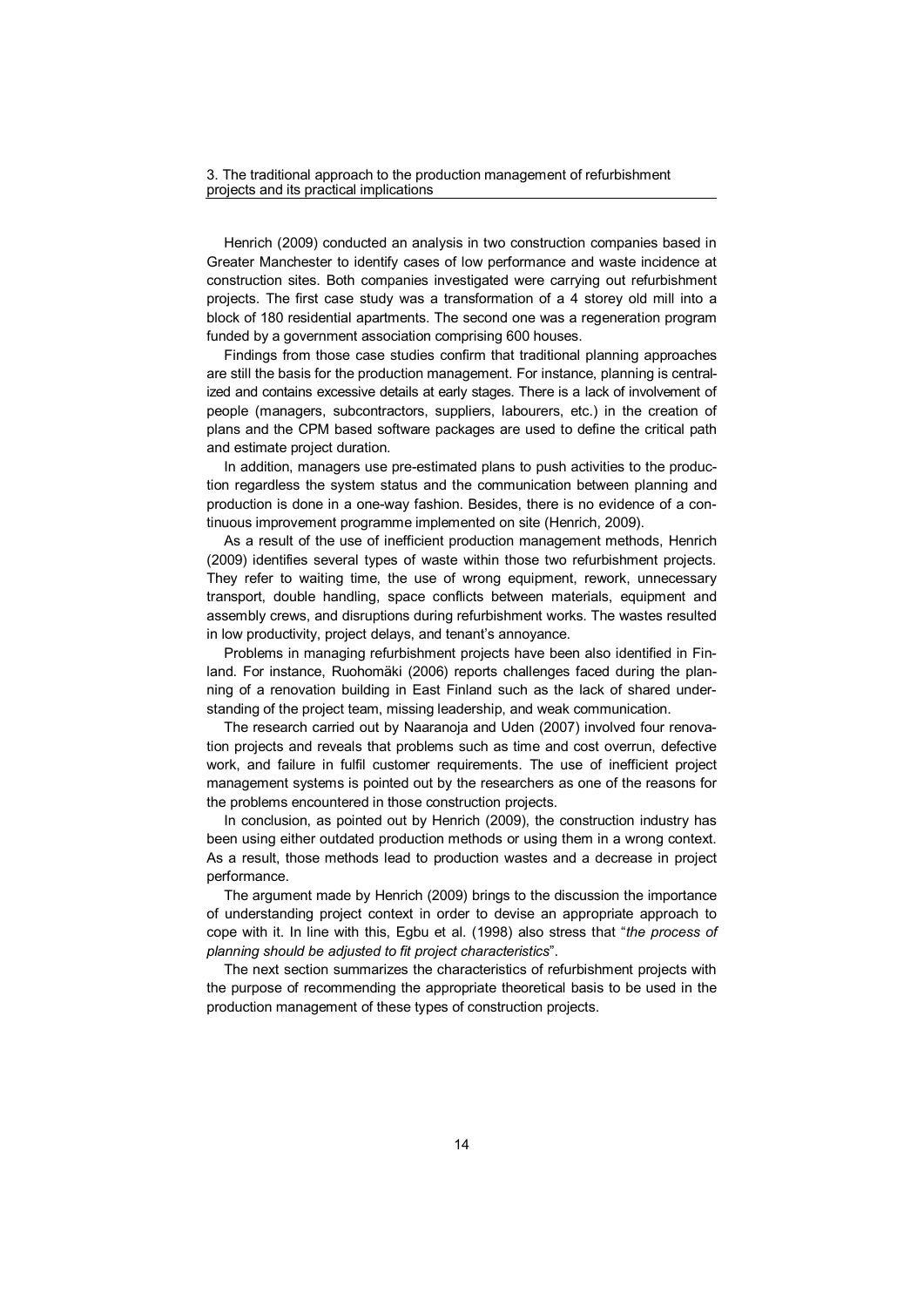## **4. The importance in recognising refurbishment characteristics**

#### **4.1 Characteristics of refurbishment**

Refurbishment works have different features in comparison with new projects. Many authors point out the main characteristics and issues related to refurbishment projects:

- · The management of refurbishment works is complex, highly specialized, and contains elements of works which are unique to refurbishment and different from new building work (Egbu et al., 1996);
- · Refurbishment is more difficult to manage, with a higher level of risk and uncertainty than new build (Egbu, 1997; Egbu et al., 1998);
- Small labour intensive operations scattered throughout the existing buildings, often with tenants in occupation (Quah, 1992; Ho and Fischer, 2009);
- · Lack of "as built" drawings to guide designer and builder (Quah, 1992);
- · Unpredictability, where the extent and problems of the work are not discovered until demounting and stripping work have commenced (Quah, 1992).

Undoubtedly, the management of refurbishment projects is complex. Egbu (1995) recognised it and pointed out that those projects need appropriate managerial methods. Egbu et al. (1998) also argued that "*refurbishment works demand an ability to deal with non-continuous and complex processes*".

Actually, the subject of project complexity has been focus of several studies (Baccarini, 1996; Laufer et al., 1996; Williams, 1999; Beckerman, 2000; Bertelsen, 2003). Those authors recognize the difficulty that construction industry has to deal with the increasing complexity in construction projects. They also pointed out the need of appropriate managerial systems to cope with such complex environments.

Baccarini (1996) points out integration as a way to deal with this scenario. Following the same line of thought, Laufer et al. (1996) recommend a project management style based on elements such as integration, systemic management, simultaneous management, and the use of high-tech information technology.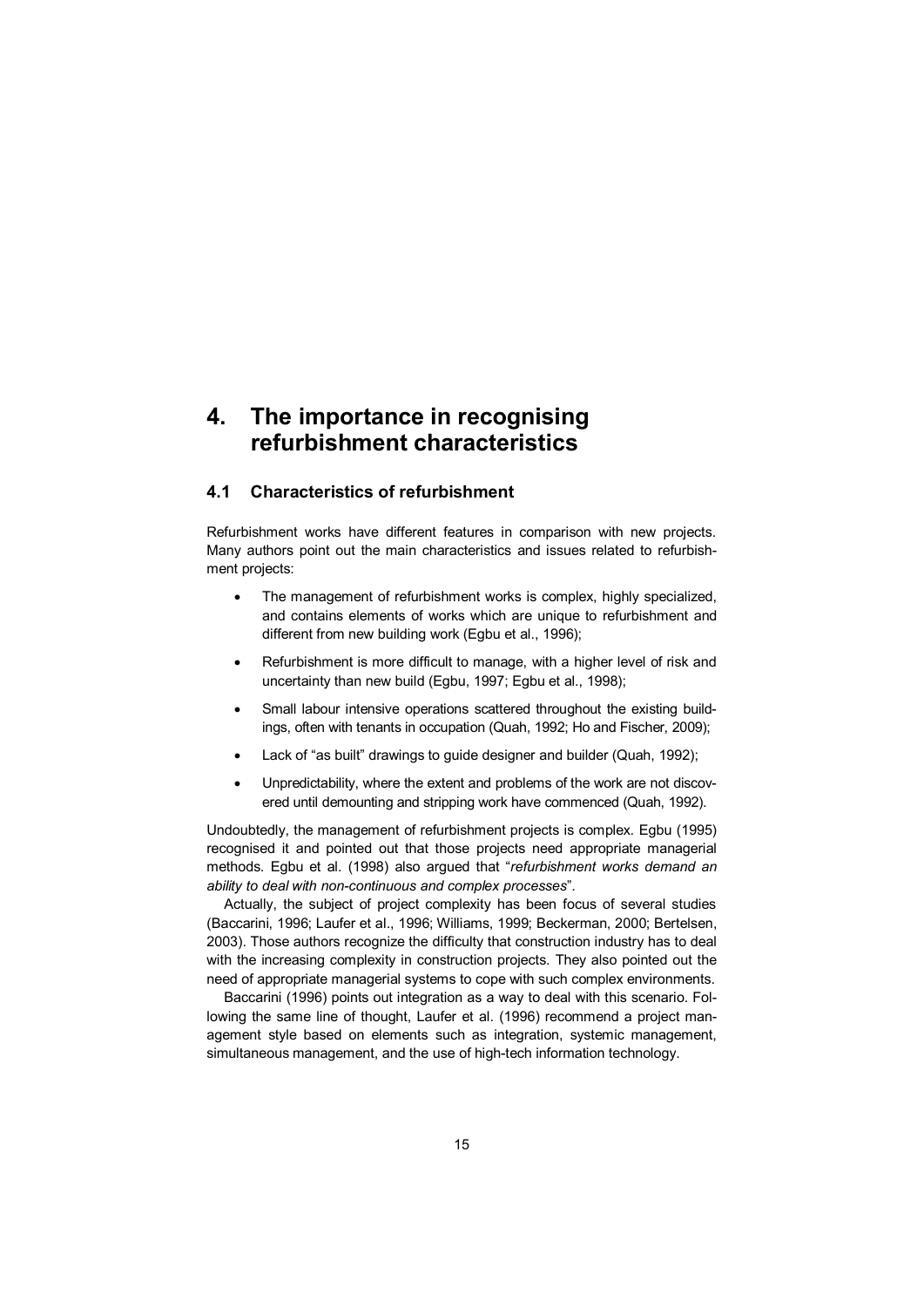#### **4.2 Lean construction as a way forward**

The lean philosophy is argued as an appropriate way to deal with the complexity and uncertainty inherent to refurbishment projects, given that this management philosophy fully integrates the transformation, flow and value views. The traditional conceptualization of engineering looks just the "conversion" aspects of the project. However, it is necessary move from a conception of production solely in terms of transformation of inputs to the TFV (Transformation/Flow/Value) concept of production (Koskela, 2000). Table 1 shows the integrated TFV view on production.

|                                                                  | <b>Transformation</b><br>view                                 | <b>Flow</b><br>view                                                                          | Value generation<br>view                                                                             |
|------------------------------------------------------------------|---------------------------------------------------------------|----------------------------------------------------------------------------------------------|------------------------------------------------------------------------------------------------------|
| Conceptualiza-<br>tion of produc-<br>tion                        | As a transfor-<br>mation of inputs<br>into outputs            | As a flow of material,<br>composed of transfor-<br>mation, inspection,<br>moving and waiting | As a process where value<br>for the customer is created<br>through fulfilment of his<br>requirements |
| Main<br>principles                                               | Getting production<br>realized efficiently                    | Elimination of waste<br>(non-value-adding<br>activities)                                     | Elimination of value loss<br>(achieved value in relation<br>to best possible value)                  |
| Methods and<br>practices<br>(examples)                           | Work breakdown<br>structure, MRP,<br>Organizational<br>Charts | Continuous flow, pull<br>production control.<br>continuous improvement                       | Methods for requirements<br>capture, Quality Function<br>Deployment                                  |
| Practical<br>contribution                                        | Taking care of<br>what has to be<br>done                      | Taking care that what is<br>unnecessary is done as<br>little as possible                     | Taking care that customer<br>requirements are met in<br>the best possible manner                     |
| Suggested<br>name for<br>practical<br>application<br>of the view | Task<br>management                                            | Flow management                                                                              | Value management                                                                                     |

**Table 1.** Integrated TFV view on production (Koskela, 2000).

Several studies in construction management have been considering this conceptual framework to design and manage production systems in a more systemic perspective (Howell and Ballard, 1999; Lean Construction Institute, 1999; Ballard et al., 2001; Schramm et al., 2004; Alves et al., 2006; Schramm et al., 2006; Ballard, 2008).

Moreover, lean philosophy has a better approach regarding waste in comparison with traditional management. It is largely acknowledged that the seven types of wastes identified by Ohno (1988) underpin lean principles. Waste reduction is primary in lean systems. In addition, Koskela (2004) argue that there is an eighth type of waste, which he nominated as "making-do". It refers to situations where the production starts without all prerequisites necessary to perform the task, and also when works on site continue even when any of those requirements has ceased.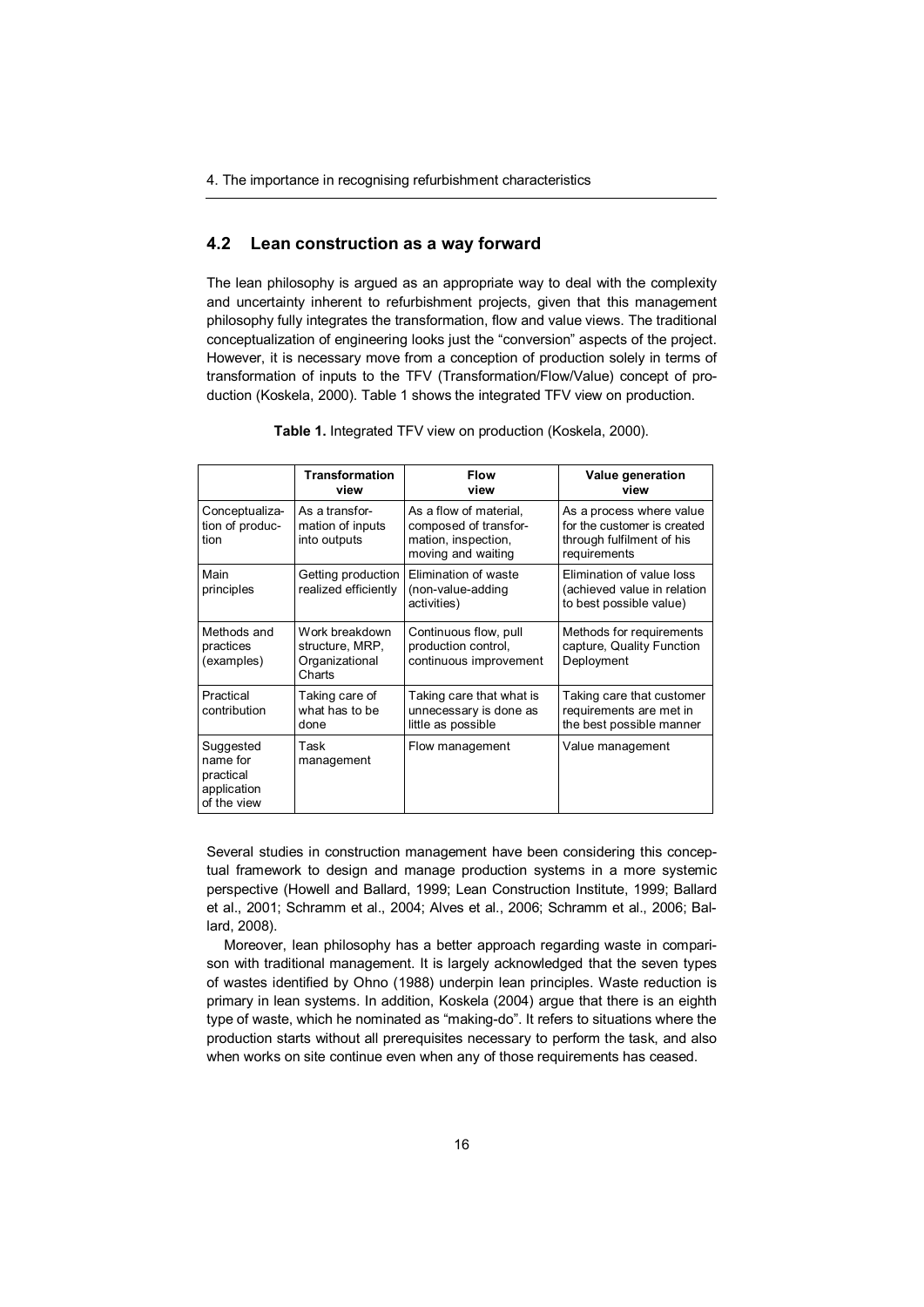Lean theory also presents a set of appropriate methods, tools, and techniques such as Last Planner System™, Target Value Design, visual management, line of balance, kanban, andon, among others, which have already been successfully implemented in construction projects.

However, while lean theory has been well tested in new construction projects, in the refurbishment sector the same level of research has not been undertaken. In fact, there are few practical examples in the literature of lean initiatives to improve the production performance of refurbishment projects.

Horman et al. (2003) discuss the use of buffers in production planning and control in the Pentagon Renovation Project. The planning method used in the project segmented it into small batches to improve production workflow. Ho and Fischer (2009) suggest an automated method to identify interactions between tenants and crews in renovations in order to reduce disruptions on site.

The study conducted by Lahtinen et al. (2009) is also an example of improvements made in a renovation project through the consideration of lean principles. Despite the fact that the term lean is not mentioned in the article, it is easy to identify overlaps between the methods applied in the study and the lean tenets.

The intervention implemented by Lahtinen et al. (2009) is characterised by the user's engagement in the renovation process, the formation of a multi-disciplinary team in order to bring different perspectives to the project environment, and the use of several channels of communications between users and project team (e.g. informative meetings, visits to the construction site, webpages containing project information such as schedules, photographs of the building site at various phases of the renovation, etc.).

An initiative named Construction Lean Improvement Programme (CLIP), sponsored by the Department of Trade and Industry and developed by the Building Research Establishment (BRE), has been also adapting lean tools and techniques for use in the refurbishment projects in order to improve efficiency in site operations (CLIP, 2003).

What is generally encountered in the literature are examples of lean implementation in construction projects that have similar characteristics in comparison with refurbishment projects. For example, the studies carried out by Schramm et al. (2006) and Cuperus et al. (2010) illustrate an appropriate and innovative approach for managing production system of complex construction projects. They have achieved significant results through the use of managerial practices in line with the lean tenets. For instance, Cuperus et al. (2010) report an impressive reduction (more than 50%) in the fit-out time per dwelling in a housing project. Schramm et al. (2006) increased transparency and effectiveness of plans.

Several methods and tools in line with the lean tenets were implemented in the case studies carried out by Schramm et al. (2006) and Cuperus et al. (2010). For example, Last Planner System, production system design, line of balance, etc.

The difference of the lean approach used in those case studies (Schramm et al., 2006; Cuperus et al., 2010) in comparison with the traditional managerial practices normally used by the refurbishment construction companies is clear. While the latter approach has led to unsatisfactory results, the lean approach presents en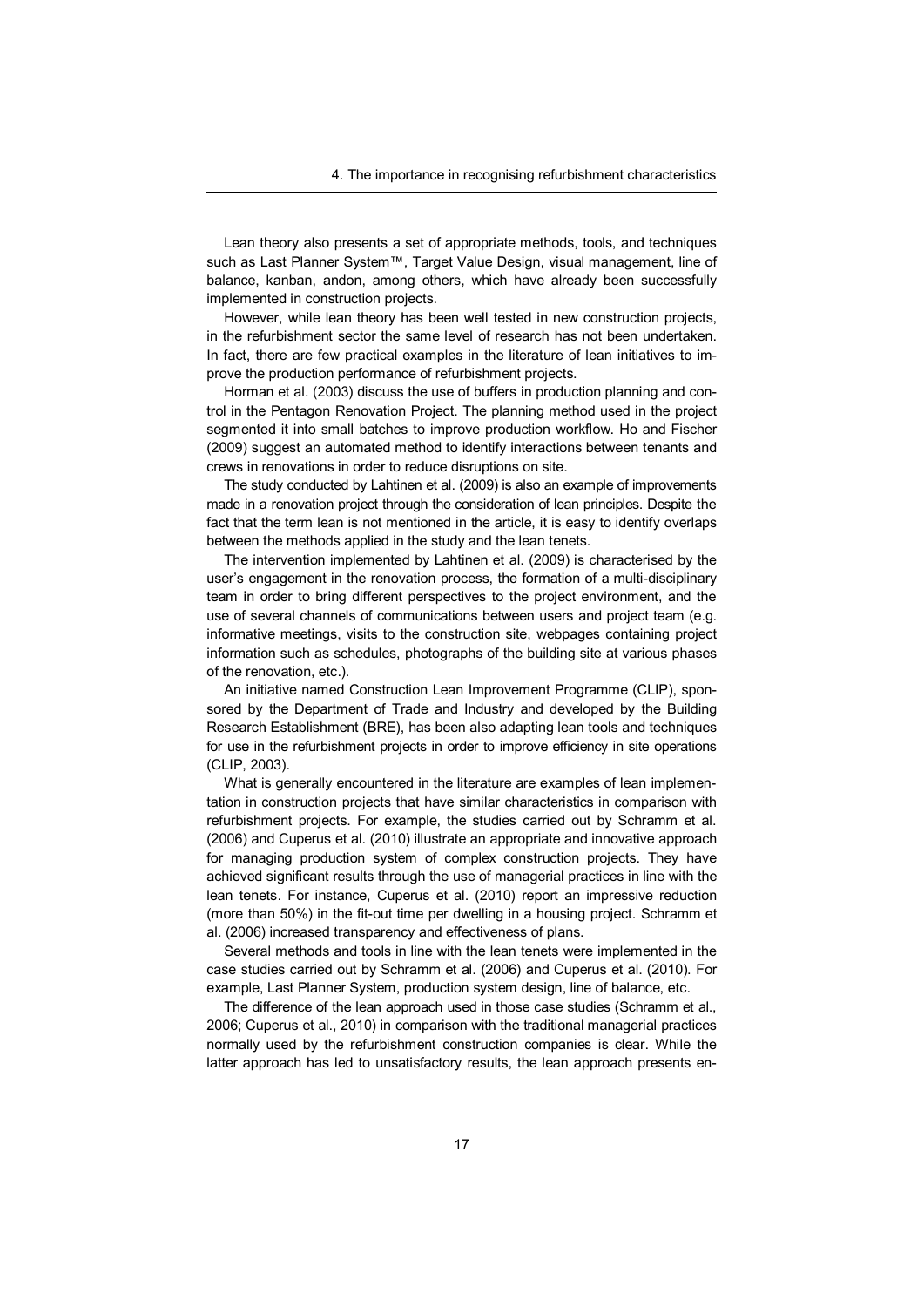couraging outcomes. This fact highlights once again the importance of using a lean philosophy as a theoretical base to guide production management of construction projects.

Also, the research conducted by Schramm et al. (2006) points out the importance in adapting managerial practices according to projects characteristics. For instance, due the considerable number of change orders demanded by clients, even after the production stage had started, Schramm et al. (2006) suggest the early involvement of client representatives in the development of the production system design in order to make them aware of the impact of their changes. They also recommend the development of the production system design in stages with a gradual evolution in planning detailing.

Therefore, similarly to the study conducted by Schramm et al. (2006), which sought to adapt a model originally created for designing production systems of low-income housing projects (Schramm et al., 2004) to the context of complex projects, the research on the management of refurbishment works should also aim at adjusting the implementation of lean practices to its context.

Although the studies conducted by Schramm et al. (2006) and Cuperus et al. (2010) do not refer directly to refurbishment projects, these case studies represent construction projects with complex characteristics, akin to the refurbishment context. Clearly, lessons can be learned from those experiences in order to improve the way that the management of production in refurbishment projects is performed.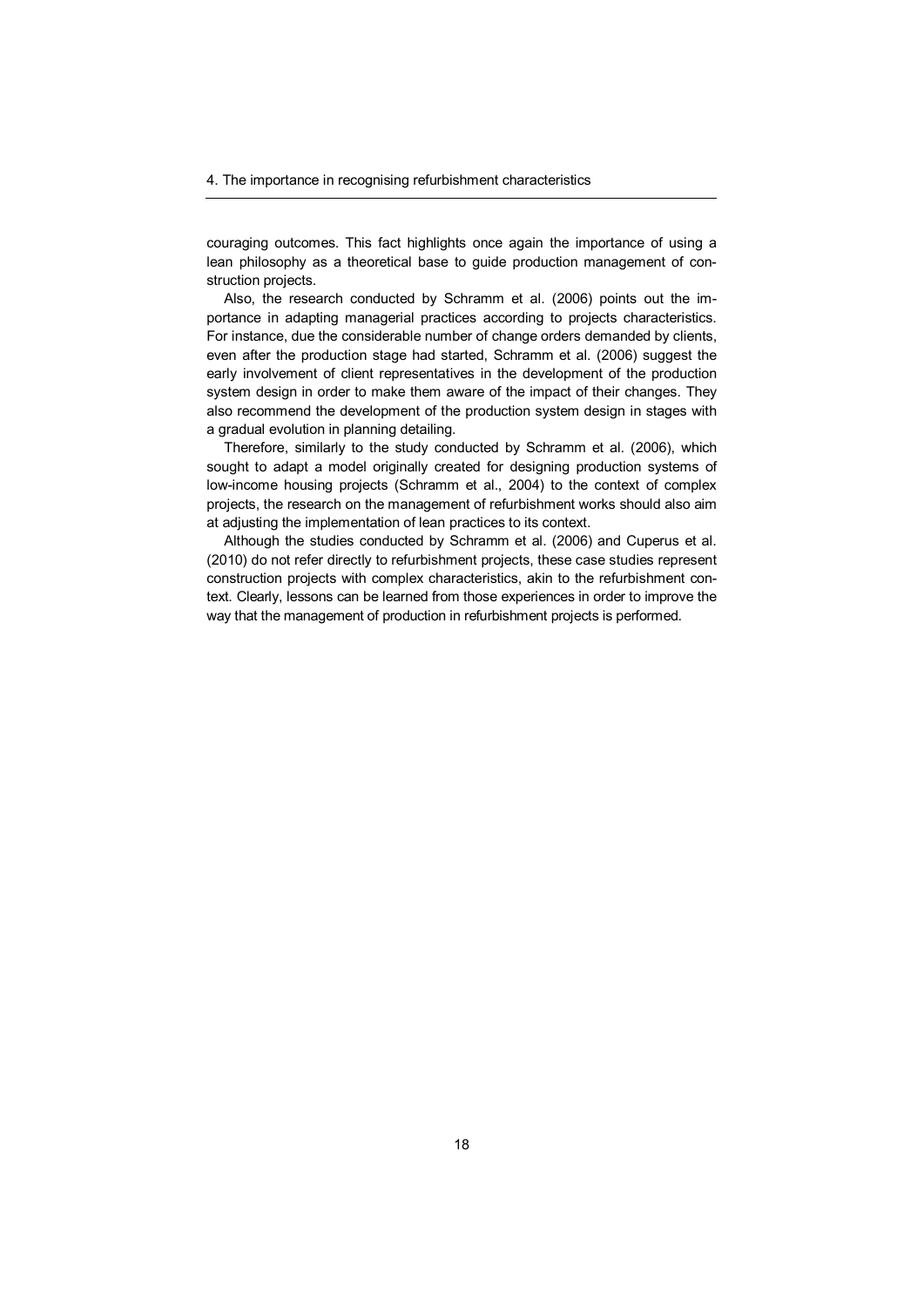## **5. Exploring opportunities of lean implementations in the ApRemodel research**

#### **5.1 Introduction**

The ApRemodel project looks specifically at multi-occupancy dwellings. The English Housing Condition Survey (CLG, 2011) identifies that number of multioccupancy dwellings is considerable (more than 4 million), even though it represents a minor group in the English housing stock, only 19% in comparison with other types of dwellings. They are also divided in 3 main types (converted, low rise, and high rise flats).

The questions that came out of those figures are: does every lean practice suit to any type of multi-occupancy dwelling? Presumably, there are different approaches to different projects.

Therefore, it is worth to investigate the usefulness of the lean practices across the different types of multi-occupancy dwellings. Following below the managerial practices selected from the literature review:

- · Collaborative Design (1)
- · Target Value Design (2)
- Production System Design (3)
- · Last Planner System (4)
- Line of balance (5)
- · Visual Management (6)
- Cellular Manufacturing (7)
- Multiskilling (8)
- · Prefabrication / Standardisation (9)
- · Mass customisation (10)
- Benchmarking (11).

In the next section, the managerial practices suggested are briefly introduced.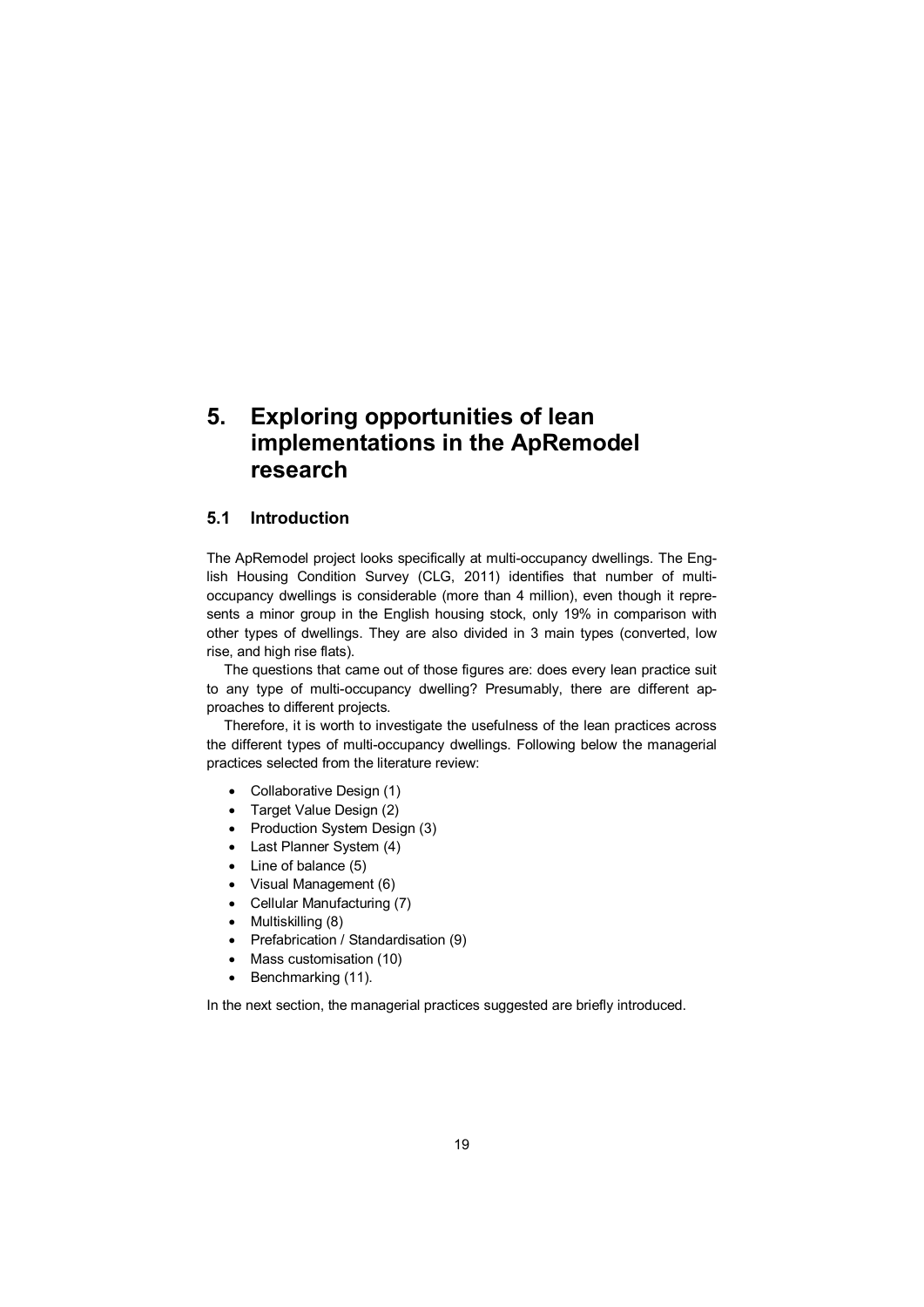#### **5.2 Lean practices at a glance**

This section gives a brief overview of the management practices previously identified to introduce those that have been successfully applied in construction projects and that might be useful in the refurbishment context.

At the end of this report, a non-exhaustive list of references illustrating the concepts and practical applications of each managerial practice in the construction sector is provided for further details.

#### **5.2.1 Collaborative design**

In order to deal with the complexity inherent to construction projects, a collaborative approach to the design process is necessary. In practical terms, this means different disciplines working together in a collaborative fashion. To this end, teamwork and cooperation are vital to achieve better results.

This assumption leads to a basic question, which is: how to promote an effective collaboration? A process methodology named Integral Design (Zeiler et al., 2009) is proposed to support the integration of different disciplines involved in the design process, hence improving design quality, reducing failures and cost.

Through the adoption of a function/aspect-oriented strategy, which involves the use of a framework comprising the functions and aspects that the design has to fulfil, besides the solution alternatives, the design process became more structured and transparent (Zeiler and Savanovic, 2008).

#### **5.2.2 Target Value Design**

The implementation of the Target Costing in the design of construction projects is defined by Target Value Design (TVD). According Ballard (2009) TVD is *"a management practice that drives design to deliver customer values, and develops design within constraints"*.

Usually, the cost of a building is defined based on its design. TVD reverses this logic by defining cost before design (Pennanen et al., 2011). The budget set upfront cannot be exceeded. As a result, the design should innovate to comply with the target set.

The TVD approach has features that can be very useful in refurbishment projects. For instance, the client's engagement to define the target value, the use of cross functional teams to improve the interface between product and process, besides the consistent pursuit of waste reduction during design.

#### **5.2.3 Production System Design**

According Ballard et al. (2001) *"the first task in any productive endeavour is production system design, which extends from global organization to the design of operations"*. They also stress that production system design (PSD) has to tackle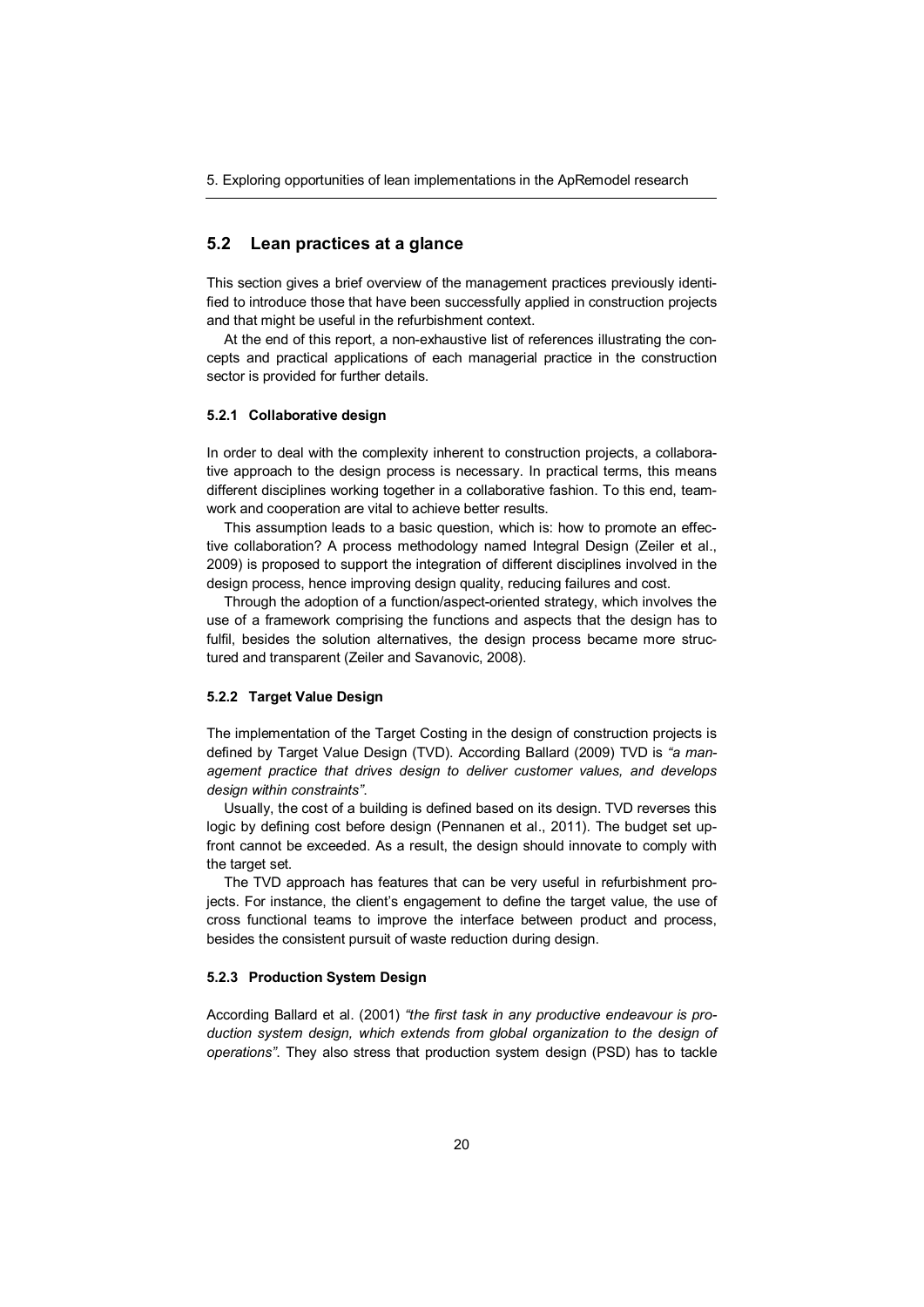the three goals of production systems: do the job, maximize value, and minimize waste.

Slack et al. (1997) argue that the objective of the PSD is to debate and convert the planned production strategy into a set of decisions, forming the structure that will manage the different activities. Ballard et al. (2001) contend that PSD should also create the appropriate conditions for control and improvement.

#### **5.2.4 Last Planner System™**

l

The Last Planner System<sup>1</sup> (LPS) aims to produce reliable workflow and stabilises the project. According Ballard (2000), the LPS *"is a philosophy, rules and procedures, and a set of tools that facilitate the implementation of those procedures''.*

Based on Ballard (1997; 2000) and Ballard and Howell (2003), Koskela et al. (2010) summarize the five main integrated elements of LPS:

- · Master Plan this is to obtain a general plan and identify all the work packages for the whole project showing the main activities, their duration and sequence;
- Phase Planning it is about dividing the master plan into various phases aimed to developing more detailed work plans and provide goals that can be considered targets by the project team. Phase planning is a bridge between the master plan and look ahead planning;
- · Look Ahead Planning this is about focusing management attention on what is supposed to happen at some time in the future, and to encourage actions in the present that cause that desired future;
- · Weekly Work Plan this is the collaborative agreement in respect of production tasks for the next day or week via weekly meetings. Weekly meetings help to plan the work that will be done in the next week bearing in mind the work that is being done now and in the knowledge of the work that is ready to be done. The WWP meeting covers the weekly plans, safety issue, quality issue, resources, construction methods, and any problems that occur in the field;
- · Percent Plan Completed and analysis of reasons for non-completed tasks – this is about improving the project planning by continual assessment and learning from failure. Percent Plan Completed (PPC) is a measure of the proportion of promises made that are delivered on time. PPC can be calculated as the number of activities that are completed as planned divided by the total number of planned activities, and it is presented as a percentage.

 $1$  The Last Planner System is a registered trademark of Lean Construction Institute.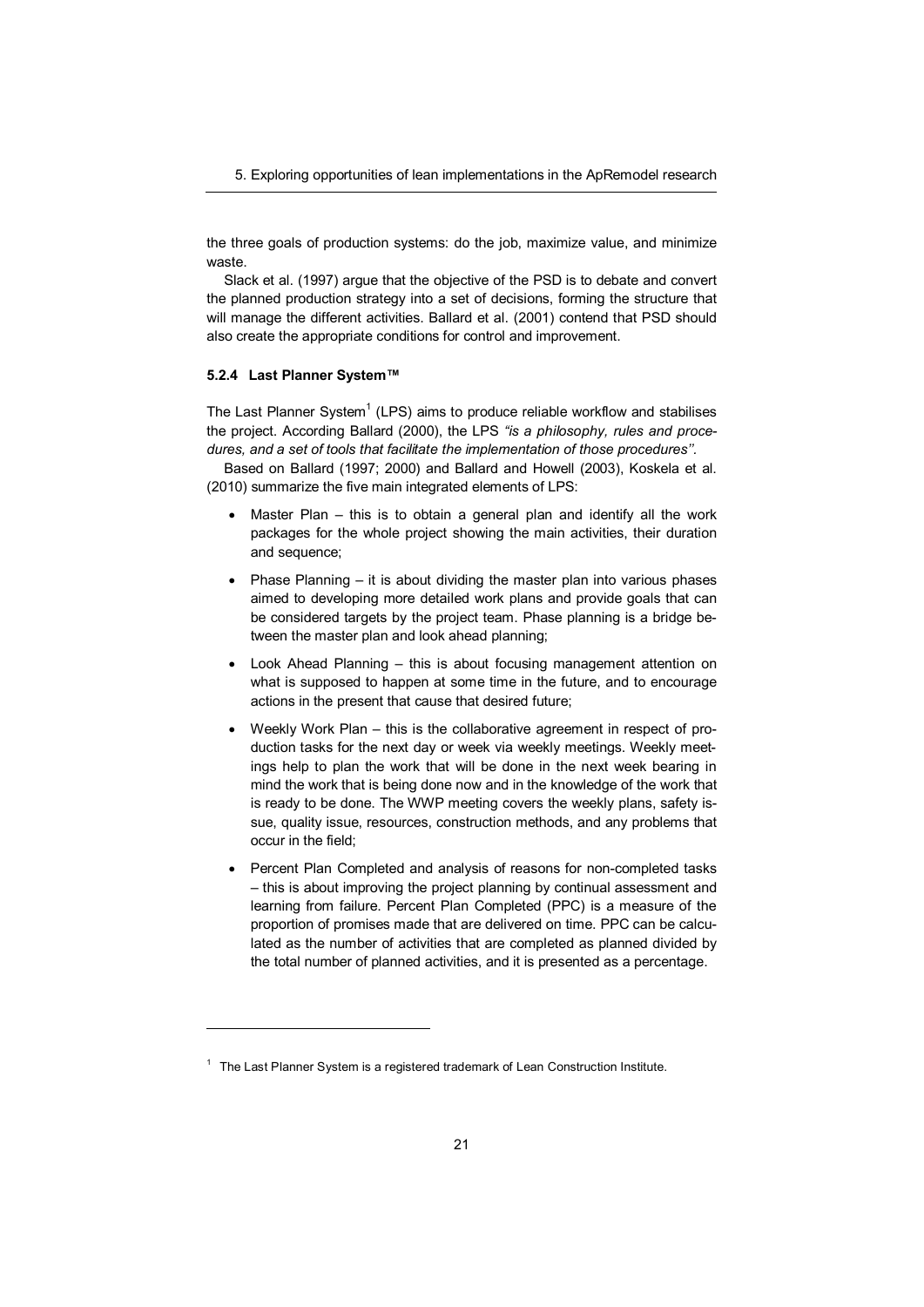#### **5.2.5 Line of Balance**

The line of balance (LOB) is a tool for project planning and control that provides great visibility for the flow of work in a construction site. The LOB depicts information related to when, where and what activities are done at any time as well as activity batch size, pace, and buffers between different crews.

Besides making workflows more transparent to those managing a project, this tool can serve as a means to simulate and discuss different alternatives and strategies to sequence activities in the long run.

#### **5.2.6 Visual management**

According Tezel (2011) visual management is "*the managerial strategy of employing visual (sensory) tools and aids in close-range communication at a workplace to increase the self-management ability of the workforce*". The use of visual tools makes possible the reduction of waste and variability in the production system.

Visual management plays a fundamental role in lean systems. According Liker (2004), it enables people to look at the processes and quickly identify if there is any deviation from the standard. It provides operative crews and production managers the opportunity of learning.

#### **5.2.7 Cellular manufacturing**

Production cell is largely used in the manufacturing industry (Hyer and Brown, 1999). It is an operation management approach that seeks to improve efficiency in production systems through the exploration of the similarities encountered in parts of the production process, especially those that have the same processing requirements (Shafer and Rogers, 1991).

Hyer and Brown (1999) define it as *"dedicating equipment, and materials to a*  family of parts or products with similar processing requirements by creating a *workflow where tasks and those who perform them are closely connected in term of time, space, and information".* 

According Santos et al. (2002) this alternative method to organise production offers the possibility to move from an inflexible and repetitive mass production approach to a more flexible small-lot production. They stress that *"cell manufacturing encapsulates most lean production practices within a single environment"*.

Factors such as multi-skilling, reduced set-up times, small transfer batch size, and the presence of visual controls support the establishment of production cells (Hyer and Brown, 1999). The benefits in adopting production cells include high quality, productivity increase, shorter setup time, in-process inventory, and leadtime, besides cost savings.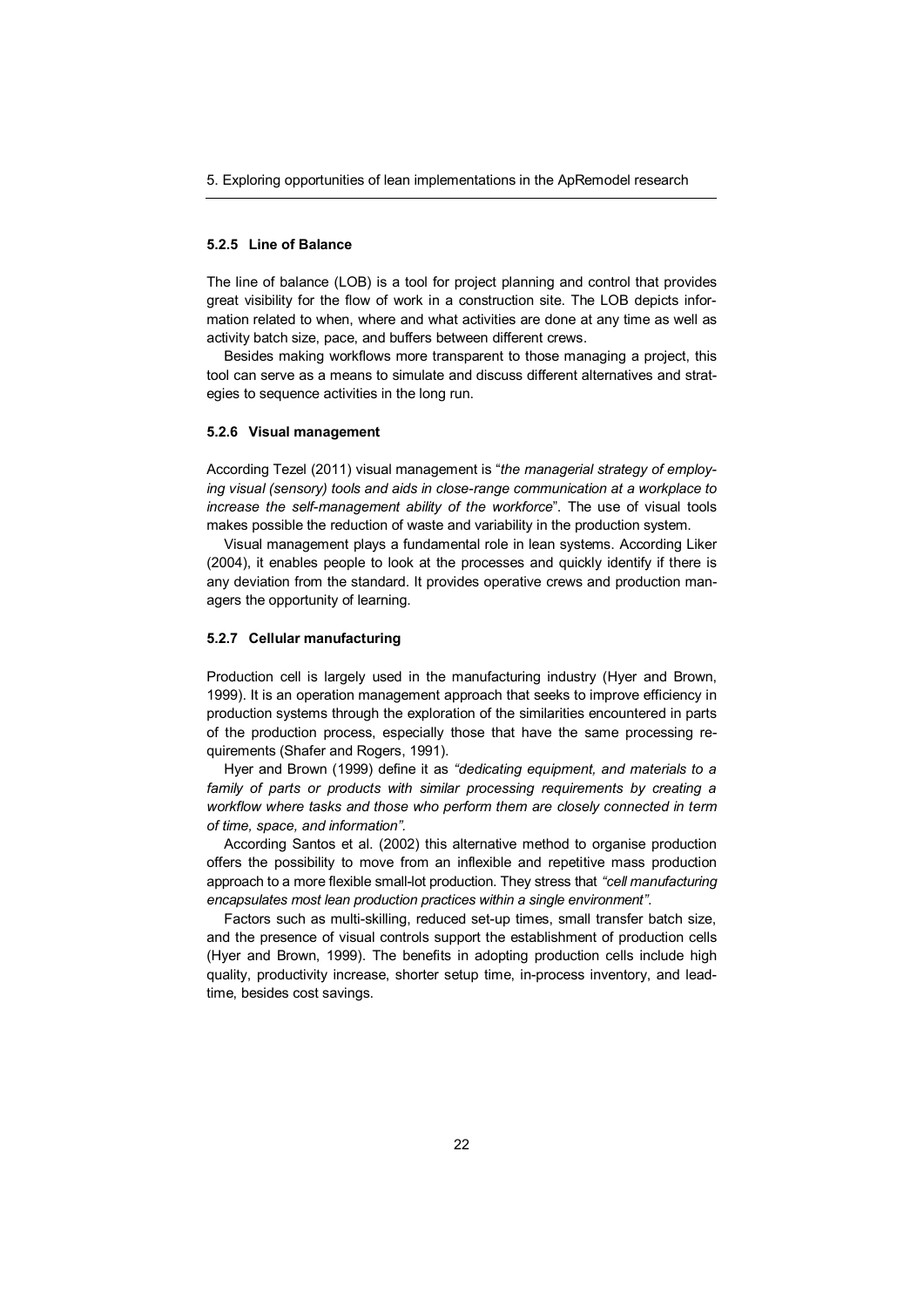#### **5.2.8 Multiskilling**

Multiskilling is defined by workers who possess several skills that allow them to execute different tasks. This strategy has proved beneficial for both workers and construction companies. According Wang et al. (2009) it can increase productivity, quality, and continuity of work, and also reduces skill shortages through better utilization of the current labour force.

In respect of refurbishment projects, the use of multi-skilled workers or teams can be very useful. The use of multi-skilled teams supports continuous work flow improving the efficiency of the production system, for instance, reducing disruptions on site and compressing the project lead time.

#### **5.2.9 Prefabrication and standardisation**

It is largely acknowledged that prefabrication and standardisation in construction processes lead to increased quality and reductions of cost and time (Goodier and Gibb, 2007). Therefore, it makes sense to have this approach to the refurbishment sector. The question that remains is to what extent those strategies can be applied to this specific sector. The detailed issues surrounding this industrial approach should be better investigated in retrofit projects.

#### **5.2.10 Mass customisation**

In simple terms, mass customisation has two mains objectives: offer product variety while maintaining process efficiency. Hart (1995) presents a thorough definition stressing that it consists of *"cutting-edge management methods and tools that give companies the ability to produce customised, affordable, high-quality goods and services, but with the shorter cycle times and lower costs historically associated with mass production and standardisation"*.

The mass customisation approach can be useful to the refurbishment sector. The unpredictability associated to such projects can lead to a project environment similar to what is found in a customisation process. Thus, pursuing the ability to cope with it in an efficient way is certainly an objective that is worth looking for.

#### **5.2.11 Benchmarking**

As defined by Camp (1989), benchmarking refers to a continuous and consistent process of investigating world leaders' methods, practices, and processes, in any particular area, and implementing the best examples in order to achieve the best performance.

Benchmarking is included within the list of principles for flow process design and improvement devised by Koskela (1992). The comparison of company's current performance against the world leaders is fundamental in lean systems because it supports a culture of continuous improvement.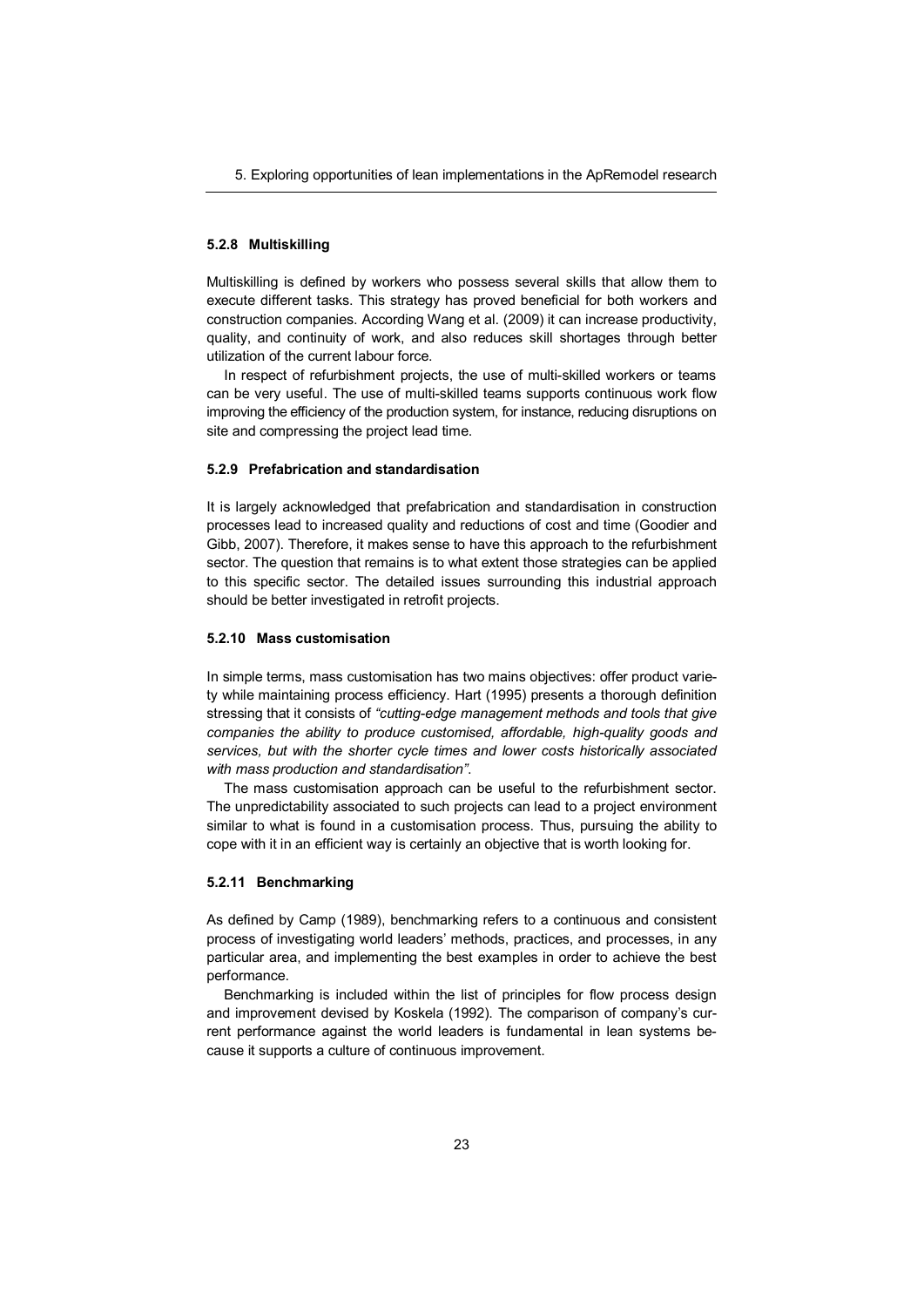## **6. Conclusions and future research**

#### **6.1 Conclusions**

This study reveals that the management of refurbishment works has not been addressed in detail in prior research. Studies on practices applied to the management of this complex environment are scarce and have lacked a theoretical underpinning. The traditional planning systems normally used by construction organisations neglect the characteristics of construction projects; hence the project performance in construction projects, including refurbishments, remains unsatisfactory.

Lean theory is the appropriate theoretical foundation to cope with complex environments like refurbishment projects. Recognising the uncertainty inherent to those projects and reducing it by using appropriate managerial practices is vital to mitigate the negative impacts that variability brings to the project environment. The methods, tools, and techniques used for production management of refurbishment projects should be based on a lean philosophy.

The examples presented in this report indicate that the use of managerial practices based on lean concepts and principles is appropriate and useful for managing production of complex construction projects. Moreover, they indicate that there is a huge potential for increasing efficiency in production systems as well as in improving project performance.

However, while the results from lean implementations are encouraging, especially in new building projects, there is a lack of practical application of lean within refurbishment sector. Clearly, there is a room for exploration as to how lean philosophy can be applied to innovate and improve the way that production management of refurbishment projects is performed.

A list of methods, tools, and techniques for managing production systems should be tested by construction refurbishment organisations and housing associations in order to improve efficiency in managing production of refurbishment projects. Based on examples from the literature, it is clear that the best way to assess the efficacy of the lean approach is experimenting. It is by practicing and experimenting that the necessary awareness to achieve a continuous improvement is developed.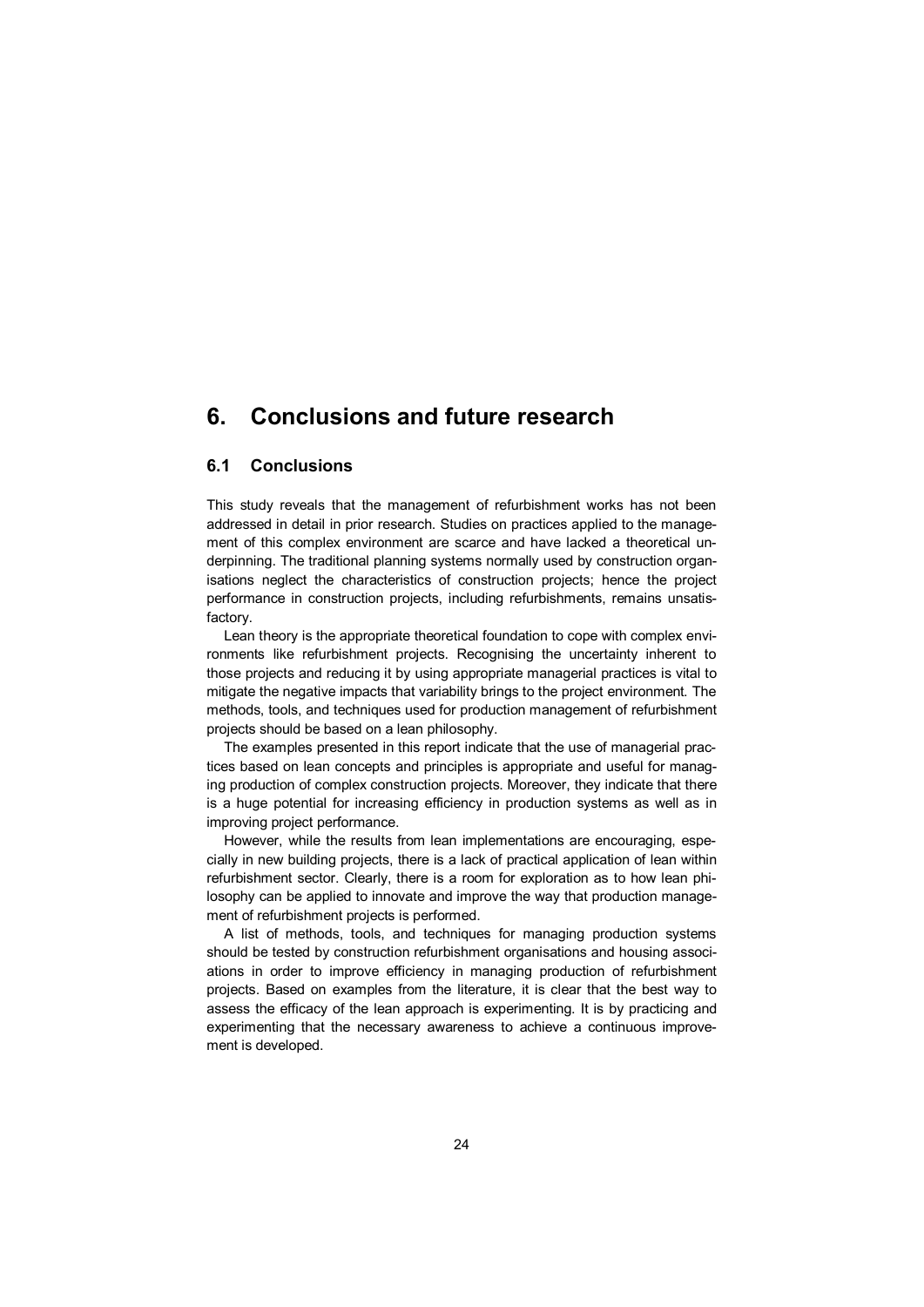Nevertheless, there are risks in experimenting new practices. These can be managed, for instance, by integrated working by industry and academy. As new ways to manage the production systems are brought to a project environment, support is required to enable people to deal with this innovative way of work.

Actions have to be taken towards a development of a lean model for managing production in refurbishment projects. The following is suggested:

- · To engage industry
	- o Partnerships with refurbishment organisations and housing associations in order to test the managerial practices within different refurbishment projects
	- $\circ$  Workshops aiming at introducing the lean theory and the managerial practices suggested, besides fostering discussions on the usefulness and feasibility in applying lean in refurbishment projects
	- o Case studies aiming at testing the lean model for managing production in refurbishment projects and obtaining a baseline to enable future comparisons
- · To re-design the lean model based on the contributions acquired from the case studies (industry feedback)
- · To deliver a lean model for managing production in refurbishment projects
- · To develop an execution plan to scale the lean model to industry.

#### **6.2 Future research**

Further work is needed in order to better understand the characteristics of refurbishment projects and also to comprehend how these features affect the implementation of the lean model in such projects. Some initial questions for discussion are presented in the following:

- · What kinds of wastes exist in the production management of refurbishment projects? How prevalent are they?
- · To what extent will the adoption of lean practices influence the project performance of refurbishment projects?
- · What are the enablers and barriers for the adoption of lean practices in refurbishment projects?
- What are the implications for both AEC industry and academia in applying a lean approach for the production management of refurbishment projects?
- · How can the approaches be scaled up to the wider industry?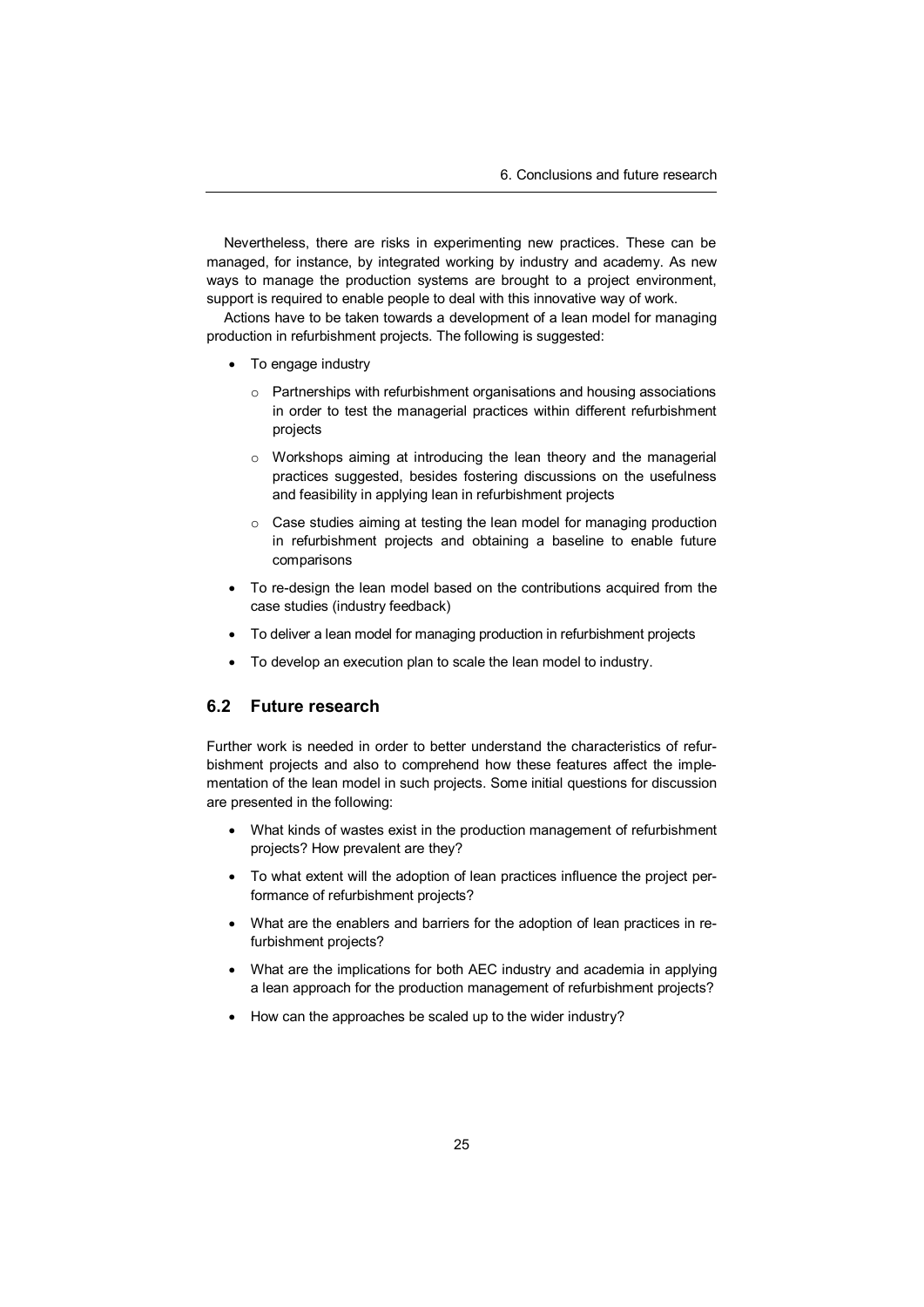## **References**

- Aikivuori, A. 1996. Periods and demand for private sector housing refurbishment. Construction Management and Economics, Vol. 14, pp. 3–12.
- Alves, T. C. L., Tommelein, I. D., Ballard, G. 2006. Simulation as tool for production system design in construction. In: Annual Conference of the International Group for Lean Construction, 14. Santiago. Proceedings.
- Baccarini, D. 1996. The concept of project complexity a review. International Journal of Project Management, Vol. 14, No. 4, pp. 201–204.
- Ballard, G. 1997. Lookahead planning, the missing link to production control. In: Annual Conference of the International Group for Lean Construction, 5. Gold Coast. Proceedings.
- Ballard, G. 2000. The last planner system of production control. Thesis. School of Civil Engineering of Faculty of Engineering of the University of Birmingham. Birmingham, UK. 192 p.
- [Ballard, G. 2008. The lean project delivery system: An update. Lean Construction](http://www.leanconstructionjournal.org)  Journal. pp. 1–19. Available at: http//:www.leanconstructionjournal.org.
- [Ballard, G. 2009. Target value design. Lean Construction Institute. University of](http://p2sl.berkeley.edu/2009-05-26/Glenn%202008-07-29%20=%20Target%20Value%20Design.pdf)  California, Berkeley. Available at: http://p2sl.berkeley.edu/2009-05- 26/Glenn%202008-07-29%20=%20Target%20Value%20Design.pdf.
- Ballard, G., Howell, G. 2003. An update on Last Planner. In: Annual Conference of the International Group for Lean Construction, 11. Blacksburg, Proceedings.
- Ballard, G., Koskela, L., Howell, G., Zabelle, T. 2001. Production System Design in construction. In: Annual Conference of the International Group for Lean Construction, 9. Singapore. Proceedings.
- Beckerman, L. P. 2000. Application of complex systems science to systems engineering. Systems Engineering, Vol. 3, No. 2, pp. 96–102.
- Bertelsen, S. 2003. Complexity construction in a new perspective. In: Annual Conference of the International Group for Lean Construction, 11. Blacksburg. Proceedings.
- Caccavelli, D., Gugerli, H. 2002. TOBUS A European diagnosis and decisionmaking tool for office building upgrading. Energy and Buildings, Vol. 34, pp. 113–119.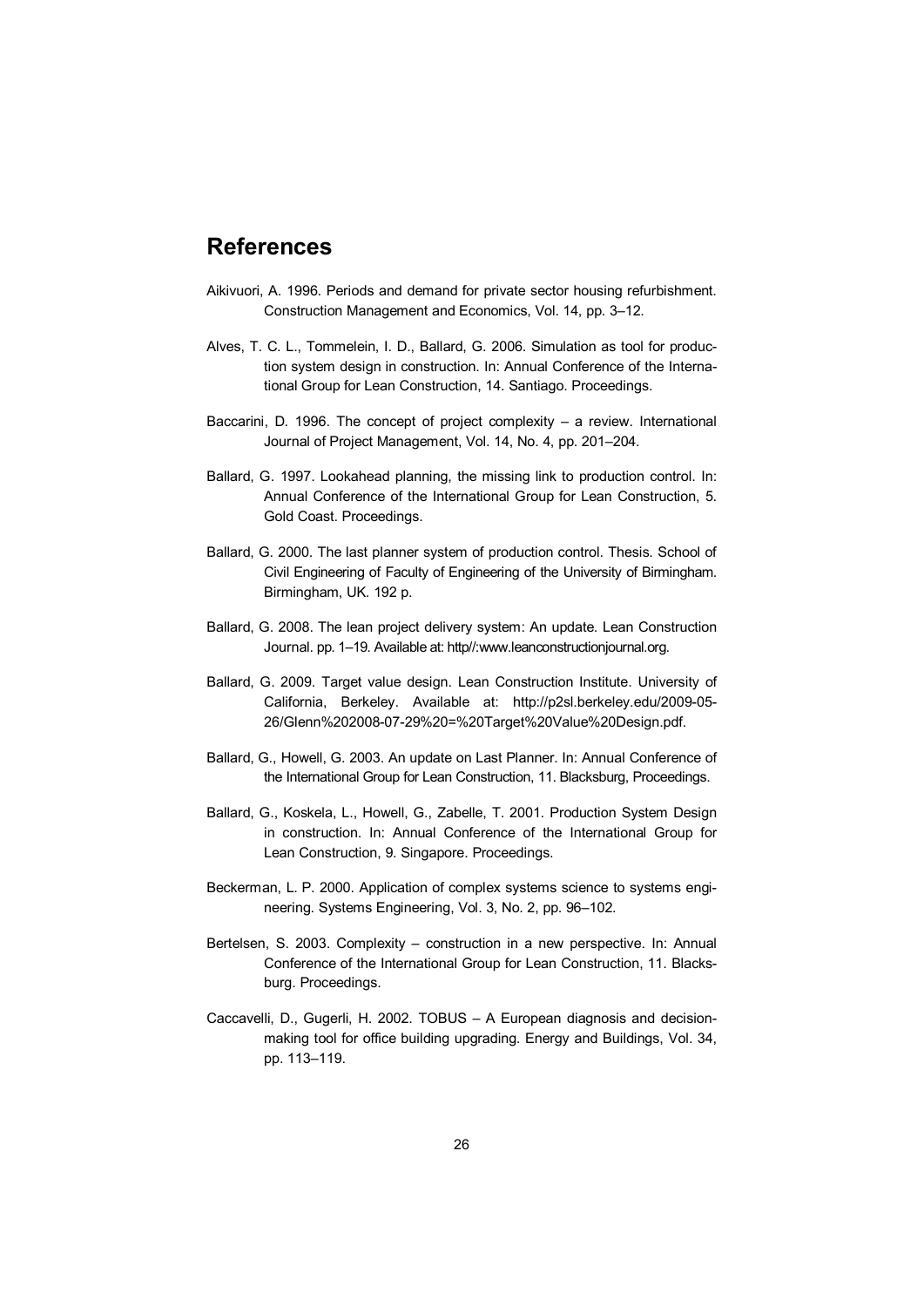- Camp, R. C. 1989. Benchmarking: The search for industry best practices that lead to superior performance. ASQC Quality Press, Milwaukee. 299 p.
- Chau, K. W., Leung, A. Y. T., Yiu, C. Y., Wong, S. K. 2003. Estimating the value enhancement effects of refurbishment. Facilities, Vol. 21, No. 1/2, pp. 13–19.
- Communities and Local Government (CLG). 2011. English Housing Survey. Housing Stock Summary Statistics 2009. Department for Communities and Local Government, London, July.
- [Constructin Lean Improvement Programme \(CLIP\). 2003. Profit from process](http://www.bre.co.uk/page.jsp?id=355)  improvement. Construction Excellence. Building Research Establishment (BRE). Report – Case studies – Volume 1 [online]. Available at: http://www.bre.co.uk/page.jsp?id=355.
- Cuperus, Y., Wamelink, H., Resodihardjo, G. 2010. Reducing fit-out time in a Netherlands housing project. In: Annual Conference of the International Group for Lean Construction, 18. Haifa. Proceedings.
- [Department of Energy & Climate Change \(DECC\). 2008. Climate Change Act. Available](http://www.decc.gov.uk/en/content/cms/legislation/cc_act_08/cc_act_08.aspx)  at: http://www.decc.gov.uk/en/content/cms/legislation/cc\_act\_08/cc\_act\_08.aspx.
- Dulung, A. Z. A. 2007. Computer aided decision support system for the selection of subcontractors in building refurbishment works. Thesis, School of Design and Environment, National University of Singapore, Singapore.
- Egbu, C. O. 1994. Management education and training for refurbishment work within the construction industry. Thesis, The Department of Civil Engineering and Construction, The University of Salford, Salford, UK.
- Egbu, C. O. 1995. Perceived degree of difficulty of management tasks in construction refurbishment work. Building Research and Information, Vol. 23, No. 6, pp. 340–344.
- Egbu, C. O. 1997. Refurbishment management: challenges and opportunities. Building Research and Information, Vol. 25, No. 6, pp. 338–347.
- Egbu, C. O. 1999. Skills, knowledge and competencies for managing construction refurbishment works. Construction Management Economics, Vol. 17, pp. 29–43.
- Egbu, C. O., Young, B. A., Torrance, V. B. 1996. Refurbishment management practices in the shipping and construction industries – lessons to be learned. Building Research and Information, Vol. 24, No. 6, pp. 329–338.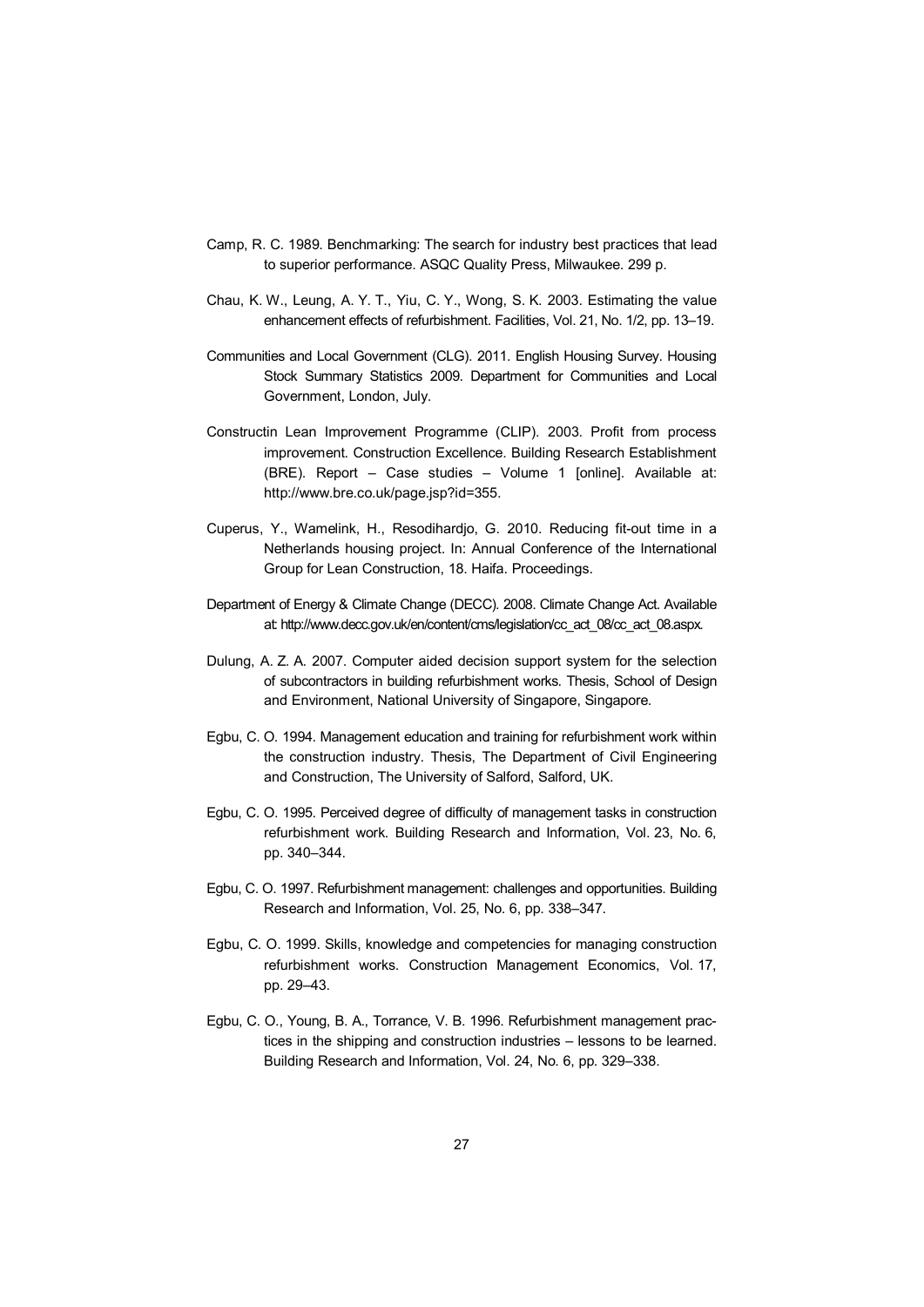- Egbu, C. O., Young, B. A., Torrance, V. B. 1998. Planning and control processes and techniques for refurbishment management. Construction Management and Economics, Vol. 16, pp. 315–325.
- Goodier, C., Gibb, A. 2007. Future opportunities for offsite in the UK. Construction Management and Economics, Vol. 25, pp. 585–595.
- Hart, C. W. L. 1995. Mass customization: conceptual underpinnings, opportunities and limits. International Journal of Service Industry Management, Vol. 6, No. 2, pp. 36–45.
- Henrich, G. 2009. Development of a tool for diagnosing production management efficiency on construction sites. Thesis, School of the Built Environment, The University of Salford, Salford.
- HM Government 2010. Final Report. Low Carbon Construction Innovation and growth team. Autumn.
- HM Government 2011. Action Plan. Government response to the Low Carbon Construction – Innovation and Growth Team. Report. June.
- Ho, P. 2009. An automated method to identify occupant interactions in renovations of occupied buildings. Technical Report 185. Center for Integrated Facility Engineering, Stanford University, Stanford.
- Ho, P., Fischer, M. 2009. An examination of current practices in identifying occupant interactions in renovations projects. Working Paper 121. Center for Integrated Facility Engineering, Standard University, Stanford.
- Holm, M. G. 2000. Service management in housing refurbishment: a theoretical approach. Construction Management and Economics, Vol. 18, pp. 525–533.
- Horman, M. J., Messner, J. I., Riley, D. R., Pulaski, M. H. 2003. Using buffers to manage production: a case study of the Pentagon Renovation Project. In: Annual Conference of the International Group for Lean Construction, 11., Blacksburg. Proceedings.
- [Howell, G., Ballard, G. 1999. Design of Construction Operations. LCI White Paper 04.](http://www.leanconstruction.org)  January 9. Available at: http://www.leanconstruction.org.
- Hyer, N. L., Brown, K. A. 1999. The discipline of real cells. Journal of Operations Management, Vol. 17, pp. 557–574.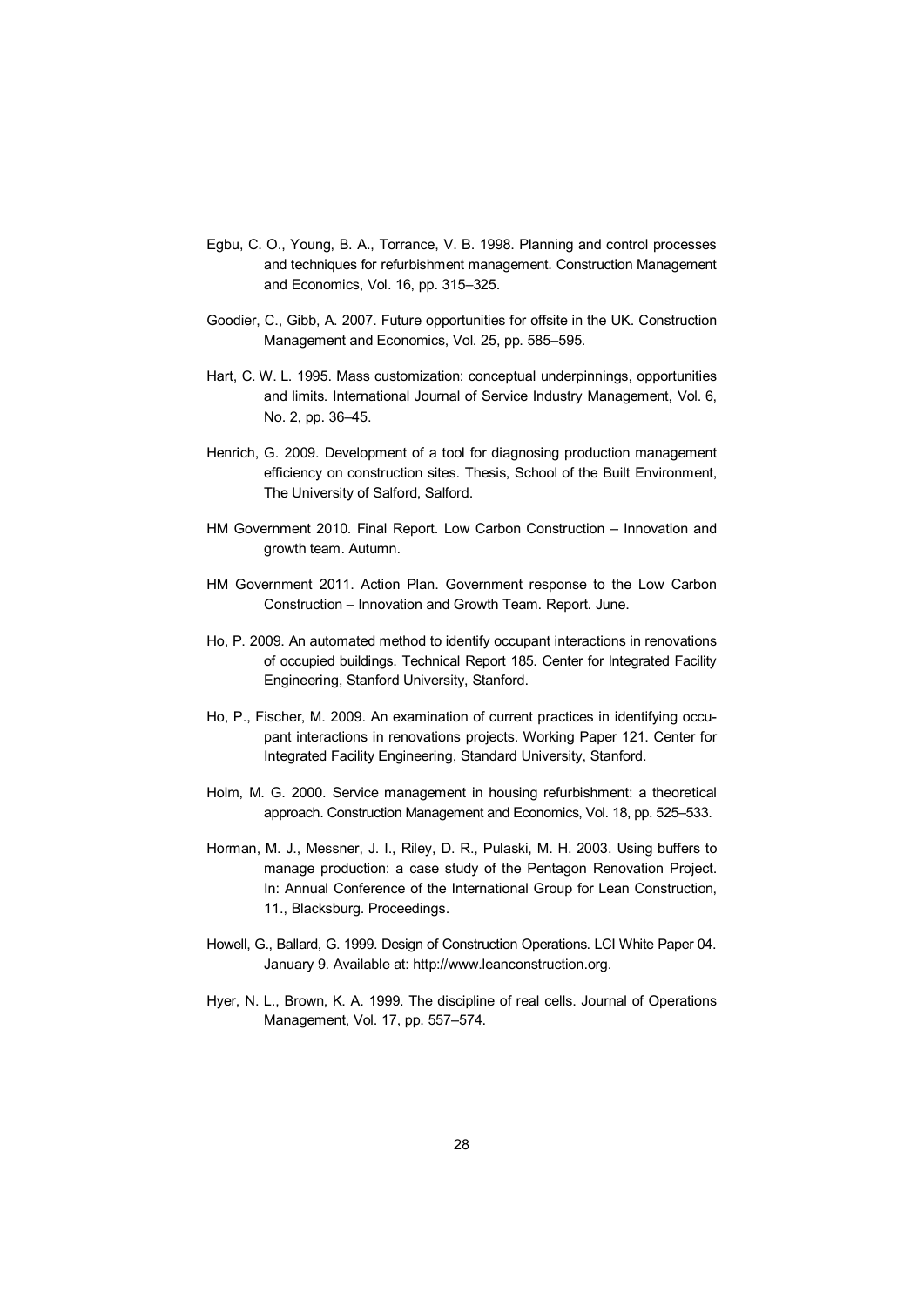- Itard, L., Meijer, F. 2008. Towards a sustainable northern European housing stock. Figures, facts and future. Report, Delft Centre for Sustainable Urban Areas, Delft University of Technology.
- Itard, L., Meijer, F., Vrins, E., Hoiting, H. 2008. Building renovation and modernisation in Europe: state of the art review. Final report. OTB Research Institute for Housing, Urban and Mobility Studies. Delft University of Technology. Netherlands.
- Johnstone, I. M. 2001. Periodic refurbishment and reductions in national cost to sustain dwelling services. Construction Management and Economics, Vol. 19, pp. 97–108.
- Kelly, M. J. 2009. Retrofitting the existing UK building stock. Building Research and Information, Vol. 37, No. 2, pp. 196–200.
- Kohler, N., Hassler, U. 2002. The building stock as a research project. Building Research & Information, Vol. 30, pp. 226–236.
- Koskela, L. 1992. Application of the new production philosophy to construction. Technical Report No. 72. Stanford University, Centre for Integrated Facility Engineering, USA. 75 p.
- [Koskela, L. 2000. An exploration towards a production theory and its application to](http://www.vtt.fi/inf/pdf/publications/2000/P408.pdf)  construction. Espoo. Technical Research Centre of Finland. VTT Publication 408. 296 p. Available at: http://www.vtt.fi/inf/pdf/publications/2000/P408.pdf.
- Koskela, L. 2004. Making-do The eight category of waste. In: Annual Conference of the International Group for Lean Construction, 12. Copenhagen. Proceedings.
- Koskela, L., Stratton, R., Koskenvesa, A. 2010. Last planner and critical chain in construction management: comparative analysis. In: Annual Conference of the International Group for Lean Construction, 18. Haifa. Proceedings.
- Lahtinen, M., Salonen, H., Lappalainen, S., Huttunen, J., Reijula, K. 2009. Renovation of a "Sick Building": The challenge of attaining the confidence of occupants. American Journal of Industrial Medicine, Vol. 52, pp. 438–445.
- Laufer, A., Denker, G. R., Shenhar, A. J. 1996. Simultaneous management: the key to excellence in capital projects. International Journal of Project Management, Vol. 14, No. 4, pp. 189–199.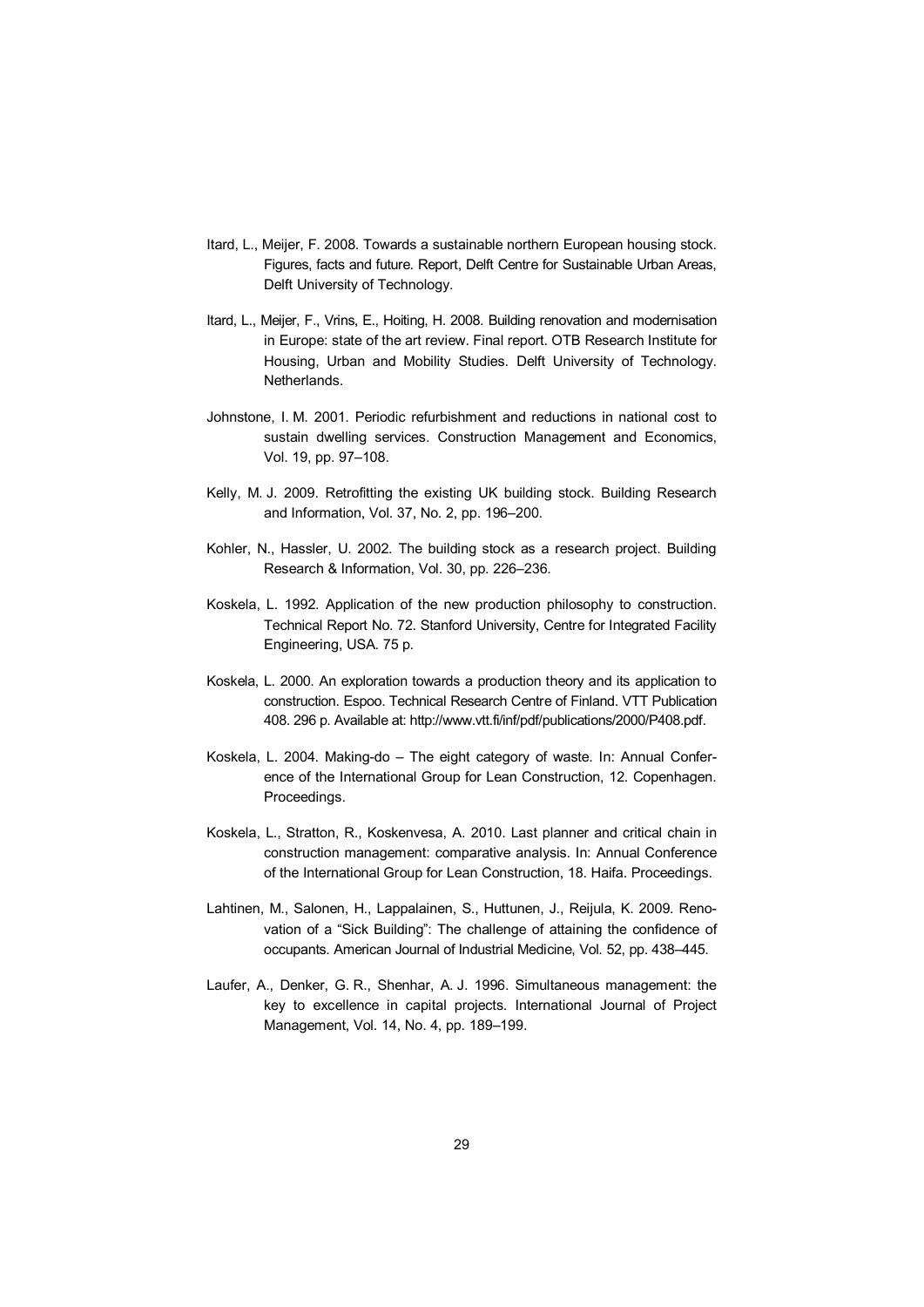- [Lean Construction Institute \(LCI\). 1999. Work Structuring. LCI White Paper 5.](http://www.leanconstruction.org)  June. [online] Available at: http://www.leanconstruction.org.
- Lehtonen, J. L., Kiiras, J. M. 2010. Cost modelling in underpinning projects. Construction Management and Economics, Vol. 28, No. 9, pp. 985–995.
- Liker, J. K. 2004. The Toyota Way 14 Management Principles from the World's Greatest Manufacturer. McGraw-Hill, United States.
- Mansfield, J. 2009. Sustainable refurbishment: policy direction and support in the UK. Structural Survey, Vol. 27, No. 2, pp. 148–161.
- Mansfield, J. 2011. Sustainable refurbishment: some practical regulatory hurdles. Structural Survey, Vol. 29, No. 2, pp. 120–132.
- Miller, E., Buys, L. 2008. Retrofitting commercial office buildings for sustainability: tenants' perspectives. Journal of Property Investment & Finance, Vol. 26, No. 6, pp. 552–561.
- Naaranoja, M., Uden, L. 2007. Major problems in renovation projects in Finland. Building and Environment, Vol. 42, pp. 852–859.
- Okoroh, M. I., Torrance, V. B. 1999. A model for subcontractor selection in refurbishment projects. Construction Management and Economics, Vol. 17, pp. 315–327.
- Ohno, T. 1988. Toyota Production System. Beyond Large-Scale Production. Productivity Press. New York.
- Pennanen, A., Ballard, G., Haahtela, Y. 2011. Target costing and designing to targets in construction. Journal of Financial Management of Property and Construction, Vol. 16, No. 1, pp. 52–63.
- Quah, L. K. 1992. Comparative variability in tender bids for refurbishment and new build work. Construction Management and Economics, Vol. 10, pp. 263–269.
- Ravetz, J. 2008. State of the stock What do we know about existing buildings and their future prospects? Energy Policy, Vol. 36, pp. 4462–4470.
- Ruohomäki, V. 2006. Distributed and mobile work promoting collaboration with the Teamwork Game. In: Report on Workspace Methodologies – studying communication, collaboration and workspaces. Vartiainen, M. (ed.) Department of Industrial Engineering and Management. Laboratory of Work Psychology and Leadership. Helsinki University of Technology. BIT Research Centre.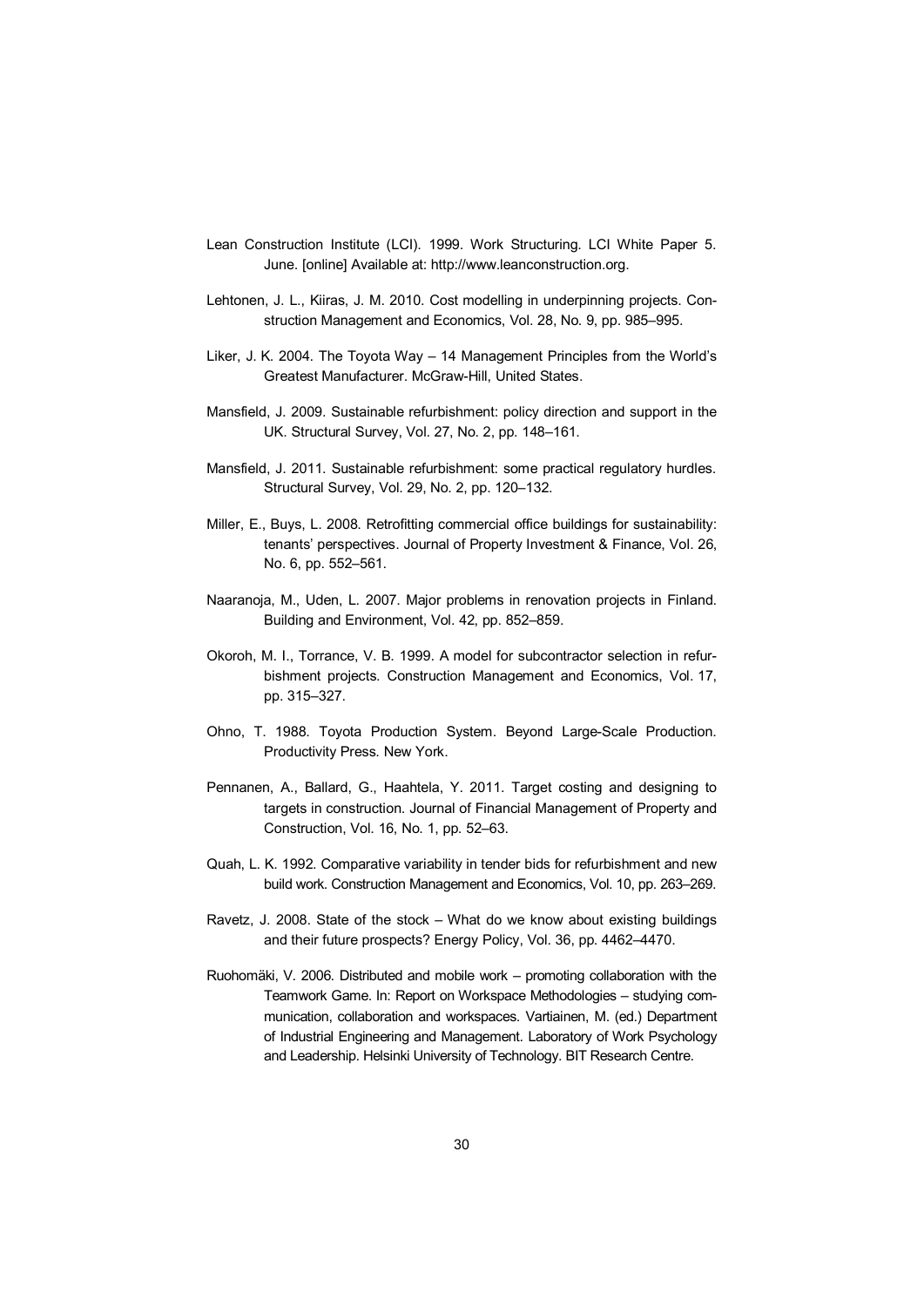- Santos, A., Moser, L., Tookey, J. E. 2002. Applying the concept of mobile cells manufacturing on the drywall process. In: Annual Conference of the International Group for Lean Construction, 10, Gramado. Proceedings.
- Schramm, F. K., Costa, D. B., Formoso, C. T. 2004. The design of production systems for low-income housing projects. In: Annual Conference of the International Group for Lean Construction, 12. Copenhagen. Proceedings.
- Schramm, F. K., Rodrigues, A. A., Formoso, C. T. 2006. The role of Production System Design in the management of complex projects. In: Annual Conference of the International Group for Lean Construction, 14. Santiago. Proceedings.
- Shafer, S. M., Rogers, D. F. 1991. A goal programming approach to the cell formation problem. Journal of Operations Management, Vol. 10, No. 1, pp. 28–44.
- Slack, N., Chambers, S., Harland, C., Harrison, A., Johnston, R. 1997. Operations Management. Atlas. Sao Paulo.
- Tezel, B. A. 2011. Visual management: an exploration of the concept and its implementation in construction. PhD Thesis. The University of Salford.
- Wang, Y., Goodrum, P. M., Haas, C. T., Glover, R. W. 2009. Analysis of observed skill affinity patterns and motivation for multiskilling among craft workers in the U.S. industrial construction sector. Journal of Construction Engineering and Management, Vol. 135, No. 10, pp. 999–1008.
- Williams, T. M. 1999. The need for new paradigms for complex projects. International Journal of Project Management, Vol. 17, No. 5, pp. 269–273.
- Zeiler, W., Savanovic, P. 2008. Collaborative design management: Learning by doing. In: Proceedings of the joint CIB W096 Architectural Management and CIB TG49. Proceedings. Rotterdam, Netherlands.
- Zeiler, W., Savanovic, P., Quanjel, E. 2009. Integral Design Method: A conceptual architectural management tool. Part 5 – Integral Design and Innovation. In: Architectural Management – International Research and Practice Emmit, S., Prins, M, den Otter, A. (ed.). Pp. 207–227.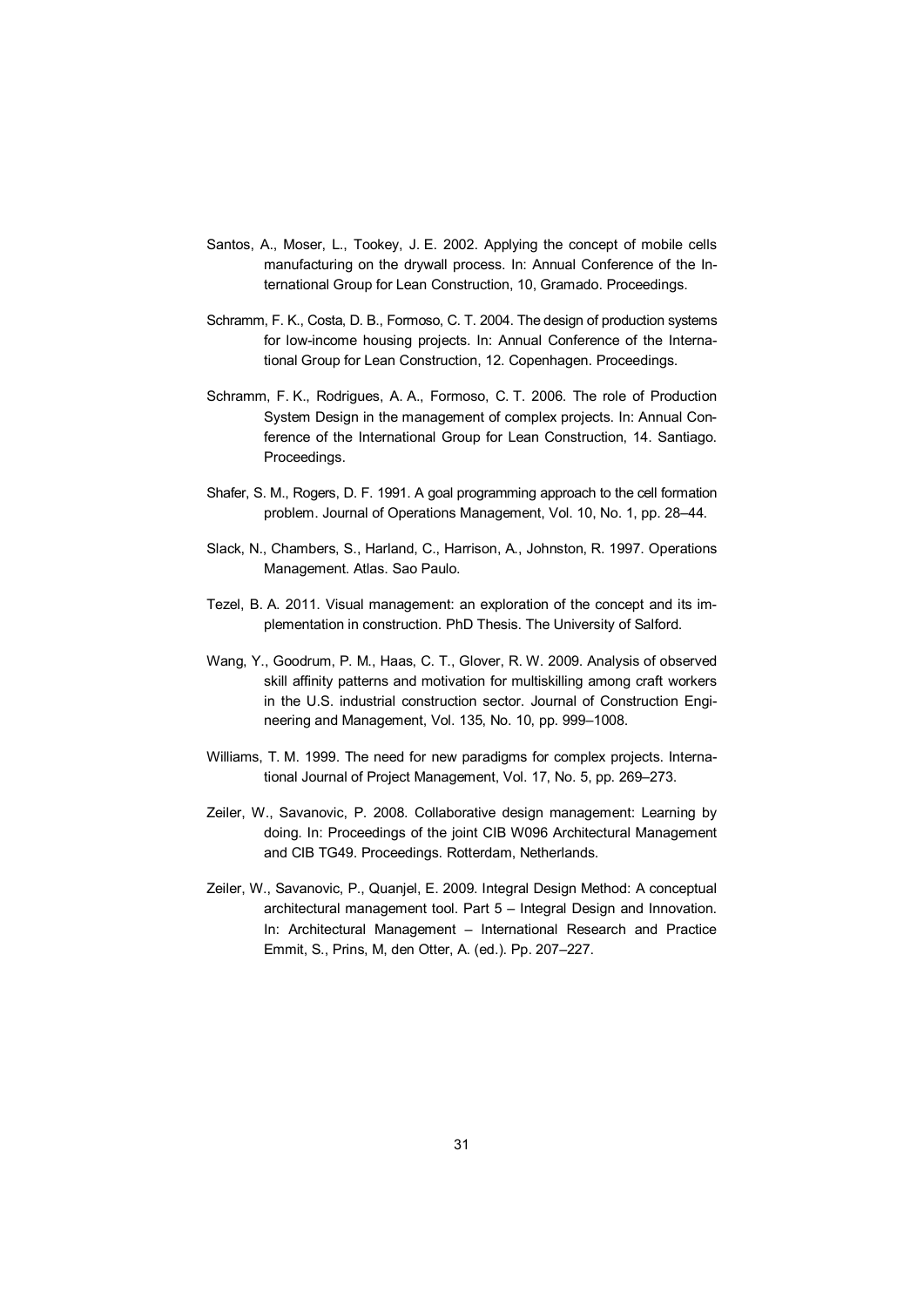## **Recommended reading**

#### **Collaborative design**

- Quanjel, E. M. C. J., Zeiler, W., Den Otter, A. 2010. Collaborative design workshops: explanation of an Analysing Model for Knowledge Exchange. In: Proceedings of  $18<sup>th</sup>$  CIB World Building Congress, W096 - Special Track, CIB W096 – Architectural Management. Proceedings. Salford, United Kingdom.
- Zeiler, W., Savanovic, P. 2010. Integral design workshops: organization, structure and testing. The Journal on Systemics, Cybernetics and Informatics, Vol. 8, No. 4, pp. 30–41.
- Zeiler, W., Savanovic, P., Quanjel, E. M. C. J. 2006. Methodology for dynamic briefing of adaptable buildings. In: International Conference on Adaptable Building Structures. Eindhoven, Netherlands.
- Zeiler, W., Savanovic, P., Quanjel, E. 2009. Integral Design Method: A conceptual architectural management tool. Part 5 – Integral Design and Innovation. In: Architectural Management – International Research and Practice Emmit, S., Prins, M, den Otter, A. (ed.). Pp. 207–227.

#### **Target value design**

- Ballard, G. 2006. Rethinking project definition in terms of target costing. In: Annual Conference of the International Group for Lean Construction, 14. Santiago. Proceedings.
- Ballard, G., Reiser, P. 2004. The St. Olaf College Fieldhouse Project: A case study in designing to target cost. In: Annual Conference of the International Group for Lean Construction, 12. Elsinore. Proceedings.
- Pennanen, A., Ballard, G., Haahtela, Y. 2011. Target costing and designing to targets in construction. Journal of Financial Management of Property and Construction, Vol. 16, No. 1, pp. 52–63.

#### **Production system design**

Ballard, G., Koskela, L., Howell, G., Zabelle, T. 2001. Production System Design in construction. In: Annual Conference of the International Group for Lean Construction, 9., Singapore. Proceedings.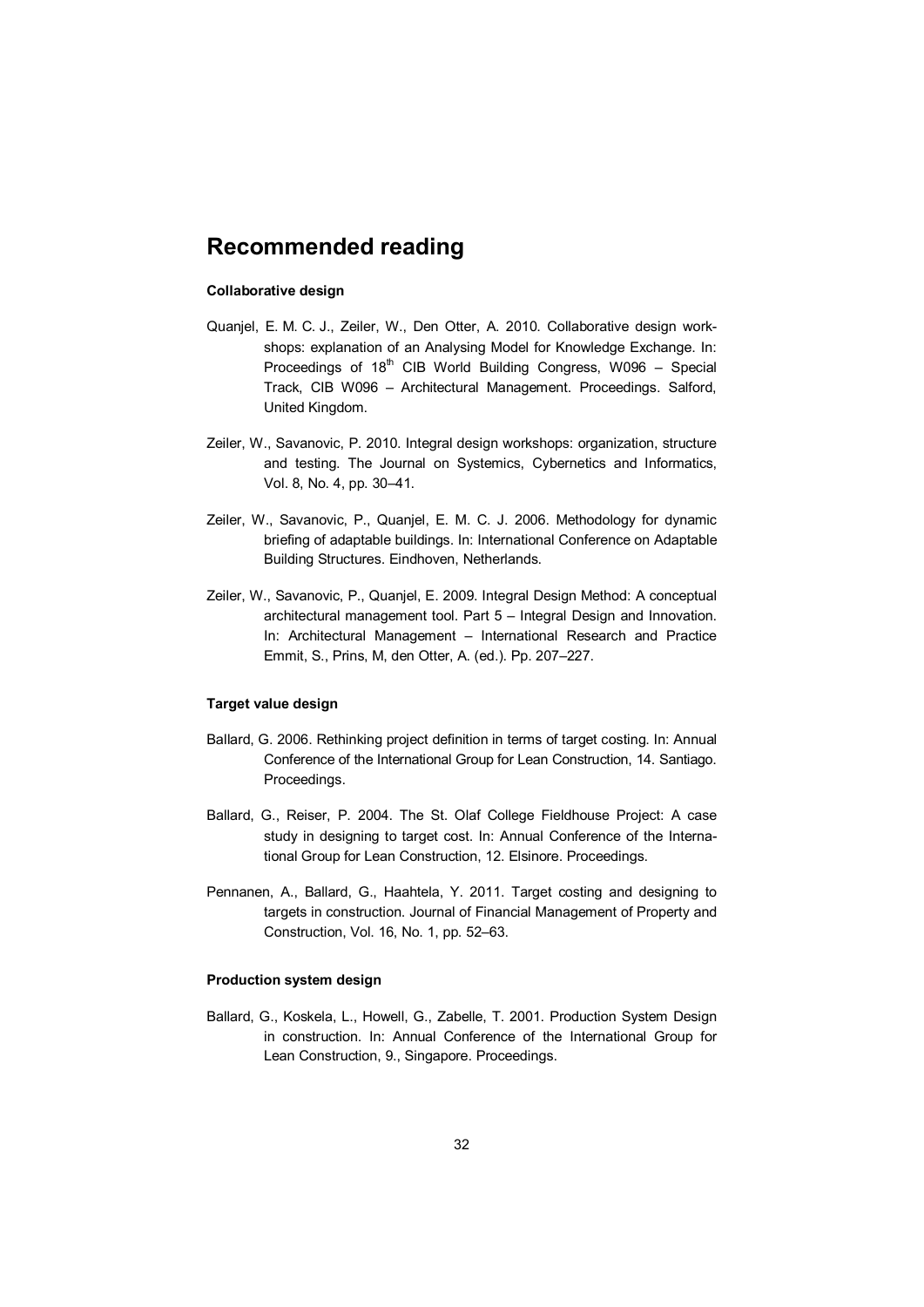- Schramm, F. K., Costa, D. B., Formoso, C. T. 2004. The design of productions systems for low-income housing projects. In: Annual Conference of the International Group for Lean Construction, 12, Elsinore. Proceedings.
- Schramm, F., Rodrigues, A., Formoso, C. T. 2006. The role of production system design in the management of complex projects. In: Annual Conference of the International Group for Lean Construction, 14, Santiago. Proceedings.

#### **Last Planner System™**

- Ballard, G. 2000. The Last Planner System of Production Control. Thesis. School of Civil Engineering of Faculty of Engineering of the University of Birmingham. Birmingham, UK. 192 p.
- Ballard, G., Howell, G. 2003. An update on Last Planner. In: Annual Conference of the International Group for Lean Construction, 11., Blacksburg. Proceedings.

#### **Line of balance**

- Kemmer, S. L., Heineck, L. F. M., Alves, T. C. L. 2008. Using the line of balance for production system design. In: Annual Conference of the International Group for Lean Construction, 16, Manchester. Proceedings.
- Seppänen, O., Aalto, E. 2005. A case study of line-of-balance based schedule planning and control system. In: Annual Conference of the International Group for Lean Construction, 13, Sydney. Proceedings.
- Soini, M., Leskelä, I., Seppänen, O. 2004. Implementation of line-of-balance based scheduling and project control system in a large construction company. In: Annual Conference of the International Group for Lean Construction, 12, Copenhagen. Proceedings.

#### **Visual management**

- Sacks, R., Treckmann, M., Rozenfeld, O. 2009. Visualization of work flow to support lean construction. Journal of Construction Engineering and Management, Vol. 135, No. 12, pp. 1307–1315.
- Tezel, A., Koskela, L., Tzortzopoulos, P. 2010. Visual management in construction. Study report on Brazilian cases. Salford Centre for Research and Innovation. Research Report. The University of Salford.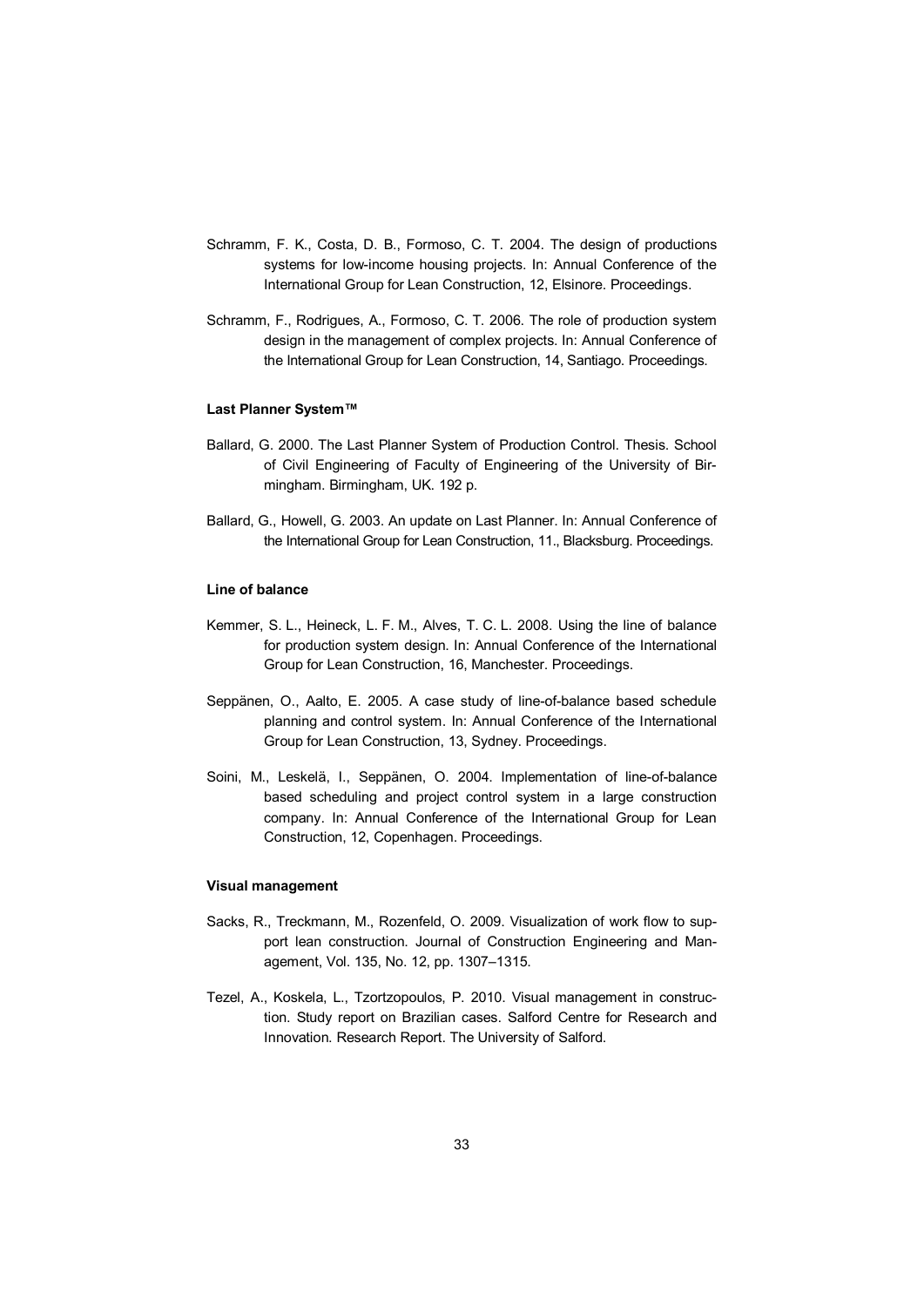- Tezel, A., Koskela, L., Tzortzopoulos, P., Koskenvesa, A., Sahlstedt, S. 2011. An examination of visual management on Finnish construction sites. In: Annual Conference of the International Group for Lean Construction, 19, Lima. Proceedings.
- Tezel, B. A. 2011. Visual management: an exploration of the concept and its implementation in construction. PhD Thesis. The University of Salford.

#### **Cellular manufacturing**

- Mariz, R. N., Picchi, F. A., Granja, A. D., Melo, R. S. S. 2011. Broader implementations of production cells in construction considering time, space and information linkages. In: Annual Conference of the International Group for Lean Construction, 19, Lima. Proceedings.
- Santos, A., Moser, L., Tookey, J. E. 2002. Applying the concept of mobile cells manufacturing on the drywall process. In: Annual Conference of the International Group for Lean Construction, 10, Gramado. Proceedings.

#### **Multiskilling**

- Cuperus, Y., Wamelink, H., Resodihardjo, G. 2010. Reducing fit-out time in a Netherlands housing project. In: Annual Conference of the International Group for Lean Construction, 18, Haifa. Proceedings.
- Maturana, S., Alarcon, L. F., Deprez, M. 2003. Modelling the impact of multiskilling and concrete batch size in multi-storey buildings. In: Annual Conference of the International Group for Lean Construction, 11, Blacksburg. Proceedings.
- Sacks, R., Goldin, M. 2007. Lean management model for construction of high-rise apartment building. Journal of Construction Engineering and Management, Vol. 133, No. 5, pp. 374–384.

#### **Prefabrication and standardisation**

- Bjornfot, A., Stehn, L. 2005. Product design for improved material flow a multistorey timber housing project. In: Annual Conference of the International Group for Lean Construction, 13, Sydney. Proceedings.
- Hook, M. 2006. Customer value in lean prefabrication of housing considering both construction and manufacturing. In: Annual Conference of the International Group for Lean Construction, 14, Santiago. Proceedings.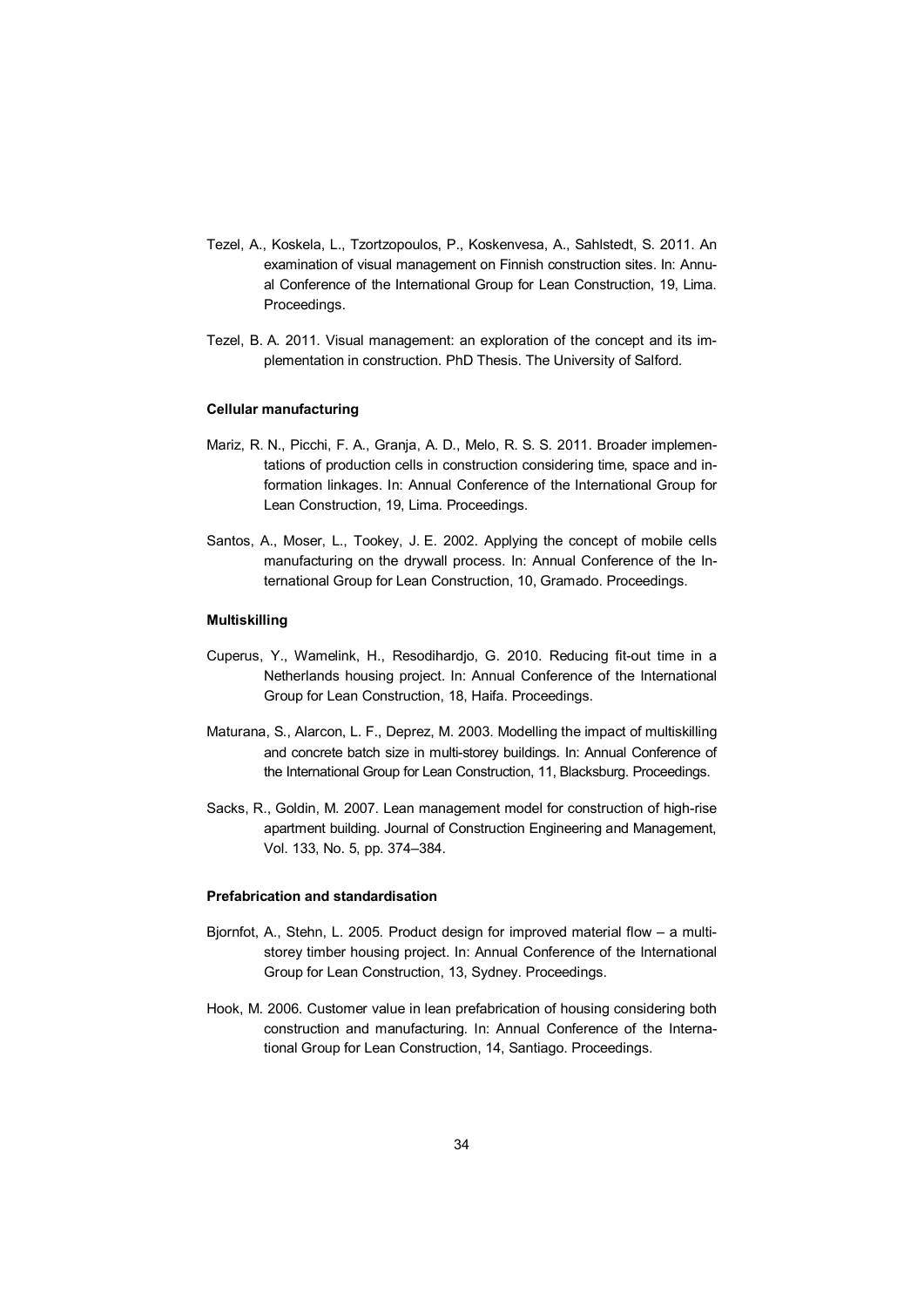- Hook, M., Stehn, L. 2005. Connecting lean construction to prefabrication complexity in Swedish volume element housing. In: Annual Conference of the International Group for Lean Construction, 13, Sydney. Proceedings.
- Hook, M., Stehn, L. 2008. Applicability of lean principles and practices in industrialized housing production. Construction Management and Economics, Vol. 26, pp. 1091–1100.
- Lennartsson, M., Bjornfot, A., Stehn, L. 2008. Lean modular design: value-based progress of industrialized housing. In: Annual Conference of the International Group for Lean Construction, 16, Manchester. Proceedings.
- Lessing, J., Stehn, L., Ekholm, A. 2005. Industrialized housing: definition and categorization of the concept. In: Annual Conference of the International Group for Lean Construction, 13, Sydney. Proceedings.
- Roy, R., Low, M., Waller, J. 2005. Documentation, standardization and improvement of the construction process in house building. Construction Management and Economics, Vol. 23, pp. 57–67.

#### **Mass customisation**

- Kemmer, S. L., Rocha, C. G., Meneses, L. O., Pacheco, A. V. L., Formoso, C. T. 2010. Application of lean principles to manage a customisation process. In: Annual Conference of the International Group for Lean Construction, 18, Haifa. Proceedings.
- Lu, W., Olofsson, T., Stehn, L. 2011. A lean-agile model of homebuilders' production systems. Construction Management and Economics, Vol. 29, pp. 25–35.
- Rocha, C. G. 2011. A conceptual framework for defining customisation strategies in the house building sector. Thesis. Postgraduate Program in Civil Engineering of the Federal University of Rio Grande do Sul. Porto Alegre, Brazil.

#### **Benchmarking**

Costa, D. B., Formoso, C. T., Kagioglou, M., Alarcon, L. F. 2004. Performance measurement systems for benchmarking in the construction industry. In: Annual Conference of the International Group for Lean Construction, 12, Copenhagen. Proceedings.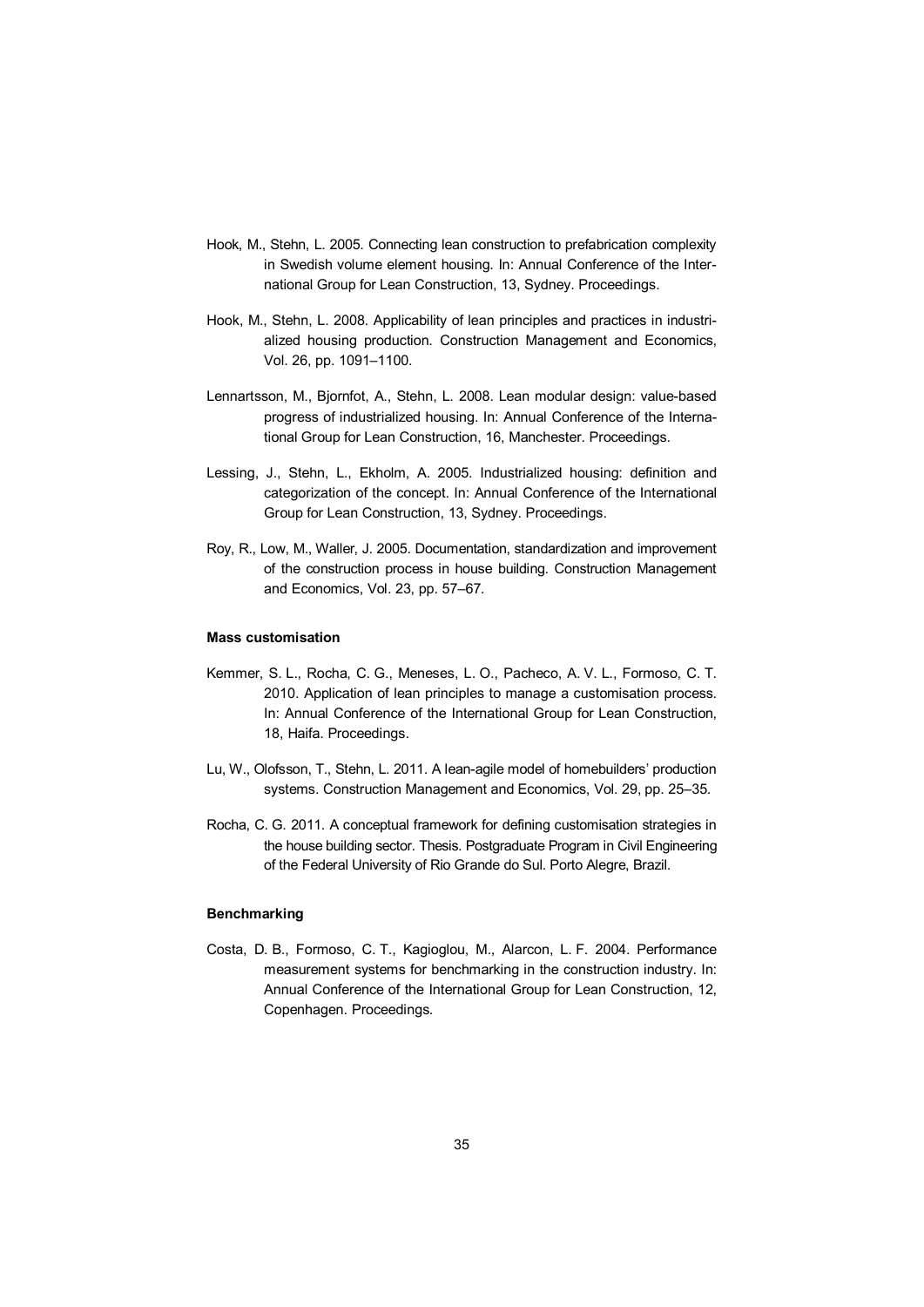- Costa, D. B., Formoso, C. T., Kagioglou, M., Alarcon, L. F., Caldas, C. H. 2006. Benchmarking initiatives in the construction industry: lessons learned and improvement opportunities. Journal of Management in Engineering, Vol. 22, No. 4, pp. 158–167.
- Ramirez, R. R., Alarcon, L. F., Knights, P. 2004. Benchmarking system for evaluating management practices in the construction industry. Journal of Management in Engineering, Vol. 20, No. 3, pp. 110–117.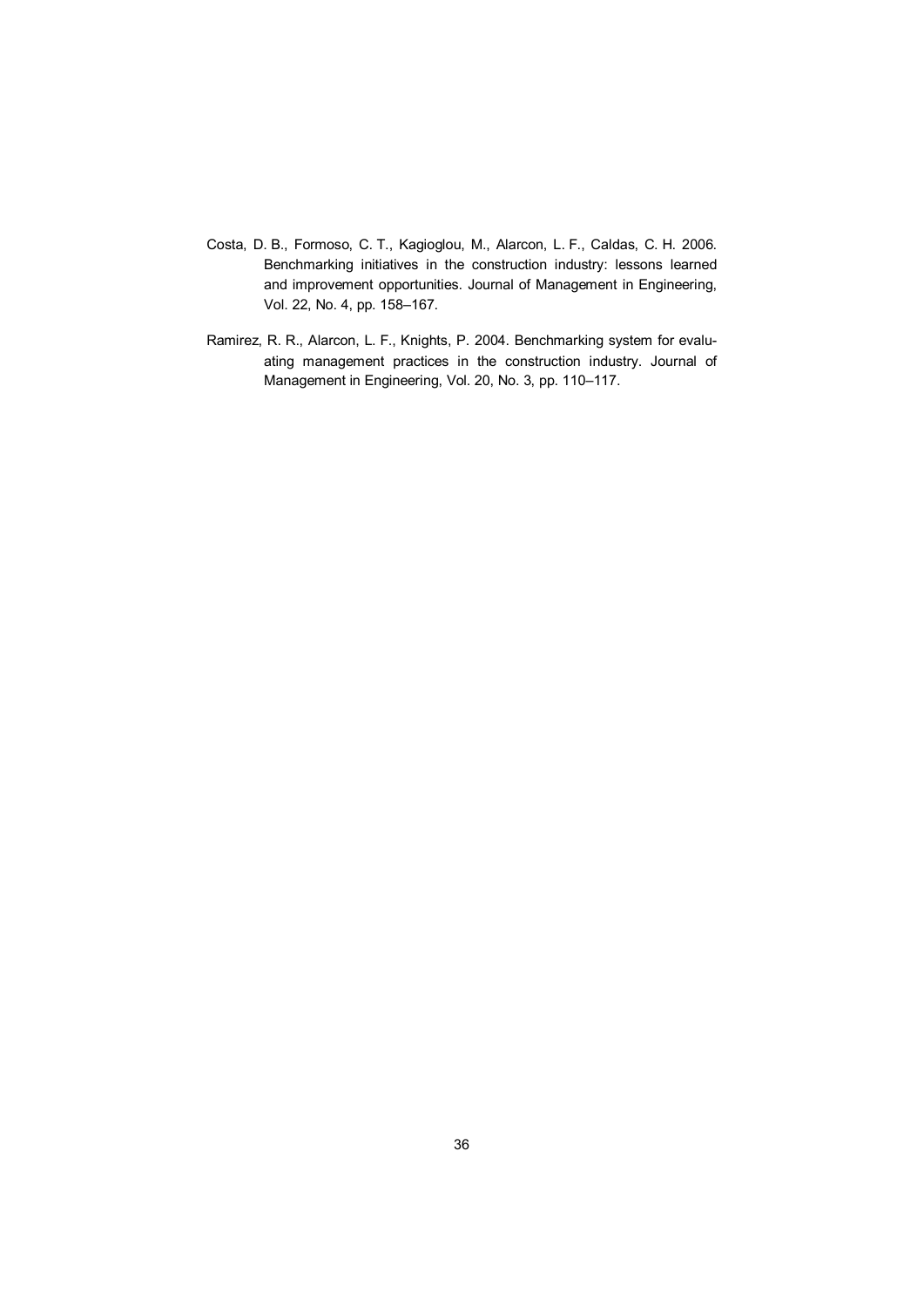

| Title               | Towards a lean model for production management<br>of refurbishment projects<br><b>ApRemodel Project</b>                                                                                                                                                                                                                                                                                                                                                                                                                                                                                                                                                                                                                                                                                                                                                                                                                                                                                                                                                                                                                                                                                                                                                                                                                                                                                                                                                                                                                                                                                                                                                                                                                                                                                                                                                                                                                                                                                                                                                                                                                                                                                                                                                                                                                                                                                                                                                                                                                                                                                                                                                                                                                                                                                                                                                                                                                                                                                                                                                                                                                                                                                                                                                                                                                                                                                                                                |
|---------------------|----------------------------------------------------------------------------------------------------------------------------------------------------------------------------------------------------------------------------------------------------------------------------------------------------------------------------------------------------------------------------------------------------------------------------------------------------------------------------------------------------------------------------------------------------------------------------------------------------------------------------------------------------------------------------------------------------------------------------------------------------------------------------------------------------------------------------------------------------------------------------------------------------------------------------------------------------------------------------------------------------------------------------------------------------------------------------------------------------------------------------------------------------------------------------------------------------------------------------------------------------------------------------------------------------------------------------------------------------------------------------------------------------------------------------------------------------------------------------------------------------------------------------------------------------------------------------------------------------------------------------------------------------------------------------------------------------------------------------------------------------------------------------------------------------------------------------------------------------------------------------------------------------------------------------------------------------------------------------------------------------------------------------------------------------------------------------------------------------------------------------------------------------------------------------------------------------------------------------------------------------------------------------------------------------------------------------------------------------------------------------------------------------------------------------------------------------------------------------------------------------------------------------------------------------------------------------------------------------------------------------------------------------------------------------------------------------------------------------------------------------------------------------------------------------------------------------------------------------------------------------------------------------------------------------------------------------------------------------------------------------------------------------------------------------------------------------------------------------------------------------------------------------------------------------------------------------------------------------------------------------------------------------------------------------------------------------------------------------------------------------------------------------------------------------------------|
| Author(s)           | Sergio Kemmer, Lauri Koskela & Veijo Nykänen                                                                                                                                                                                                                                                                                                                                                                                                                                                                                                                                                                                                                                                                                                                                                                                                                                                                                                                                                                                                                                                                                                                                                                                                                                                                                                                                                                                                                                                                                                                                                                                                                                                                                                                                                                                                                                                                                                                                                                                                                                                                                                                                                                                                                                                                                                                                                                                                                                                                                                                                                                                                                                                                                                                                                                                                                                                                                                                                                                                                                                                                                                                                                                                                                                                                                                                                                                                           |
| Abstract            | This is the Stage 3 Report for the ApRemodel project, which aims at improving process-<br>es for multi-occupancy retrofit by generating a lean model for project delivery. In this<br>respect, a process-driven approach has been adopted to investigate what can be done<br>to improve the way that retrofits projects are delivered.<br>An initial literature review, focused on the management of refurbishment works, re-<br>vealed that the research on this matter is scarce. There are plenty of studies related to<br>the broad refurbishment area, however only a small number refer to the way that those<br>construction projects are delivered.<br>According to the literature, construction organisations have predominantly used tradi-<br>tional methods for managing the production of refurbishment projects. The problem is<br>that those tools and techniques are not often appropriate to cope with the complex<br>characteristics inherent to construction projects, especially in the case of refurbishments.<br>Moreover, they have often not been based on a clear theoretical foundation. As a result,<br>numerous types of waste have been identified in refurbishment projects such as waiting<br>time, disruptions in performing tasks on site, rework, among others. This has led to<br>unsatisfactory project performance in terms of low productivity, project delays, and cost<br>overrun.<br>The first step towards better production management in refurbishment projects is<br>recognising the complexity of the sector in order to adopt the correct approach to cope<br>with this specific scenario. In this respect, lean construction is identified as an appropri-<br>ate way to deal with the complexity and uncertainty inherent in refurbishment projects,<br>given that this management philosophy fully integrates the conversion, flow, and value<br>views.<br>This document builds on the findings from the literature review as well as evidence<br>from case studies. Managerial practices based on lean construction principles have<br>presented successful results in the management of complex projects. Case studies<br>available in the literature report the feasibility and usefulness of this theoretical founda-<br>tion. Moreover, the evidence from these studies show considerable potential for improv-<br>ing the management of refurbishment works.<br>A list of methods, tools, and techniques are identified. This report may used by con-<br>struction refurbishment organisations and housing associations as a starting point for<br>improving the efficiency in managing production of refurbishment projects. To this end,<br>partnerships between industry and academia are strongly recommended.<br>Although the usefulness of lean principles in complex projects is already proved, fur-<br>ther work is needed to check what practices are best for the respective refurbishment<br>context, as well as identifying enablers and barriers for practical adoption. Furthermore,<br>additional studies would be also necessary to better understand the extent to which the<br>implementation of lean philosophy might influence performance of refurbishment projects.<br>This report should be seen as work in progress with much more to learn, as detailed<br>research work around the sustainable retrofit process in a lean way is further developed. |
|                     |                                                                                                                                                                                                                                                                                                                                                                                                                                                                                                                                                                                                                                                                                                                                                                                                                                                                                                                                                                                                                                                                                                                                                                                                                                                                                                                                                                                                                                                                                                                                                                                                                                                                                                                                                                                                                                                                                                                                                                                                                                                                                                                                                                                                                                                                                                                                                                                                                                                                                                                                                                                                                                                                                                                                                                                                                                                                                                                                                                                                                                                                                                                                                                                                                                                                                                                                                                                                                                        |
| <b>ISBN, ISSN</b>   | ISBN 978-951-38-7984-6 (URL: http://www.vtt.fi/publications/index.jsp)<br>ISSN 2242-122X (URL: http://www.vtt.fi/publications/index.jsp)                                                                                                                                                                                                                                                                                                                                                                                                                                                                                                                                                                                                                                                                                                                                                                                                                                                                                                                                                                                                                                                                                                                                                                                                                                                                                                                                                                                                                                                                                                                                                                                                                                                                                                                                                                                                                                                                                                                                                                                                                                                                                                                                                                                                                                                                                                                                                                                                                                                                                                                                                                                                                                                                                                                                                                                                                                                                                                                                                                                                                                                                                                                                                                                                                                                                                               |
| Date                | April 2013                                                                                                                                                                                                                                                                                                                                                                                                                                                                                                                                                                                                                                                                                                                                                                                                                                                                                                                                                                                                                                                                                                                                                                                                                                                                                                                                                                                                                                                                                                                                                                                                                                                                                                                                                                                                                                                                                                                                                                                                                                                                                                                                                                                                                                                                                                                                                                                                                                                                                                                                                                                                                                                                                                                                                                                                                                                                                                                                                                                                                                                                                                                                                                                                                                                                                                                                                                                                                             |
| Language            | English, Finnish abstract                                                                                                                                                                                                                                                                                                                                                                                                                                                                                                                                                                                                                                                                                                                                                                                                                                                                                                                                                                                                                                                                                                                                                                                                                                                                                                                                                                                                                                                                                                                                                                                                                                                                                                                                                                                                                                                                                                                                                                                                                                                                                                                                                                                                                                                                                                                                                                                                                                                                                                                                                                                                                                                                                                                                                                                                                                                                                                                                                                                                                                                                                                                                                                                                                                                                                                                                                                                                              |
| Pages               | 36 p.                                                                                                                                                                                                                                                                                                                                                                                                                                                                                                                                                                                                                                                                                                                                                                                                                                                                                                                                                                                                                                                                                                                                                                                                                                                                                                                                                                                                                                                                                                                                                                                                                                                                                                                                                                                                                                                                                                                                                                                                                                                                                                                                                                                                                                                                                                                                                                                                                                                                                                                                                                                                                                                                                                                                                                                                                                                                                                                                                                                                                                                                                                                                                                                                                                                                                                                                                                                                                                  |
| Name of the project | Apremodel                                                                                                                                                                                                                                                                                                                                                                                                                                                                                                                                                                                                                                                                                                                                                                                                                                                                                                                                                                                                                                                                                                                                                                                                                                                                                                                                                                                                                                                                                                                                                                                                                                                                                                                                                                                                                                                                                                                                                                                                                                                                                                                                                                                                                                                                                                                                                                                                                                                                                                                                                                                                                                                                                                                                                                                                                                                                                                                                                                                                                                                                                                                                                                                                                                                                                                                                                                                                                              |
| Commissioned by     |                                                                                                                                                                                                                                                                                                                                                                                                                                                                                                                                                                                                                                                                                                                                                                                                                                                                                                                                                                                                                                                                                                                                                                                                                                                                                                                                                                                                                                                                                                                                                                                                                                                                                                                                                                                                                                                                                                                                                                                                                                                                                                                                                                                                                                                                                                                                                                                                                                                                                                                                                                                                                                                                                                                                                                                                                                                                                                                                                                                                                                                                                                                                                                                                                                                                                                                                                                                                                                        |
| Keywords            | Refurbishment, lean construction, complexity, management, sustainability                                                                                                                                                                                                                                                                                                                                                                                                                                                                                                                                                                                                                                                                                                                                                                                                                                                                                                                                                                                                                                                                                                                                                                                                                                                                                                                                                                                                                                                                                                                                                                                                                                                                                                                                                                                                                                                                                                                                                                                                                                                                                                                                                                                                                                                                                                                                                                                                                                                                                                                                                                                                                                                                                                                                                                                                                                                                                                                                                                                                                                                                                                                                                                                                                                                                                                                                                               |
| Publisher           | VTT Technical Research Centre of Finland<br>P.O. Box 1000, FI-02044 VTT, Finland, Tel. 020 722 111                                                                                                                                                                                                                                                                                                                                                                                                                                                                                                                                                                                                                                                                                                                                                                                                                                                                                                                                                                                                                                                                                                                                                                                                                                                                                                                                                                                                                                                                                                                                                                                                                                                                                                                                                                                                                                                                                                                                                                                                                                                                                                                                                                                                                                                                                                                                                                                                                                                                                                                                                                                                                                                                                                                                                                                                                                                                                                                                                                                                                                                                                                                                                                                                                                                                                                                                     |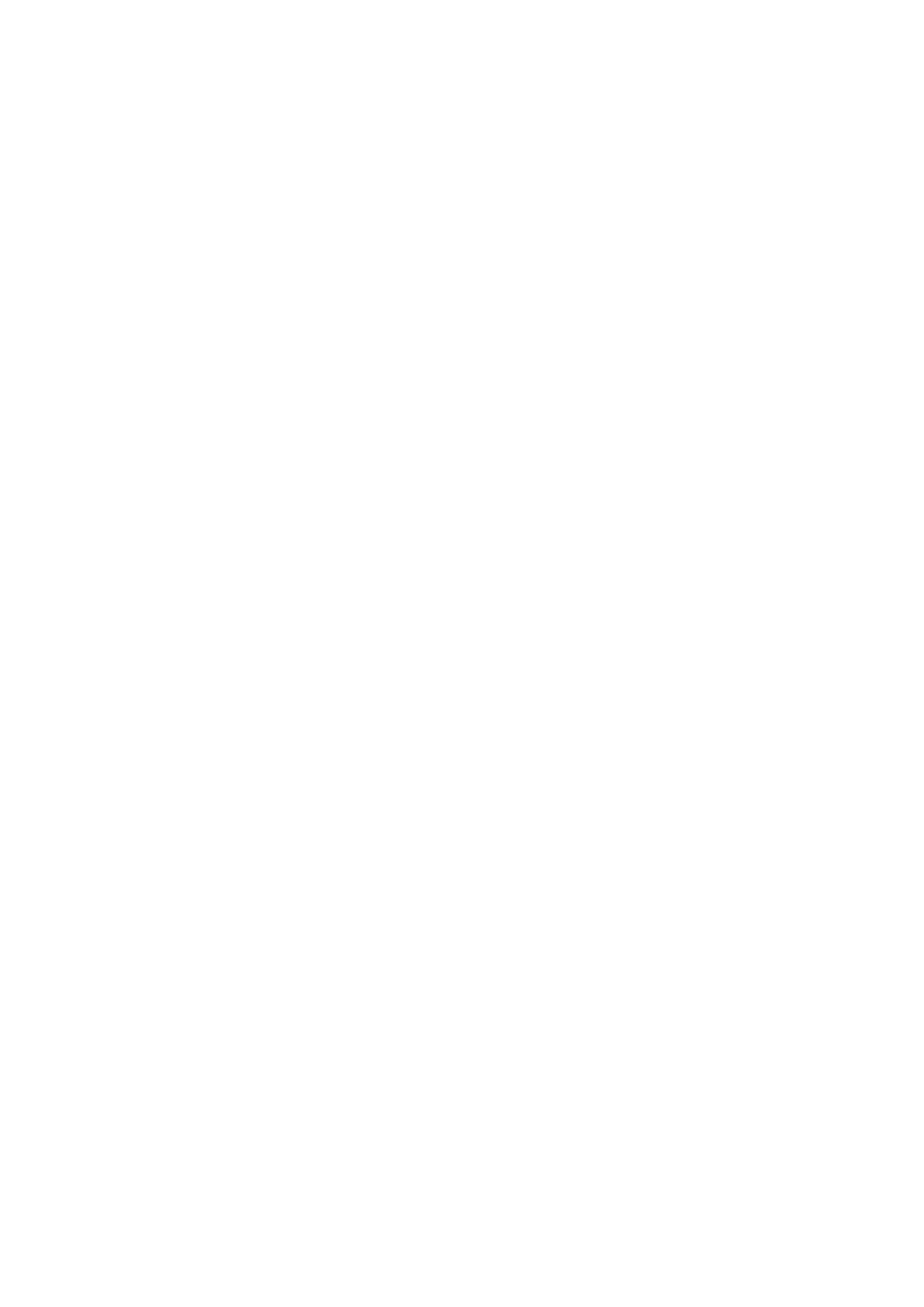

| Nimeke            | Kohti peruskorjaushankkeiden tuotannonohjauksen<br>lean-mallia<br>Apremodel-hanke                                                                                                                                                                                                                                                                                                                                                                                                                                                                                                                                                                                                                                                                                                                                                                                                                                                                                                                                                                                                                                                                                                                                                                                                                                                                                                                                                                                                                                                                                                                                                                                                                                                                                                                                                                                                                                                                                                                                                                                                                                                                                                                                                                                                                                                                                                                                                                                                                                                                                                                                                                                                                                                                                                                                                                                                                                                                                                                               |
|-------------------|-----------------------------------------------------------------------------------------------------------------------------------------------------------------------------------------------------------------------------------------------------------------------------------------------------------------------------------------------------------------------------------------------------------------------------------------------------------------------------------------------------------------------------------------------------------------------------------------------------------------------------------------------------------------------------------------------------------------------------------------------------------------------------------------------------------------------------------------------------------------------------------------------------------------------------------------------------------------------------------------------------------------------------------------------------------------------------------------------------------------------------------------------------------------------------------------------------------------------------------------------------------------------------------------------------------------------------------------------------------------------------------------------------------------------------------------------------------------------------------------------------------------------------------------------------------------------------------------------------------------------------------------------------------------------------------------------------------------------------------------------------------------------------------------------------------------------------------------------------------------------------------------------------------------------------------------------------------------------------------------------------------------------------------------------------------------------------------------------------------------------------------------------------------------------------------------------------------------------------------------------------------------------------------------------------------------------------------------------------------------------------------------------------------------------------------------------------------------------------------------------------------------------------------------------------------------------------------------------------------------------------------------------------------------------------------------------------------------------------------------------------------------------------------------------------------------------------------------------------------------------------------------------------------------------------------------------------------------------------------------------------------------|
| Tekijä(t)         | Sergio Kemmer, Lauri Koskela & Veijo Nykänen                                                                                                                                                                                                                                                                                                                                                                                                                                                                                                                                                                                                                                                                                                                                                                                                                                                                                                                                                                                                                                                                                                                                                                                                                                                                                                                                                                                                                                                                                                                                                                                                                                                                                                                                                                                                                                                                                                                                                                                                                                                                                                                                                                                                                                                                                                                                                                                                                                                                                                                                                                                                                                                                                                                                                                                                                                                                                                                                                                    |
| Tiivistelmä       | Tämä julkaisu on osa Apremodel-projektia, jonka yhtenä tavoitteena on ollut parantaa<br>asuinkerrostalojen korjaushankkeita lean-menetelmin. Korjaushankkeiden toteutuksen<br>parantamismahdollisuuksia on tutkittu prosessilähtöisesti.<br>Alustava kirjallisuustarkastelu, jossa keskityttiin korjaushankkeiden suunnitteluun ja<br>johtamiseen, osoitti sen, että teemaan liittyvää tutkimusta on tehty vähän. On olemassa<br>paljon tutkimuksia, jotka käsittelevät yleisesti korjaustoimintaa. Varsin vähän on kuitenkin<br>tutkittu korjaushankkeiden toteutusta ja johtamista.<br>Kirjallisuuslähteiden perusteella korjaustoimintaa harjoittavat yritykset ovat pääasiassa<br>käyttäneet perinteisiä menetelmiä johtaessaan korjaushanketyömaita. Ongelma on, että<br>käytetyt välineet ja menetelmät eivät aina kovin hyvin sovellu monimutkaisiin rakennus-<br>hankkeisiin, joita erityisesti korjaushankkeet ovat. Lisäksi käytetyillä suunnittelu- ja<br>johtamismenetelmillä ei ole kunnollista teoreettista perustaa. Tämän vuoksi on tunnistettu<br>monenlaisia hävikkejä ja ylimääräisiä kustannuksia, kuten odotusaikoja, keskeytyksiä<br>työmaalla, korjaustöitä jne. Tämä on johtanut tehottomaan toteutukseen, toisin sanoen<br>heikkoon tuottavuuteen, viiveisiin ja kustannusylityksiin.<br>Ensimmäinen askel kohti parempaa tuotannon johtamista korjaushankkeissa on tun-<br>nistaa hankkeiden kompleksisuus, jotta oikea lähestymistapa on löydettävissä tähän<br>prosessiongelmaan. Lean-rakentamisprosessi on havaittu keinoksi hallita korjaushank-<br>keiden kompleksisuutta ja epävarmuutta. Lean-johtamisfilosofia integroi täysin muutos-,<br>virtaus- ja arvontuottonäkökulmat.<br>Julkaisu perustuu sekä kirjallisuuskatsaukseen että tapaustutkimusten tuloksiin.<br>Lean-menetelmiin perustuvat johtamiskäytännöt osoittavat hyviä tuloksia monimutkaisissa<br>rakennushankkeissa. Kirjallisuudessa esitetyt tapaustutkimukset osoittavat lean-teorian<br>käyttökelpoisuuden. Lisäksi tutkimukset osoittavat merkittävää kehittämispotentiaalia<br>korjaushankkeiden johtamiseen.<br>Joukko lean-menetelmiä, työkaluja ja tekniikoita on tunnistettu. Tämä julkaisu on<br>käyttökelpoinen korjaustoimintaa harjoittaville yrityksille ja vuokratalojen omistajille<br>korjaushankkeiden kehittämiseen lähtökohdaksi. Yhteistyötä rakennusteollisuuden ja<br>tutkijoiden kesken tulisi jatkaa.<br>Vaikka lean-periaatteiden käyttökelpoisuus monimutkaisissa projekteissa on osoitettu,<br>jatkotyötä tarvitaan arviointiin, mitkä käytännöt soveltuvat erilaisiin hankkeisiin ja myös<br>tunnistamaan käytännön mahdollisuuksia ja esteitä. Lisätutkimukset olisivat myös tar-<br>peellisia, jota ymmärrettäisiin, kuinka paljon korjaushankkeiden tehokkuutta on mahdol-<br>lista parantaa lean-periaatteiden avulla.<br>Julkaisu tulisi nähdä yhtenä vaiheena kehityksessä kohden syventävää tutkimusta kes-<br>tävän korjaustoiminnan kehittämiseksi lean-periaatteilla. |
| <b>ISBN, ISSN</b> | ISBN 978-951-38-7984-6 (URL: http://www.vtt.fi/publications/index.jsp)<br>ISSN 2242-122X (URL: http://www.vtt.fi/publications/index.jsp)                                                                                                                                                                                                                                                                                                                                                                                                                                                                                                                                                                                                                                                                                                                                                                                                                                                                                                                                                                                                                                                                                                                                                                                                                                                                                                                                                                                                                                                                                                                                                                                                                                                                                                                                                                                                                                                                                                                                                                                                                                                                                                                                                                                                                                                                                                                                                                                                                                                                                                                                                                                                                                                                                                                                                                                                                                                                        |
| Julkaisuaika      | Huhtikuu 2013                                                                                                                                                                                                                                                                                                                                                                                                                                                                                                                                                                                                                                                                                                                                                                                                                                                                                                                                                                                                                                                                                                                                                                                                                                                                                                                                                                                                                                                                                                                                                                                                                                                                                                                                                                                                                                                                                                                                                                                                                                                                                                                                                                                                                                                                                                                                                                                                                                                                                                                                                                                                                                                                                                                                                                                                                                                                                                                                                                                                   |
| Kieli             | Englanti, suomen kielinen tiivistelmä                                                                                                                                                                                                                                                                                                                                                                                                                                                                                                                                                                                                                                                                                                                                                                                                                                                                                                                                                                                                                                                                                                                                                                                                                                                                                                                                                                                                                                                                                                                                                                                                                                                                                                                                                                                                                                                                                                                                                                                                                                                                                                                                                                                                                                                                                                                                                                                                                                                                                                                                                                                                                                                                                                                                                                                                                                                                                                                                                                           |
| Sivumäärä         | 36 s.                                                                                                                                                                                                                                                                                                                                                                                                                                                                                                                                                                                                                                                                                                                                                                                                                                                                                                                                                                                                                                                                                                                                                                                                                                                                                                                                                                                                                                                                                                                                                                                                                                                                                                                                                                                                                                                                                                                                                                                                                                                                                                                                                                                                                                                                                                                                                                                                                                                                                                                                                                                                                                                                                                                                                                                                                                                                                                                                                                                                           |
| Projektin nimi    | Apremodel                                                                                                                                                                                                                                                                                                                                                                                                                                                                                                                                                                                                                                                                                                                                                                                                                                                                                                                                                                                                                                                                                                                                                                                                                                                                                                                                                                                                                                                                                                                                                                                                                                                                                                                                                                                                                                                                                                                                                                                                                                                                                                                                                                                                                                                                                                                                                                                                                                                                                                                                                                                                                                                                                                                                                                                                                                                                                                                                                                                                       |
| Toimeksiantajat   |                                                                                                                                                                                                                                                                                                                                                                                                                                                                                                                                                                                                                                                                                                                                                                                                                                                                                                                                                                                                                                                                                                                                                                                                                                                                                                                                                                                                                                                                                                                                                                                                                                                                                                                                                                                                                                                                                                                                                                                                                                                                                                                                                                                                                                                                                                                                                                                                                                                                                                                                                                                                                                                                                                                                                                                                                                                                                                                                                                                                                 |
| Avainsanat        | Refurbishment, lean construction, complexity, management, sustainability                                                                                                                                                                                                                                                                                                                                                                                                                                                                                                                                                                                                                                                                                                                                                                                                                                                                                                                                                                                                                                                                                                                                                                                                                                                                                                                                                                                                                                                                                                                                                                                                                                                                                                                                                                                                                                                                                                                                                                                                                                                                                                                                                                                                                                                                                                                                                                                                                                                                                                                                                                                                                                                                                                                                                                                                                                                                                                                                        |
| Julkaisija        | VTT<br>PL 1000, 02044 VTT, Puh. 020 722 111                                                                                                                                                                                                                                                                                                                                                                                                                                                                                                                                                                                                                                                                                                                                                                                                                                                                                                                                                                                                                                                                                                                                                                                                                                                                                                                                                                                                                                                                                                                                                                                                                                                                                                                                                                                                                                                                                                                                                                                                                                                                                                                                                                                                                                                                                                                                                                                                                                                                                                                                                                                                                                                                                                                                                                                                                                                                                                                                                                     |